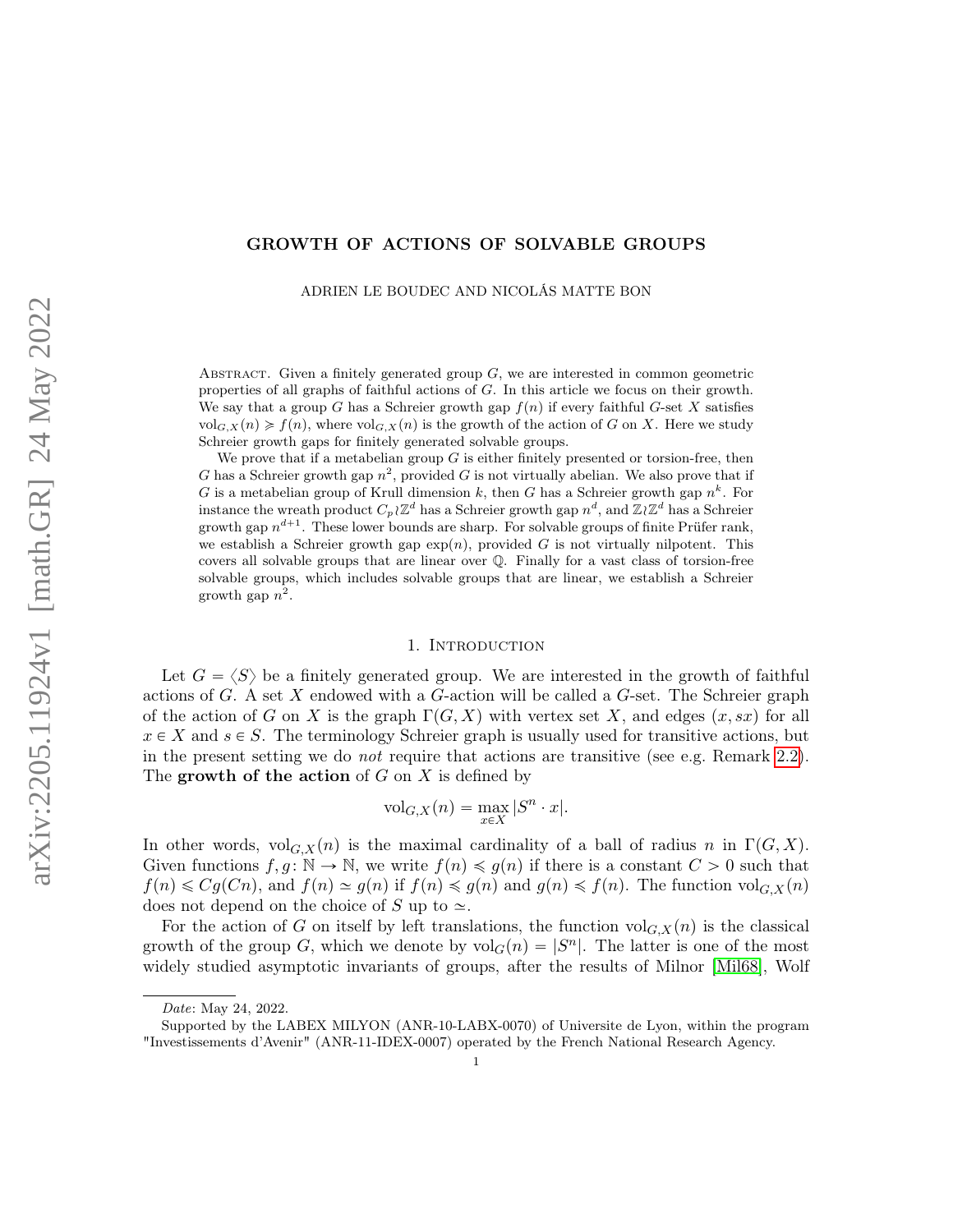[\[Wol68\]](#page-47-1), Gromov [\[Gro81\]](#page-46-0), Grigorchuk [\[Gri84\]](#page-46-1) and many other developments. By contrast, few general results are available on growth of actions.

It is clear that for every G-set X we have  $\text{vol}_{G,X}(n) \leq \text{vol}_G(n)$ , but various groups admit faithful actions for which the function  $\mathrm{vol}_{G,X}(n)$  is much smaller. For example, non-abelian free groups admit faithful actions such that  $\text{vol}_{G,X}(n) \simeq n$ , an observation that can be attributed to Schreier [\[Sch27\]](#page-47-2). Other classical instances of groups having natural actions of linear growth include B.H. Neumann's examples of continuously many non-isomorphic finitely generated groups [\[Neu37\]](#page-47-3), the Grigorchuk group [\[BG00\]](#page-45-0), or the topological full group of a Z-action on the Cantor space. Moreover actions of linear growth, and more generally the analysis of graphs of actions, played a crucial role in the recent developments on topological full groups and other related groups, see [\[JM13,](#page-46-2) [Nek19,](#page-47-4) [Nek18\]](#page-47-5) and the recent preprint [\[BNZ22\]](#page-45-1).

Conversely, it is natural to ask whether there are obstructions to the existence of actions of small growth. We introduce the following definition:

## **Definition 1.** Let  $f: \mathbb{N} \to \mathbb{R}_+$ . A finitely generated group G has a **Schreier growth gap**  $f(n)$  if every faithful G-set X satisfies  $\text{vol}_{G,X}(n) \geq f(n)$ .

For every infinite group G we always have  $\mathrm{vol}_{G,X}(n) \geq n$  for every faithful G-set X. Hence we are interested in Schreier growth gaps  $f(n)$  where the function f is super-linear, meaning that  $f(n)/n$  is unbounded. The word "gap" implicitly refers to that situation.

Every infinite group G with Kazhdan property (T) has a Schreier growth gap  $\exp(n)$ . This is a standard consequence of the fact that for every  $G$ -set  $X$  the unitary representation of G on  $\ell^2(X)$  has a spectral gap. This remark can be traced back to Kazhdan, and is pointed out by Gromov in [\[Gro93,](#page-46-3) Remark 0.5.F] (see also [\[Stu92,](#page-47-6) Th. B], and [\[JdlS15,](#page-46-4) §4] for a statement that does not assume transitivity of actions, and also [\[Cor15,](#page-45-2) §7]). In a different direction, Schreier growth gaps were established in [\[MB18\]](#page-47-7) and [\[LBMB20a\]](#page-46-5), respectively in the setting of topological full groups of étale groupoids and of branch groups acting on rooted trees.

Given the above manifestations of this phenomenon, we want to initiate a systematic study of Schreier growth gaps for finitely generated groups. The purpose of this article is to establish various Schreier growth gaps among finitely generated solvable groups. Beyond the fact that the role played by solvable groups in the classical theory of growth of groups suggests to consider this setting, it is natural here to consider "small" groups  $G$ , in view of the fact that if a group G has a Schreier growth gap  $f(n)$ , then the same is true for any group having  $G$  as a subgroup.

1.1. The method: non-foldable subsets and confined subgroups. Before discussing our main results, we outline our approach to study Schreier growth gaps, which has independent interest. It is based on the following notion.

**Definition 1.1.** A subset  $\mathcal L$  of a group G is **non-foldable** if for every faithful G-set X, for every finite subset  $\Sigma \subset \mathcal{L}$  there exists  $x \in X$  such that the orbital map  $q \mapsto qx$  is injective on Σ.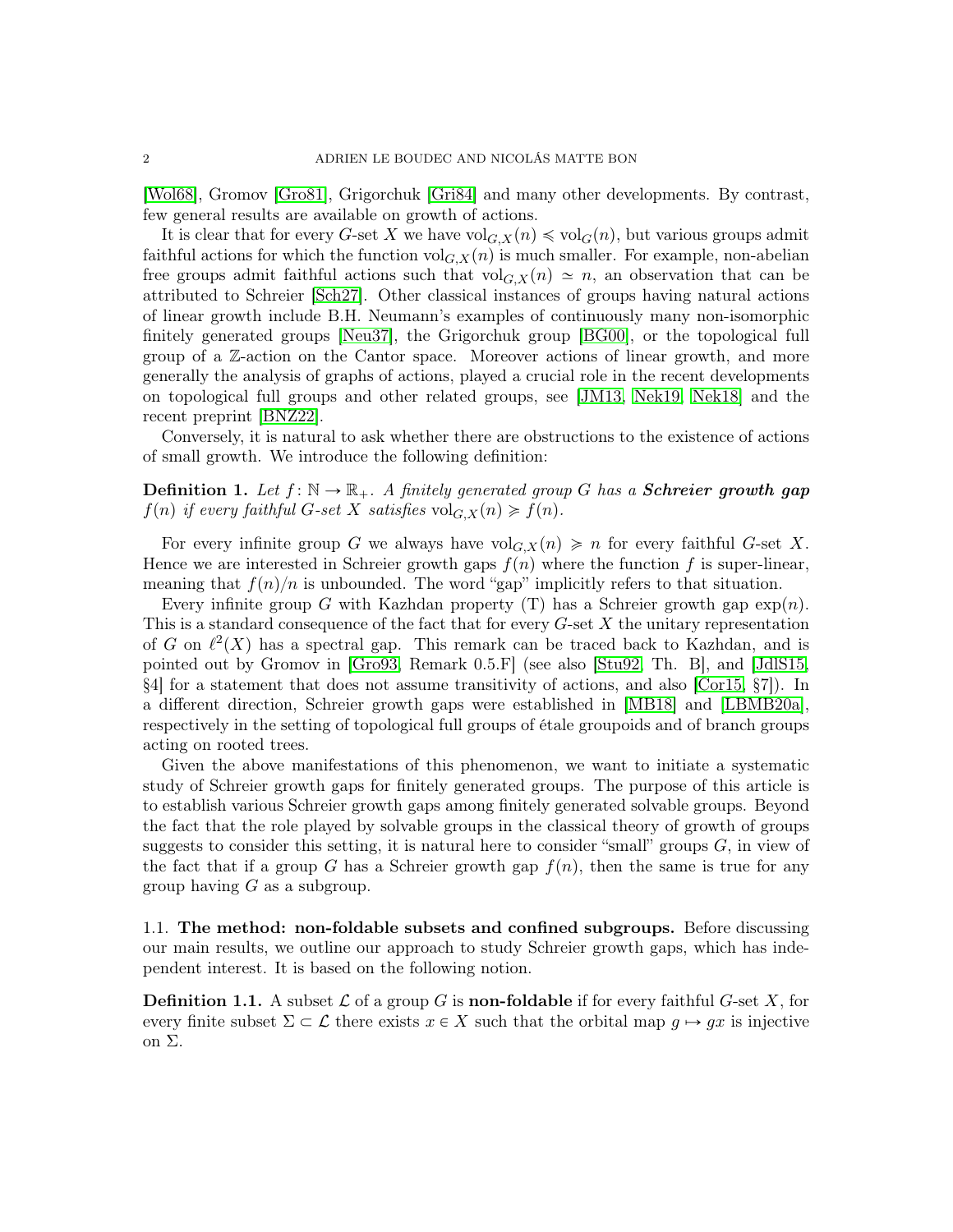Roughly speaking, a subset  $\mathcal L$  is non-foldable if for every faithful G-set X, the graph  $\Gamma(G, X)$  contains Lipschitz embedded copies of arbitrarily large finite subsets of  $\mathcal{L}$ . In terms of growth, this implies that  $\text{vol}_{G,X}(n)$  must be at least equal to the maximal cardinality of a ball of radius n in  $\mathcal{L}$ , where  $\mathcal{L}$  is equipped with the induced metric from  $G$ . Our method to establish Schreier growth gaps consists in exhibiting non-foldable subsets that are as large as possible. Non-foldable subsets provide information on the geometry of the graphs  $\Gamma(G, X)$  beyond the notion of growth. For example they also provide lower bounds for their asymptotic dimension. As the growth, the asymptotic dimension of the graph  $\Gamma(G, X)$  is an invariant of the action of  $G$  on  $X$ , that is monotone when passing to a finitely generated subgroup. The non-foldable subsets that we exhibit are natural and explicit, so that our results also provide computable lower bounds for the asymptotic dimension of  $\Gamma(G, X)$ .

The notion of non-foldable subsets is crucially related (and in some sense dual) to the notion of confined subgroups. Recall that a subgroup of  $H$  of a group  $G$  is **confined** if there is a finite set P of non-trivial elements of G which intersects all conjugates of  $H$ . This is equivalent to the fact that the closure of the orbit of  $H$  in the space of subgroups  $\text{Sub}(G)$ , with respect to the conjugation action of G, does not contain the trivial subgroup  $\{1\}$ . Here  $\text{Sub}(G)$  is endowed with the induced topology from the set  $2^G$  of all subsets of G. Confined subgroups are natural generalisations of uniformly recurrent subgroups (URSs) of Glasner and Weiss [\[GW15\]](#page-46-6). Confined subgroups and URSs were studied and found applications recently in [\[Ken20,](#page-46-7) [LBMB18,](#page-46-8) [Ele18,](#page-46-9) [MBT20,](#page-47-8) [LB21,](#page-46-10) [MB18,](#page-47-7) [Fra20,](#page-46-11) [LBMB20a,](#page-46-5) [LBMB20b,](#page-46-12) [CLB20,](#page-45-3) [BH21\]](#page-45-4). A common point in [\[LBMB18,](#page-46-8) [MB18,](#page-47-7) [LBMB20a\]](#page-46-5) is a complete classification, or a strong structural result, of confined subgroups and URSs for certain families of groups defined by an action by homeomorphisms. This global rigidity behaviour for confined subgroups and URSs leads to Schreier growth gaps [\[MB18,](#page-47-7) [LBMB20a\]](#page-46-5). A major difference in the present article is that solvable groups may admit a large pool of confined subgroups and URSs. This was already illustrated by Glasner–Weiss [\[GW15\]](#page-46-6). In our present setting it is essential to first guess what will be the relevant non-foldable subsets  $\mathcal{L}$ , which has the consequence of restricting the confined subgroups that need to be studied.

We shall now state our results. For simplicity here we state the conclusions that we draw about Schreier growth gaps, and refer the reader to the core of the article for statements about non-foldable subsets.

1.2. **Polycyclic groups.** At this point it is worth mentioning that if  $G$  is an infinite virtually abelian group, then G always admits a faithful G-set with linear growth (Proposition [2.9\)](#page-9-0), and thus does not satisfy any Schreier growth gap. Thus virtually abelian groups should be considered as trivial for the problem considered in this paper, and shall systematically be excluded.

The following proposition treats the case of polycyclic groups.

## <span id="page-2-1"></span><span id="page-2-0"></span>Proposition 1. Let G be a polycyclic group.

- i) If G is not virtually nilpotent, then G has a Schreier growth gap  $\exp(n)$ .
- ii) If  $G$  is virtually nilpotent and not virtually abelian, then  $G$  has a Schreier growth  $gap n<sup>4</sup>$ .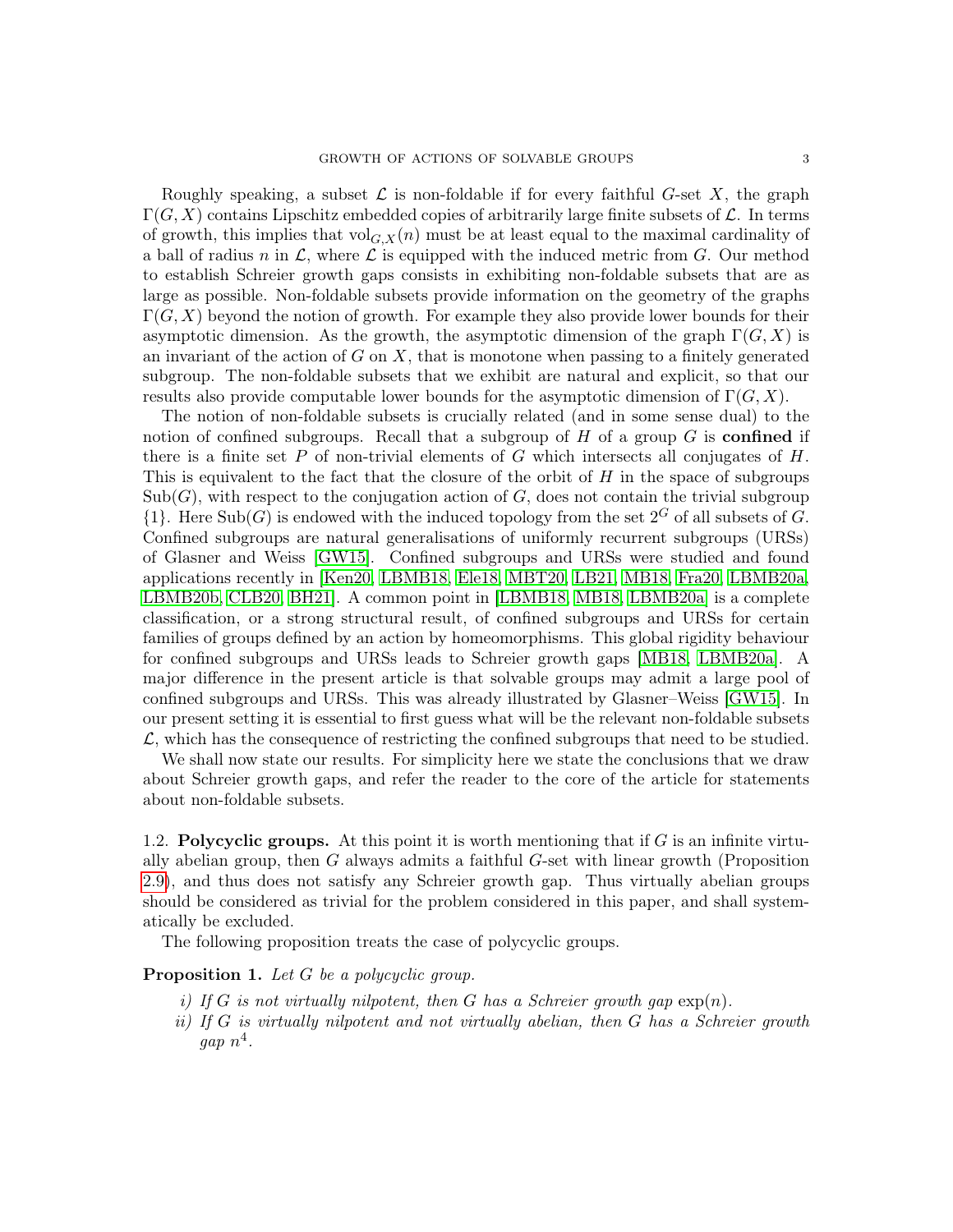The proof of Proposition [1](#page-2-0) is elementary. Recall that polycyclic groups are the solvable groups that have all their subgroups finitely generated. This property notably implies that the space  $\text{Sub}(G)$  of subgroups of G is a countable compact space. Simple compactness considerations then allow to reduce the understanding of the growth of actions of nilpotent and polycyclic groups to the classical results on the growth of these groups. We refer to Section [3](#page-14-0) for details. Here we shall point out that this approach has limited scope, and does not generalize to other solvable groups.

1.3. Metabelian groups. The next step to consider is the case of metabelian groups. Even for these groups, the situation becomes much more diversified compared to the polycyclic case. One major difference is that there are groups of exponential growth which admit faithful actions of linear growth. The archetype of such an example is the lamplighter group  $C_p \wr \mathbb{Z}$ , where  $C_p$  is the cyclic group of prime order p (for which such actions played a role e.g. in [\[Mat13,](#page-47-9) [DFG20,](#page-45-5) [GW15\]](#page-46-6)). Relying on a result of Olshanskii [\[Ols15\]](#page-47-10), one can see that more generally every metabelian group of the form  $N \rtimes \mathbb{Z}$ , where N is a locally finite group, admits a faithful action of linear growth (Proposition [2.11\)](#page-11-0). These examples show that there is no Schreier growth gap that is uniform for all (non-virtually abelian) metabelian groups, unlike in Proposition [1.](#page-2-0) Nevertheless we prove that such gaps do hold for some natural classes of metabelian groups:

<span id="page-3-0"></span>**Theorem 1.** Let G be a finitely generated metabelian group that is not virtually abelian. If G is finitely presented, then G has a Schreier growth gap  $n^2$ .

<span id="page-3-1"></span>**Theorem 2.** Let G be a finitely generated metabelian group that is not virtually abelian. If G is torsion-free, then G has a Schreier growth gap  $n^2$ .

We note that the quadratic bounds in Theorem [1](#page-3-0) and [2](#page-3-1) are optimal, as they are realized respectively by Baumslag's finitely presented metabelian groups  $(\S 2.5.2)$  and by the wreath product  $\mathbb{Z} \wr \mathbb{Z}$  (see below).

Beyond the classical lamplighter group, every wreath product  $G = A \wr B$  of two finitely generated abelian groups admits faithful actions of polynomial growth. A natural example is the action of G on the Cartesian product  $X = B \times A$  called the **standard wreath product** action (whose definition is recalled in [§2.5.1\)](#page-9-2). With natural choices of generators, the graph of this action is obtained by taking a copy of the Cayley graph of A and attaching to each vertex a copy of the Cayley graph of B. When  $A = B = \mathbb{Z}$  this graph is a comb (Figure [1\)](#page-10-0). The growth of the standard action of  $A \wr B$  is equivalent to the growth of the abelian group  $B \times A$ . So for the lamplighter group  $G = C_p \wr \mathbb{Z}^d$ , the standard wreath product action satisfies  $\mathrm{vol}_{G,X}(n) \simeq n^d$ , while for  $G = \mathbb{Z} \wr \mathbb{Z}^d$  we have  $\mathrm{vol}_{G,X}(n) \simeq n^{d+1}$ .

The next result states that for these groups the growth of the standard action of  $G$  is the minimal possible growth of all faithful G-actions:

<span id="page-3-2"></span>**Theorem 3.** For every  $d \geq 1$ , the following hold:

- i) The group  $C_p \wr \mathbb{Z}^d$  has a Schreier growth gap  $n^d$ .
- ii) The group  $\mathbb{Z}_l \mathbb{Z}^d$  has a Schreier growth gap  $n^{d+1}$ .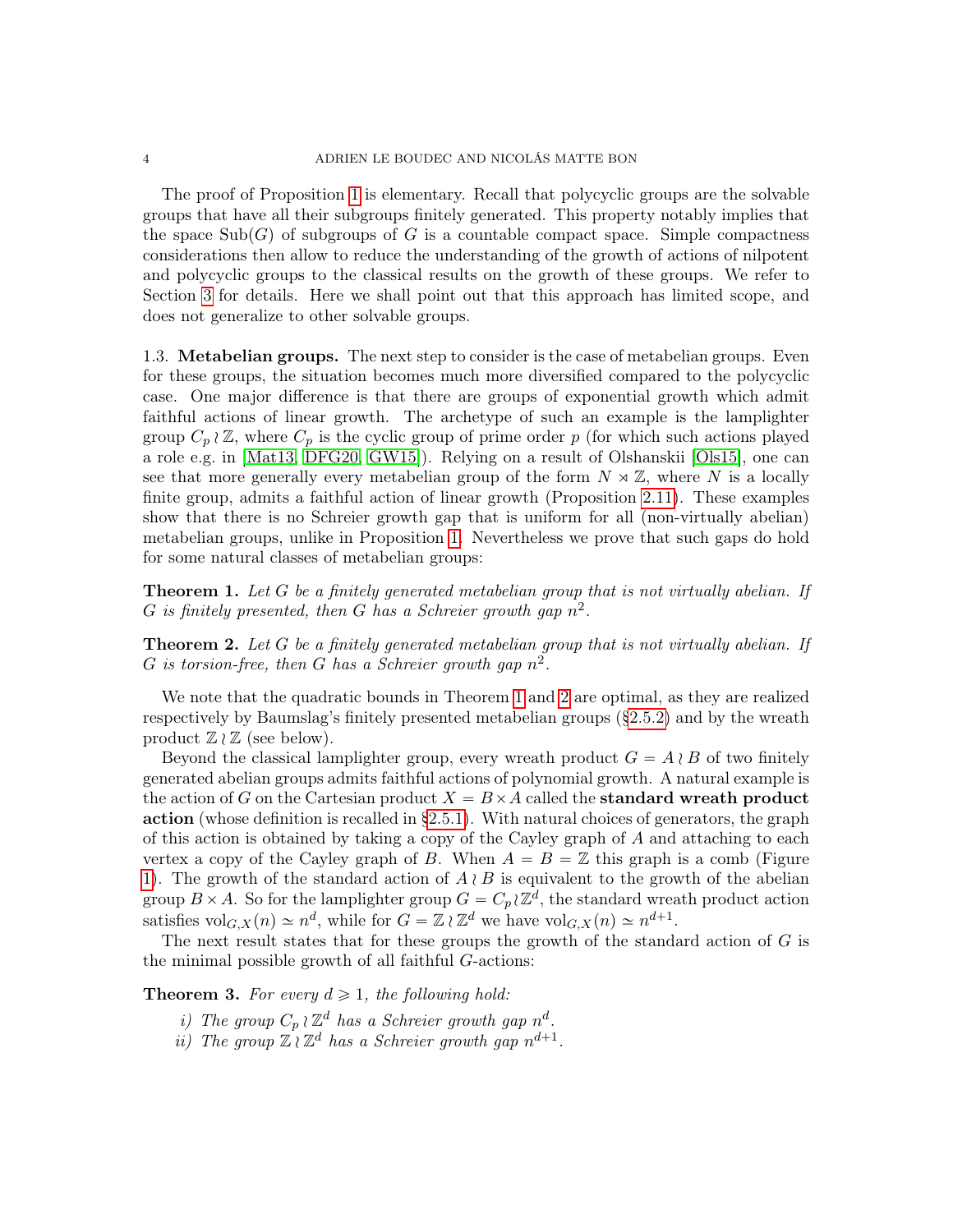This result is a simple illustration of a more general theorem about metabelian groups, in which we obtain a Schreier growth gap in terms of an algebraic invariant called the Krull dimension. Let G be a finitely generated metabelian group. Recall that whenever  $1 \rightarrow M \rightarrow G \rightarrow Q \rightarrow 1$  is a short exact sequence such that M and Q are abelian, M can be seen as a finitely generated module over the group ring  $\mathbb{Z}Q$ . This point of view plays a crucial role in the study of metabelian groups since the seminal work of Hall [\[Hal54\]](#page-46-13). The Krull dimension of the  $\mathbb{Z}Q$ -module M does not depend on  $(M, Q)$  provided that G is not virtually abelian (see [§6.3\)](#page-31-0). This positive integer is called the **Krull dimension of**  $G$ , and was introduced by Cornulier. It implicitly appears in [\[Cor11\]](#page-45-6). This notion was further studied by Jacoboni, who established estimates for the return probability for the random walk on a metabelian group G in terms of the Krull dimension of  $G$  [\[Jac19\]](#page-46-14).

The following result relates the Krull dimension of a metabelian group to the possible growth of all its faithful actions:

# <span id="page-4-0"></span>**Theorem 4.** Let G be a finitely generated metabelian group which is not virtually abelian, and let  $k = \dim_{Krull}(G)$ . Then G has a Schreier growth gap  $n^k$ .

We have  $\dim_{\text{Krull}}(C_p \wr \mathbb{Z}^d) = d$  and  $\dim_{\text{Krull}}(\mathbb{Z} \wr \mathbb{Z}^d) = d + 1$ , so Theorem [3](#page-3-2) follows from Theorem [4.](#page-4-0) As another example, for the free metabelian group  $\mathbb{F}M_d$  on d generators, we obtain a Schreier growth gap  $n^{d+1}$ . This estimate is sharp, in the sense that there is an action realizing the lower bound. The case of  $\mathbb{F}M_d$  turns out to be very particular among free solvable groups, as for the free solvable group  $\mathbb{FS}_{d,\ell}$  of rank d and solvability length  $\ell \geq 3$ , we prove a Schreier growth gap  $\exp(n)$  (Theorem [7.22\)](#page-41-0).

The main tool in the proof of the above results is Theorem [6.10](#page-28-0) below, which can be described as our main result on metabelian groups. Given a finitely generated group in a short exact sequence  $1 \to M \to G \to Q \to 1$  where  $M, Q$  are abelian, Theorem [6.10](#page-28-0) provides a criterion which guarantees that G has a Schreier growth gap  $n^d$ , where the exponent d depends on the  $\mathbb{Z}Q$ -module M. Beyond wreath products and free metabelian groups, this estimate is sharp for other interesting families of metabelian groups. We illustrate this in [§6.2](#page-29-0) with Baumslag's finitely presented metabelian groups [\[Bau72\]](#page-45-7). In this case the lower bound provided by Theorem [6.10](#page-28-0) is quadratic. Here we mention that these groups have Krull dimension one, so that there are examples for which Theorem [6.10](#page-28-0) provides a better bound than Theorem [4.](#page-4-0)

1.4. Solvable groups. We now discuss solvable group of higher length. A prominent class of finitely generated solvable groups is the class of groups of finite Prüfer rank. Recall that a group G has finite **Prüfer rank** if there exists  $k \in \mathbb{N}$  such that every finitely generated subgroup of G is generated by at most k elements (the rank of G is then the least k with this property). In the sequel we abbreviate finite Prüfer rank by finite rank. The class of solvable groups of finite rank contains polycyclic groups, but it is much richer. Basic examples of groups of finite rank that are not polycyclic are the Baumslag-Solitar groups  $BS(1, n)$ . Every finitely generated solvable group that is linear over  $\mathbb Q$  has finite rank. Examples of groups that are not of finite rank are wreath products  $A \wr B$  where A is non-trivial and  $B$  is infinite. The class of finitely generated solvable groups of finite rank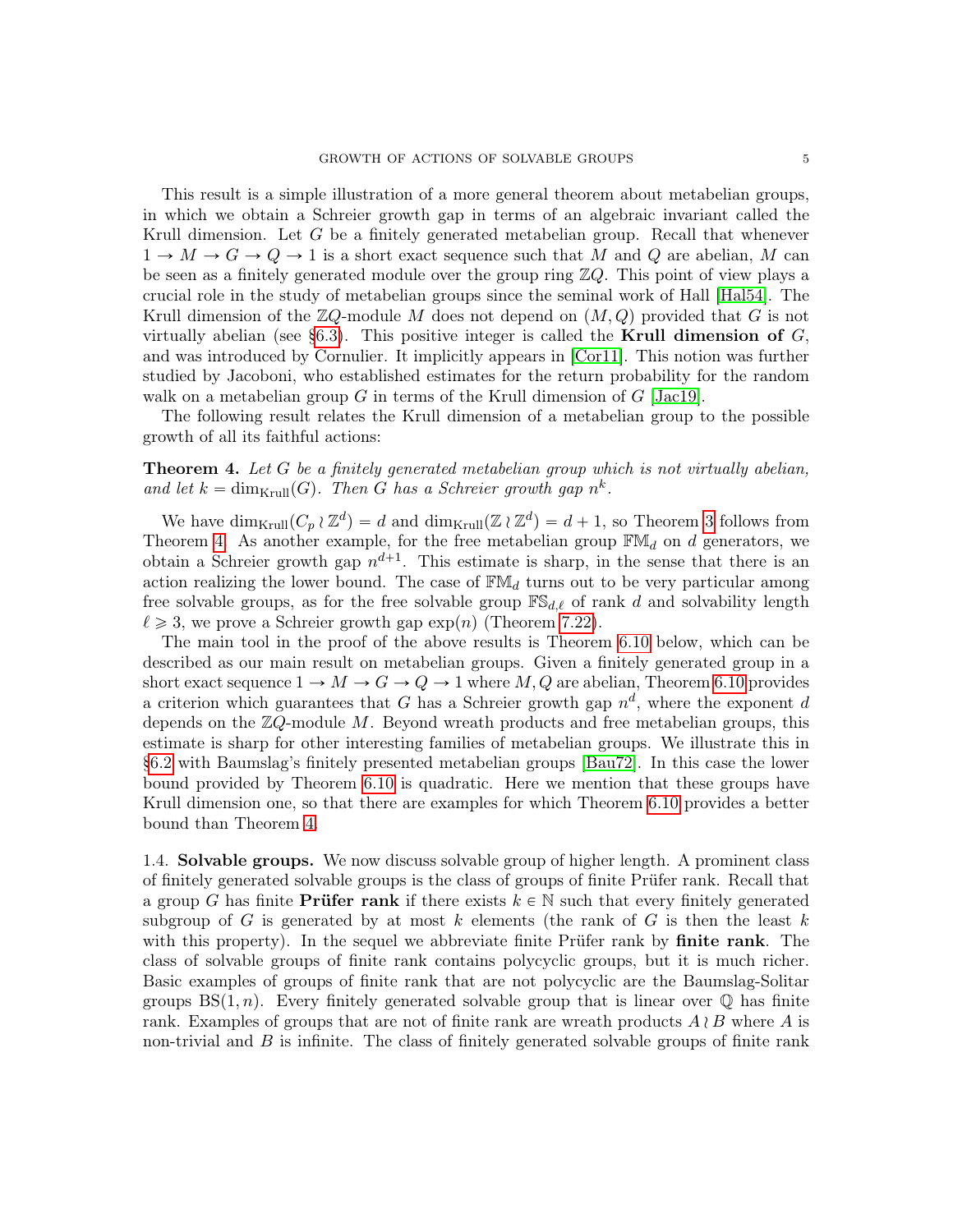admits several algebraic characterisations: it coincides with the minimax groups [\[LR04,](#page-46-15) Ch. 5], and by a theorem of P. Kropholler it also coincides with those solvable groups that do not admit a lamplighter group  $C_p \wr \mathbb{Z}$  as a subquotient [\[Kro84\]](#page-46-16). On a more geometric perspective, finite rank solvable groups have been studied by Pittet–Saloff-Coste in [\[PSC03\]](#page-47-11) and Cornulier–Tessera in [\[CT20\]](#page-45-8). The following result asserts that these groups satisfy the strongest possible Schreier growth gap.

<span id="page-5-0"></span>**Theorem 5.** Let G be a finitely generated solvable group of finite rank, and assume that  $G$ is not virtually nilpotent. Then G has a Schreier growth gap  $\exp(n)$ .

So this result extends statement [i\)](#page-2-1) of Proposition [1](#page-2-0) from polycyclic groups to finite rank solvable groups. However we point out that the proof here is substantially more involved than in the polycyclic case. First we reduce the general case to the case of torsion-free finite rank solvable groups. Such a group is linear over Q, and its nilpotent radical is subject to Malcev theory on torsion-free divisible nilpotent groups. We deduce Theorem [5](#page-5-0) from a general result on groups that are extensions  $1 \to N \to G \to Q \to 1$  where N is a nilpotent group of finite rank and the action of Q on  $N^{ab}\otimes\mathbb{Q}$  satisfies a certain irreducibility condition (Theorem [4.9\)](#page-21-0), together with a result of independent interest which asserts that finite rank solvable groups always contain subgroups of a particular form, to which the previous result applies (Proposition [4.13\)](#page-23-0).

The last problem that we discuss is whether the quadratic Schreier growth gap for torsionfree metabelian groups established in Theorem [2](#page-3-1) extends to torsion-free solvable groups. We conjecture that this is the case:

<span id="page-5-2"></span>**Conjecture 1.** Let  $G$  be a finitely generated solvable group which is virtually torsion-free, and not virtually abelian. Then G has a Schreier growth gap  $n^2$ .

We prove that the conjecture is true in many situations, which cover all familiar classes of torsion-free solvable groups. The first observation to make is that Theorem [2](#page-3-1) immediately implies that if a torsion-free group  $G$  contains a finitely generated metabelian subgroup which is not virtually abelian, then G has a Schreier growth gap  $n^2$ . Classical arguments imply that this situation covers all groups which are virtually nilpotent-by-abelian. By a theorem of Malcev, this includes all solvable linear groups (i.e. isomorphic to a subgroup of  $GL(n, K)$ , where K is a field). Hence the conjecture is true for these groups:

Corollary 6. Let G be a finitely generated solvable linear group which is virtually torsionfree. If G is not virtually abelian, then G has a Schreier growth gap  $n^2$ .

The next result proves the conjecture under a reinforcement of the torsion-free assumption on G. Note that if a group G admits a series  $\{1\} = N_0 \leq N_1 \leq \cdots \leq N_k = G$  such that the successive quotients  $N_{i+1}/N_i$  are torsion-free, then G is torsion-free. We refer to [§7.3](#page-37-0) for the definition of the Fitting series.

<span id="page-5-1"></span>**Theorem 7.** Suppose that  $G$  is a finitely generated solvable group such that the successive quotients in the Fitting series of  $G$  are torsion-free, and  $G$  is not virtually abelian. Then  $G$ has a Schreier growth gap  $n^2$ .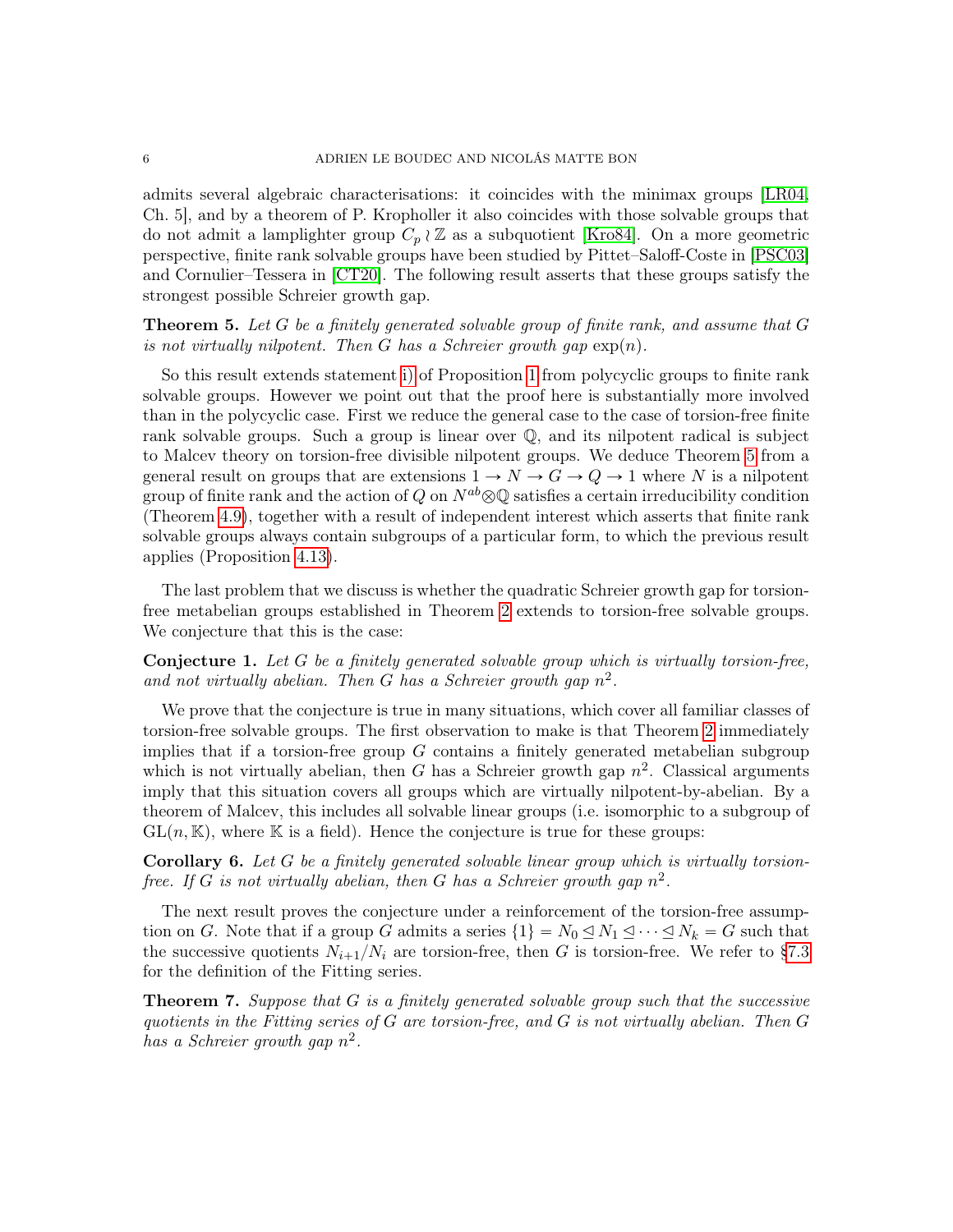The proof of Theorem [7](#page-5-1) does not only rely on the case of metabelian groups. It involves a rather technical mechanism that allows in some cases to lift the desired conclusion from a quotient to the ambient group (see [§7.2](#page-36-0) and [§7.3\)](#page-37-0).

While the above results establish the conjecture under additional assumptions on  $G$ , it is also natural to add assumptions on the actions. The following result asserts that Conjecture [1](#page-5-2) is true if we restrict to transitive actions, or more generally to actions with finitely many orbits.

Theorem 8. Let G be a finitely generated solvable group which is virtually torsion-free and not virtually abelian. Let X be a faithful G-set such that the action of G on X has finitely many orbits. Then  $\mathrm{vol}_{G,X}(n) \geq n^2$ .

1.5. Applications: subgroups of topological full groups. We end this introduction by mentioning that Schreier growth gaps provide a natural quantitative obstruction to the existence of embeddings between groups. Explicitly, if a group  $L$  is known to admit a faithful action of growth  $g(n)$  and if a group G has a Schreier growth gap  $f(n)$  with  $f(n) \nleq g(n)$ , then G cannot embed into L (see Proposition [2.6\)](#page-8-0). Interesting examples of groups L that naturally come with an action of possibly small growth are topological full groups of group actions on the Cantor set. The subgroup structure of such groups is in general quite mysterious. Our results can be immediately applied to obtain restrictions on the solvable subgroups of various topological full groups. As an illustration, we state here one example of such an application. Recall that Matui showed that for every minimal Z-action on the Cantor set which is not an odometer, the topological full group contains the lamplighter group  $C_2 \wr \mathbb{Z}$  [\[Mat13\]](#page-47-9). By contrast, Theorem [3](#page-3-2) has the following consequence:

**Corollary 9.** Let  $d \geq 1$  and let A be a non-trivial finitely generated abelian group. If the wreath product  $A \wr \mathbb{Z}^d$  embeds into the topological full group of a  $\mathbb{Z}$ -action on the Cantor set, then A is finite and  $d = 1$ .

The fact that the group  $C_p \wr \mathbb{Z}^2$  does not embed into the topological full group of the full shift over  $\mathbb Z$  was conjectured in [\[Sal21\]](#page-47-12). We refer to [§8.3](#page-44-0) for additional applications of our results in this setting.

### 2. Preliminaries

<span id="page-6-0"></span>2.1. Notation. Let G be a group. We denote by  $G^{(i)}$  the derived series of G, defined inductively by  $G^{(1)} = G' = [G, G]$  and  $G^{(i+1)} = [G^{(i)}, G^{(i)}]$ . The abelianization  $G/G'$ is denoted  $G^{ab}$ . The lower central series of G is denoted by  $\gamma_i(G)$ . So  $\gamma_1(G) = G$  and  $\gamma_{i+1}(G) = [\gamma_i(G), G]$  for all  $i \geq 1$ . The upper central series is denoted  $Z_i(G)$ , with the convention  $Z_1(G) = Z(G)$  and  $Z_{i+1}(G)/Z_i(G) = Z(G/Z_i(G))$  for all i.

The Fitting subgroup is denoted  $Fit(G)$ . It is the subgroup generated by all nilpotent normal subgroups of G. The **FC-center**  $FC(G)$  is the subgroup of G consisting of elements with a finite conjugacy class.

The set of elements of finite order in a group G will be denoted  $T(G)$ . Recall that when G is nilpotent,  $T(G)$  is a subgroup of G, which is finite if G is finitely generated.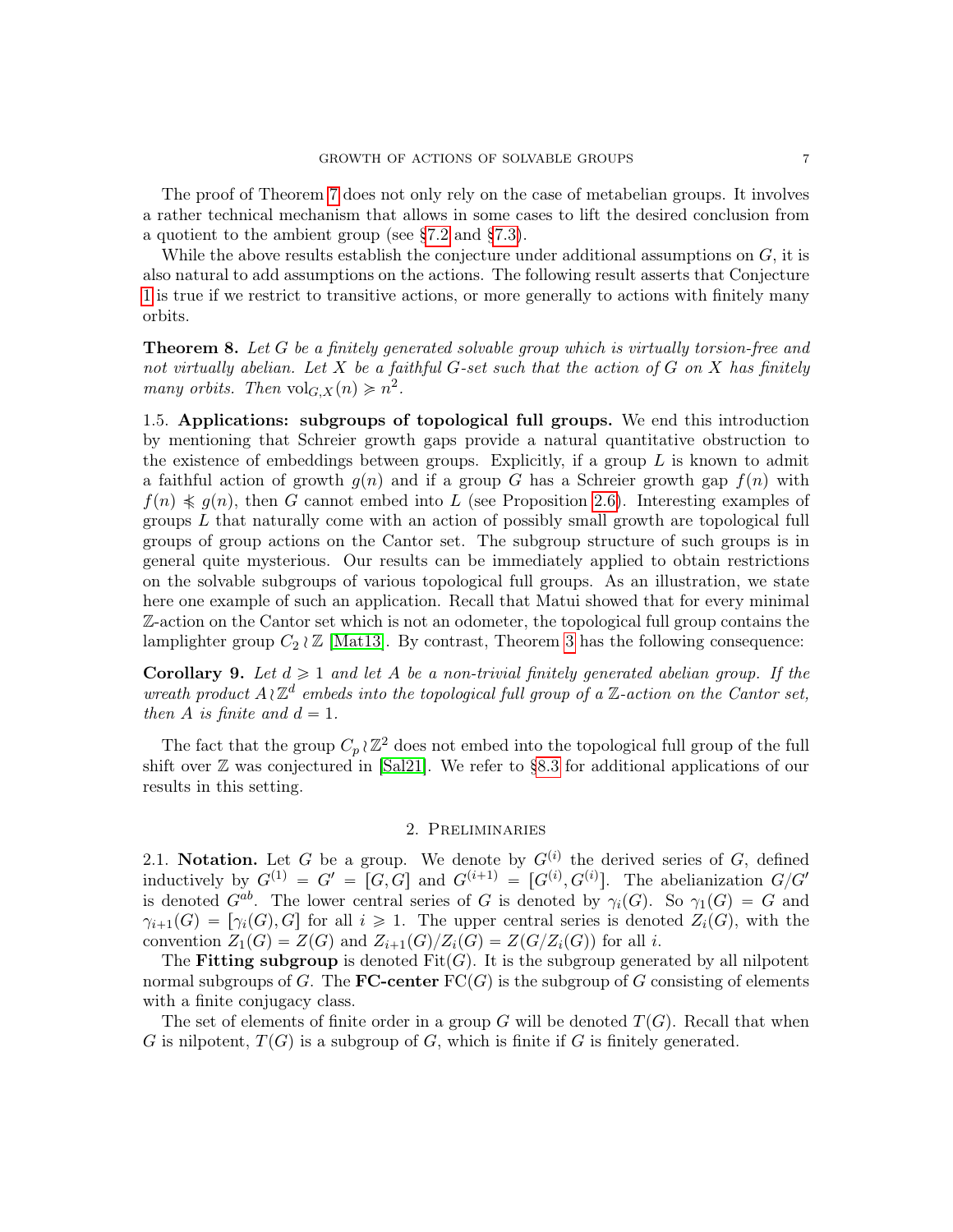Recall that a set X on which G acts is called a  $G$ -set. All  $G$ -sets are supposed to be non-empty. We say that  $X$  is faithful, or transitive, whenever the action of  $G$  on  $X$  has this property.

For  $f, g, : \mathbb{N} \to \mathbb{N}$ , we write  $f \preccurlyeq g$  if there exists a constant  $C > 0$  such that  $f(n) \leq$  $Cg(Cn)$  for sufficiently large n. If  $f \preccurlyeq g$  and  $g \preccurlyeq f$ , we write  $f \simeq g$ .

**Notation 2.1.** Let G be a group with an abelian normal subgroup  $M$ . Since M acts trivially by conjugation on itself, the conjugation action of G on M factors through  $Q =$  $G/M$ , so that M naturally has the structure of a  $\mathbb{Z}Q$ -module. When adopting this point of view, we will use additive notation for M, and the notation qm for  $q \in Q$  and  $m \in M$ will be used for the module operation of  $q$  on  $m$ .

2.2. Graphs of actions. Let G be a finitely generated group, and fix a finite symmetric generating subset S. If X is a G-set, we denote by  $\Gamma(G, X)$  the graph whose vertex set is X, and for every  $x \in X$  and  $s \in S$  there is an edge connecting x to sx. The graph  $\Gamma(G, X)$  is called the **Schreier graph of the action** of G on X. Note that  $\Gamma(G, X)$  is not connected in general: its connected components are the  $G$ -orbits in  $X$ . We intentionally omit  $S$  in the notation, as we will only be interested in properties of these graphs that do not depend on the choice of S. We consider the simplicial distance d on  $\Gamma(G, X)$ , where  $d(x, y)$  is defined as the length of the shortest path from x to y (ignoring orientation of edges), with the convention that  $d(x, y) = +\infty$  if x, y lie in different connected components. Distinct generating subsets yield bi-Lipschitz equivalent metrics.

<span id="page-7-0"></span>Remark 2.2. An extreme case that is covered by our setting is the case where all G-orbits in X are finite, so that  $\Gamma(G, X)$  is the disjoint union of finite graphs. This corresponds to G-actions that are given by a family of finite index subgroups  $(G_i)$  of G, where G acts on the union of coset spaces  $G/G_i$ . Note that this action is faithful if and only if there is no the union of coset spaces  $G/G_i$ . Note that this action<br>non-trivial normal subgroup of G contained in  $\bigcap_i G_i$ .

<span id="page-7-1"></span>2.3. Growth of actions. Let  $(X, d)$  be a metric space (where we allow the distance d to take the value  $+\infty$ ). We denote by  $B_x(n)$  the ball of radius n around a point  $x \in X$ . We say that  $(X, d)$  is uniformly locally finite if for every n we have  $\sup_{x \in X} |B_x(n)| < \infty$ . For example, any graph of bounded degree is uniformly locally finite. If  $(X, d)$  is uniformly locally finite, we denote  $vol_X(n) = \sup_{x \in X} |B_x(n)|$ . This function is invariant under the equivalence relation  $\simeq$  if one replaces d by a quasi-isometric metric.

In the sequel  $G$  is a finitely generated group, and  $S$  a finite symmetric generating set. Let  $d_S$  be the associated right-invariant word metric on G. Recall that the growth of G is denoted  $\mathrm{vol}_G(n) = |S^n|$ .

**Notation 2.3.** For a subset  $\mathcal{L}$  of G, we write  $f_{(G,\mathcal{L})} := \text{vol}_{(\mathcal{L},d_S|\mathcal{L})}$ .

Remark 2.4. If  $\mathcal{L} = H$  is a subgroup of G, then for every n all balls  $B_h(n)$  are isometric since H acts transitively on itself by right translations. Hence in this case  $f_{(G,H)}(n) = |H \cap B_e(n)|$ is the classical relative growth of  $H$  in  $G$ .

**Definition 2.5.** The **growth of the action** of G on a G-set X is  $\text{vol}_{G,X}(n) = \text{vol}_{(\Gamma(G,X),d)}(n)$ .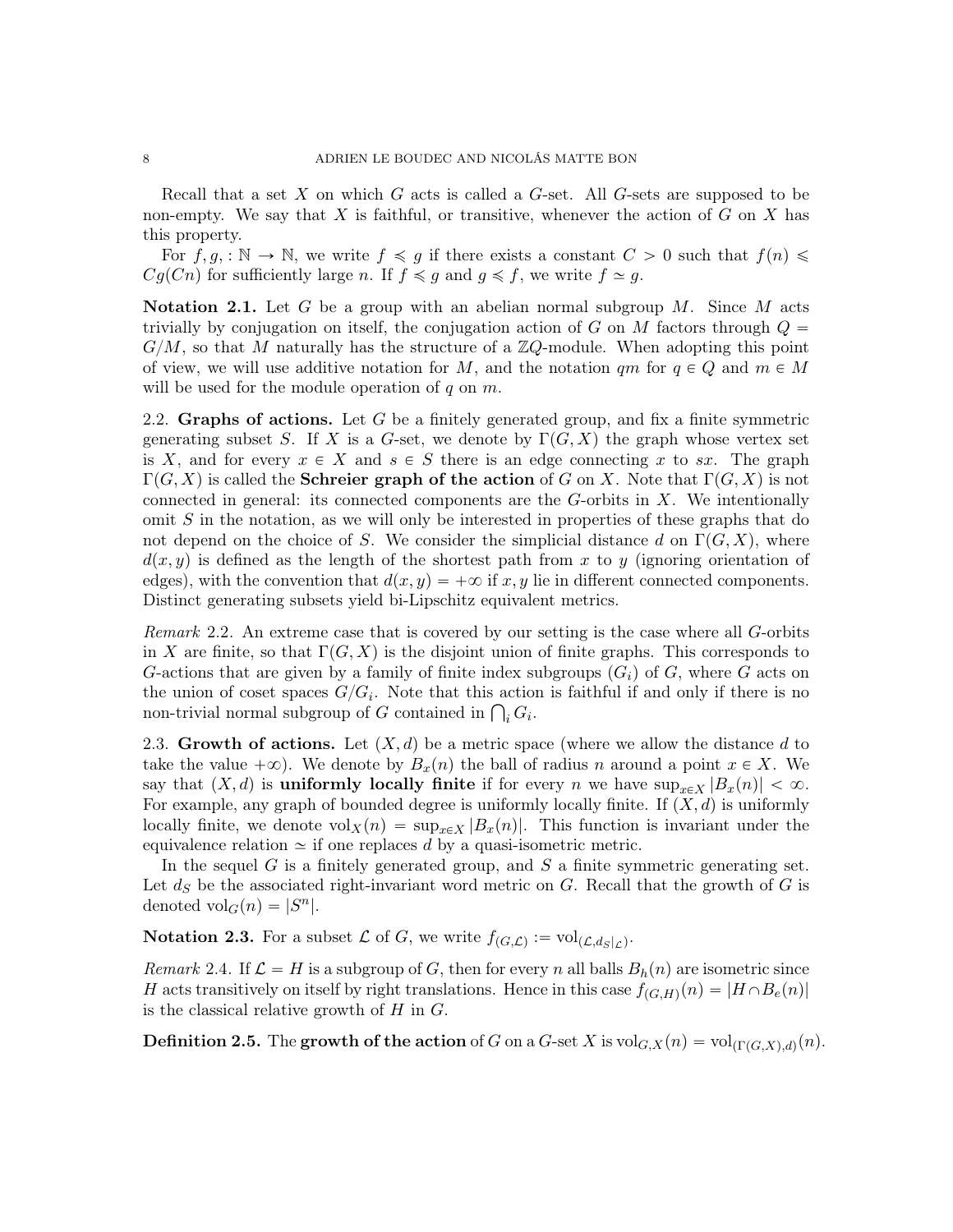Equivalently,

$$
\mathrm{vol}_{G,X}(n)=\max_{x\in X}|S^n\cdot x|.
$$

Since distinct generating subsets of G yield bi-Lipschitz equivalent metrics on  $\Gamma(G, X)$ , vol<sub>G,X</sub>(n) does not depend on S up to the equivalence relation  $\approx$ .

The following proposition establishes basic properties of growth of actions. The proof is straightforward, and we omit it.

<span id="page-8-0"></span>**Proposition 2.6** (Monotonicity). Let  $G$  be a finitely generated group, and  $X, Y$   $G$ -sets.

- i) If H is a finitely generated subgroup of G, then  $vol_{H,X}(n) \leq vol_{G,X}(n)$ .
- ii) If there is a surjective G-equivariant map  $X \to Y$ , then  $\text{vol}_{G,X}(n) \geq \text{vol}_{G,Y}(n)$ .
- iii) If there is a G-equivariant map  $X \rightarrow Y$  whose fibers have uniformly bounded cardinality, then  $vol_{G,X}(n) \leq vol_{G,Y}(n)$ . In particular if there is an injective Gequivariant map  $X \to Y$ , then  $\text{vol}_{G,X}(n) \leq \text{vol}_{G,Y}(n)$ .

The next lemma relates the growth of actions of a group and of its finite index subgroups. Recall that when H is a subgroup of G, then to every H-set X one can associate a  $G$ -set, called the **induced** G-set.  $\text{Ind}_{H}^{G}(X)$  is defined by  $\text{Ind}_{H}^{G}(X) := (G \times X)/H$ , where the quotient is taken with respect to the diagonal action  $h \cdot (g, x) = (gh^{-1}, hx)$ . The action of G on  $G \times X$  given by  $g_1 \cdot (g_2, x) = (g_1g_2, x)$  descends to an action on  $\text{Ind}_{H}^{G}(X)$ .

<span id="page-8-1"></span>**Proposition 2.7.** Let  $G$  be a group and  $H$  be a subgroup of finite index in  $G$ . Then for every G-set X we have  $\mathrm{vol}_{G,X}(n) \simeq \mathrm{vol}_{H,X}(n)$ . Conversely for every H-set X, the induced  $G\text{-}set Y := \text{Ind}_{H}^{G}(X)$  satisfies  $\text{vol}_{G,Y}(n) \simeq \text{vol}_{H,X}(n)$ .

Proof. The first claim is straightforward, and we only justify the second claim. Let N be the intersections of all conjugates of  $H$ , which is normal and of finite index in  $G$ . Set set  $Y := \text{Ind}_{H}^{G}(X)$  and consider the natural G-equivariant projection  $p: Y \to G/H$ . Since N acts trivially on  $G/H$ , it preserves each fiber of the map p. The fiber  $p^{-1}(H)$  is naturally a copy of  $X$ , and the action of  $N$  on it coincides with the action obtained by restricting the H-action, so that by the first claim we have  $vol_{N,p^{-1}(H)}(n) \simeq vol_{H,X}(n)$ . If gH is another H-coset, the map  $x \mapsto gx$  induces an identification of  $p^{-1}(H)$  to  $p^{-1}(gH)$  which is Nequivariant up to the automorphism of  $N$  induced by conjugation by  $G$ , so that we also have  $\text{vol}_{N,p^{-1}(gH)}(n) \simeq \text{vol}_{H,X}(n)$ . Since Y is the disjoint union of the finitely many fibers of the map p, we obtain (using the first claim again) that  $\mathrm{vol}_{G,Y}(n) \simeq \mathrm{vol}_{N,Y}(n) \simeq \mathrm{vol}_{H,X}(n)$ .  $\Box$ 

2.4. Direct products. For future reference we isolate the following remark.

<span id="page-8-2"></span>**Lemma 2.8.** Let G be a finitely generated group which is a direct product  $G = Q_1 \times \cdots \times Q_k$ . For each i, let  $X_i$  be a faithful  $Q_i$ -set. Then  $X = \sqcup_i X_i$  is a faithful G-set, where G acts on each  $X_i$  through  $Q_i$ , and we have

$$
\mathrm{vol}_{G,X}(n) = \max_{i=1}^k \mathrm{vol}_{Q_i,X_i}(n).
$$

In particular if all  $Q_i$ s have polynomial growth with  $\text{vol}_{Q_i}(n) \simeq n^{d_i}$ , then there is a faithful  $G\text{-}set X \text{ such that } \mathrm{vol}_{G,X}(n) \simeq n^d, \text{ where } d = \max_i d_i.$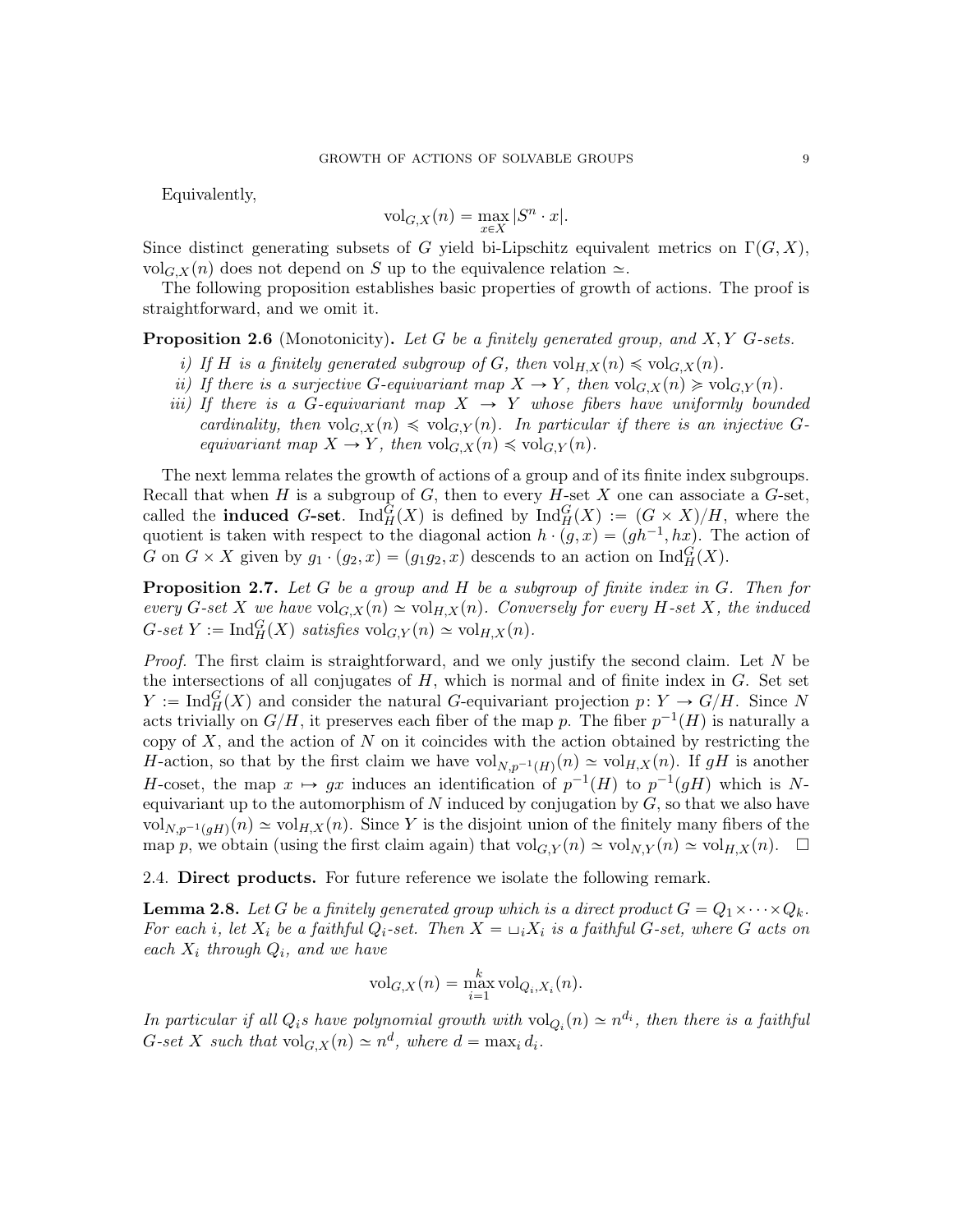In particular we have the following for virtually abelian groups.

<span id="page-9-0"></span>Proposition 2.9. If G is an infinite finitely generated virtually abelian group, then there exists a faithful G-set X such that  $\mathrm{vol}_{G,X}(n) \simeq n$ .

*Proof.* The group G contains a finite index subgroup isomorphic to  $\mathbb{Z}^d$  for some  $d \geq 1$ . Thus the conclusion follows from Proposition [2.7,](#page-8-1) by considering the action of  $\mathbb{Z}^d$  on  $\sqcup_{i=1}^d \mathbb{Z}$ as in Lemma [2.8](#page-8-2)

<span id="page-9-3"></span>2.5. Some actions of small growth. The point of this paragraph is to recall some examples of finitely generated groups of exponential growth that admit natural actions with small growth, such as the wreath products  $C_p \wr \mathbb{Z}^d$  or  $Z \wr \mathbb{Z}^d$ , and Baumslag metabelian groups.

<span id="page-9-2"></span>2.5.1. Wreath product actions. Consider a wreath product  $G = A \wr B$  of two groups A, B. Recall that G is the semi-direct product  $\bigoplus_B A \rtimes B$ , where  $\bigoplus_B A$  is the set of finitely supported functions  $B \to A$ , and B acts on  $\bigoplus_B A$  by  $b \cdot \varphi : b' \mapsto \varphi(b^{-1}b')$ . The group G naturally comes with an action on the set  $B \times A$ , called the **standard wreath product action**, defined by  $(\varphi, b) \cdot (b_0, a_0) = (bb_0, \varphi(bb_0)a_0$ . In the sequel we denote by  $X_{st}$  the G-set  $X_{st} = B \times A$ .

If  $S_1, S_2$  are finite generating subsets of A, B respectively, then  $S = S_1 \cup S_2$  is a generating subset of G. Here and throughout the paper, we implicitly view  $S_1$  and  $S_2$  a subsets of G by identifying  $A$  and  $B$  with their natural copies inside  $G$ , where the copy of  $A$  consists of elements in  $\bigoplus_B A$  that are trivial everywhere except at the identity position. The edges in the graph  $\Gamma(G, X_{st})$  are defined by saying that there is an edge between  $(1_B, a)$  and  $(1_B, s_1a)$  for every  $a \in A$  and  $s_1 \in S_1$ , and between  $(b, a)$  and  $(s_2b, a)$  for every  $b \in B, a \in A$ and  $s_2 \in S_2$ . Equivalently, the graph  $\Gamma(G, X_{st})$  is obtained by taking a copy of the Cayley graph of A and attaching to each vertex a copy of the Cayley graph of B. For instance when A is finite,  $\Gamma(G, X_{st})$  is just the union of  $k = |A|$  copies of the Cayley graph of B that are joined at the identity position, and  $\mathrm{vol}_{G,X_{\mathrm{st}}}(n) \simeq \mathrm{vol}_{B}(n)$ . So for  $B = \mathbb{Z}$ , we obtain a union of k bi-infinite lines. When  $A = B = \mathbb{Z}$  with standard generating subsets, the graph  $\Gamma(\mathbb{Z}_l \mathbb{Z}, X_{st})$  is a comb, see Figure [1.](#page-10-0) In that case we have vol<sub>G,Xst</sub>  $(n) \simeq n^2$ . In general the growth of the G-action on  $X_{st}$  is given by the following:

**Lemma 2.10.** We have  $\mathrm{vol}_{G,X_{st}}(n) \simeq \mathrm{vol}_{B}(n) \times \mathrm{vol}_{A}(n)$ .

*Proof.* By the above description of  $\Gamma(G, X_{st})$ , the identity map  $\Gamma(G, X_{st}) \to B \times A$  is a Lipschitz map, where the target space  $B \times A$  is endowed with the  $\ell^1$ -metric. This implies  $\mathrm{vol}_{G,X_{\mathrm{st}}}(n) \leqslant \mathrm{vol}_{B}(n) \times \mathrm{vol}_{A}(n)$ . Conversely, every element  $(b, a)$  such that  $|a|_{S_1}, |b|_{S_2} \leqslant n$ is at distance at most  $2n$  from  $(1_B, 1_A)$  in  $\Gamma(G, X_{st})$ , so the ball of radius  $2n$  around  $(1_B, 1_A)$ in  $\Gamma(G, X_{st})$  contains at least  $\text{vol}_B(n) \times \text{vol}_A(n)$  elements. The statement follows.

<span id="page-9-1"></span>2.5.2. Other examples. Consider the group given by the finite presentation

$$
\Lambda_p = \langle u, t, s \, | \, u^p = 1, [s, t] = 1, [u^t, u] = 1, u^s = u^t u \rangle,
$$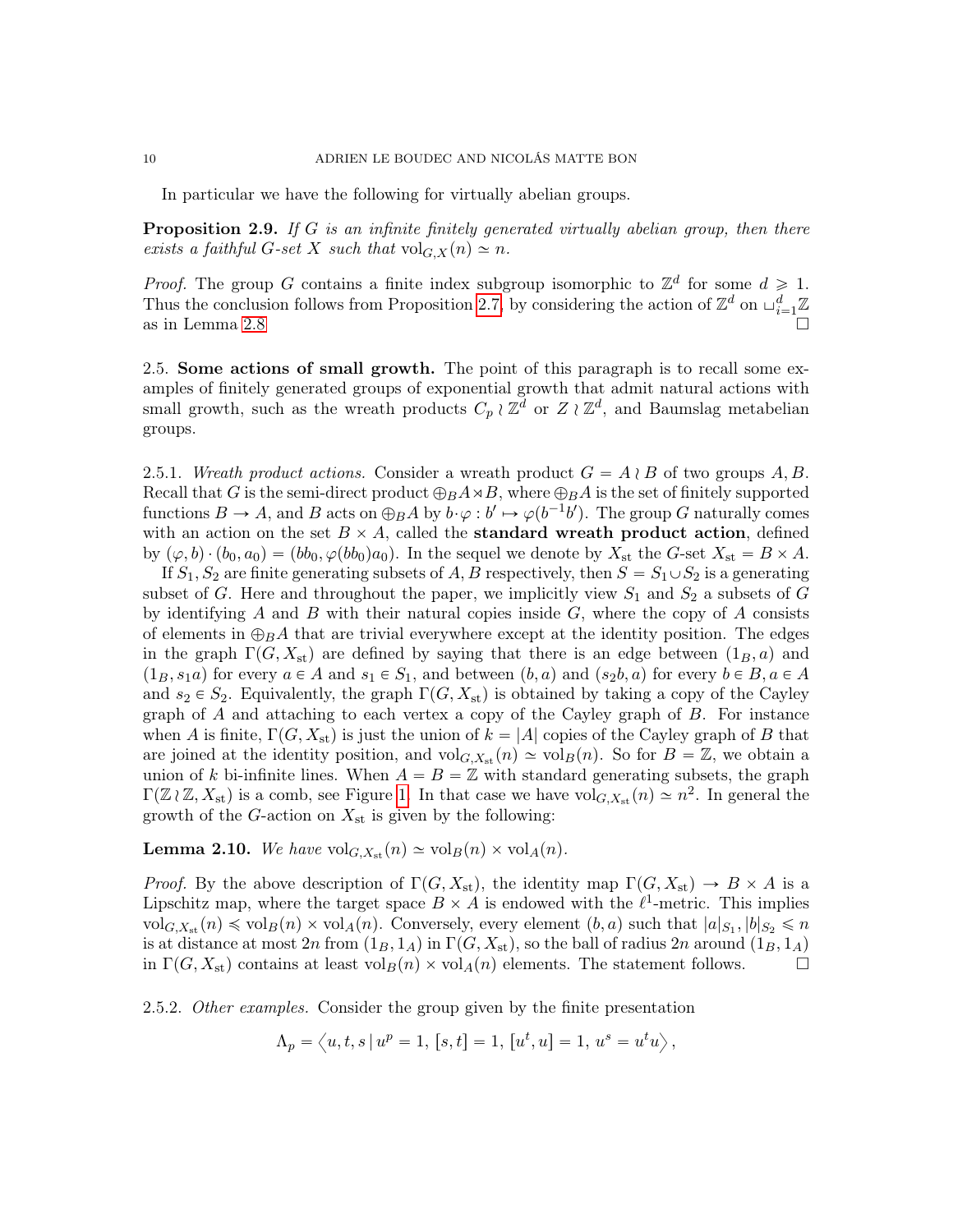|  | $\begin{array}{ccccccccc}\n\mathbf{Q} & \mathbf{Q} & \mathbf{Q} & \mathbf{Q} & \mathbf{Q} & \mathbf{Q}\n\end{array}$ |  |                                                                                                                                                                                                                                                                                                                                                     |  |
|--|----------------------------------------------------------------------------------------------------------------------|--|-----------------------------------------------------------------------------------------------------------------------------------------------------------------------------------------------------------------------------------------------------------------------------------------------------------------------------------------------------|--|
|  |                                                                                                                      |  |                                                                                                                                                                                                                                                                                                                                                     |  |
|  |                                                                                                                      |  | $\begin{picture}(180,10) \put(0,0){\line(1,0){10}} \put(10,0){\line(1,0){10}} \put(10,0){\line(1,0){10}} \put(10,0){\line(1,0){10}} \put(10,0){\line(1,0){10}} \put(10,0){\line(1,0){10}} \put(10,0){\line(1,0){10}} \put(10,0){\line(1,0){10}} \put(10,0){\line(1,0){10}} \put(10,0){\line(1,0){10}} \put(10,0){\line(1,0){10}} \put(10,0){\line($ |  |
|  |                                                                                                                      |  |                                                                                                                                                                                                                                                                                                                                                     |  |
|  |                                                                                                                      |  |                                                                                                                                                                                                                                                                                                                                                     |  |

<span id="page-10-0"></span>FIGURE 1. The graph of the standard action of  $\mathbb{Z} \wr \mathbb{Z}$  on  $\mathbb{Z} \times \mathbb{Z}$ . Red arrows correspond to the generator a of the lamp group, while blue arrows correspond to the generator b of the base group.

where  $p$  is a prime number. These groups (actually their torsion-free counterpart) were introduced in [\[Bau72\]](#page-45-7). Baumslag showed that  $\Lambda_p$  is isomorphic to the semi-direct product  $\mathbb{F}_p[T, T^{-1}, (T+1)^{-1}] \rtimes \mathbb{Z}^2$ , where the generators t, s of  $\mathbb{Z}^2$  act on the ring R :=  $\mathbb{F}_p[T, T^{-1}, (T+1)^{-1}]$  by multiplication by T and  $T + 1$ .

We claim that  $\Lambda_p$  admits a faithful transitive action on a set X such that  $\text{vol}_{\Lambda_p,X}(n) \simeq n^2$ . To see this, observe that every element of  $R$  can be uniquely written as

$$
\sum_{n\in\mathbb{Z}}a_nT^n+\sum_{\ell\geqslant 0,q>0}b_{\ell,q}T^{-\ell}(1+T)^{-q},
$$

where  $a_n, b_{\ell,q} \in \mathbb{F}_p$ , and only finitely many of them are non-zero. Consider the subgroup H of R defined by the condition  $a_0 = 0$ . An easy computation shows that the intersection of all conjugates of H in  $\Lambda_p$  is trivial. Equivalently, the action of  $\Lambda_p$  on  $X = \Lambda_p/H$  is faithful. The subgroup  $H$  has finite index equal to  $p$  in  $R$ . We have a  $G$ -equivariant surjective map  $G/H \to G/R$ , whose fibers have cardinality p. Thus Proposition [2.6](#page-8-0) implies that  $\mathrm{vol}_{\Lambda_p, X}(n) \simeq \mathrm{vol}_{\Lambda_p/R}(n) = n^2.$ 

The Baumslag group admits the following generalisation. For  $d \geq 1$  let

$$
\Lambda_{p,d} = \mathbb{F}_p[T_1,\ldots,T_d,T_1^{-1},\ldots,T_d^{-1},(1+T_1)^1,\ldots(1+T_d)^{-1}] \rtimes \mathbb{Z}^{2d}.
$$

The action is defined by saying that if  $t_1, \ldots, t_d, s_1, \ldots, s_d$  are generators of  $\mathbb{Z}^{2d}$ , then  $t_i$ and  $s_i$  act respectively by multiplication by  $T_i$  and  $T_i + 1$ . The (torsion-free analogues) of these groups were introduced by Erschler [\[Ers04\]](#page-46-17) as generalisation of Baumslag's groups, to give examples of finitely presented groups which are amenable but not Liouville (for  $d \geq 3$ ). They admit an analogous finite presentation [\[Ers04,](#page-46-17) Lemma 5.1]. The same argument as above shows that each group  $\Lambda_{p,d}$  admits a faithful action with  $\text{vol}_{\Lambda_{p,d},X}(n) \simeq n^{2d}$ .

The following result, which is based on a result of Olshanskii [\[Ols15\]](#page-47-10), shows that the existence of actions of polynomial growth of the wreath products  $C_p \wr \mathbb{Z}^d$  and the above groups  $\Lambda_{p,d}$  are not isolated phenomena.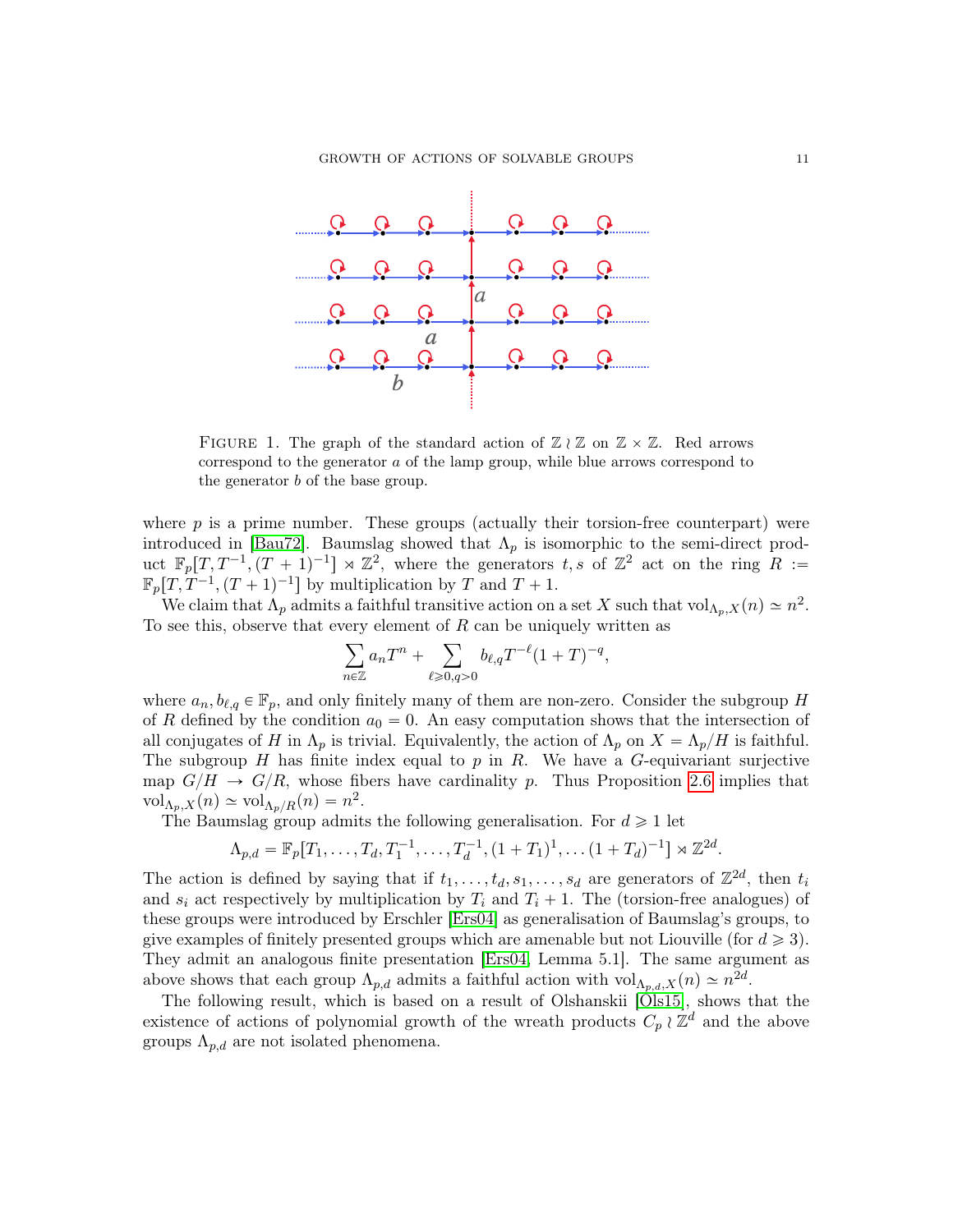<span id="page-11-0"></span>**Proposition 2.11.** Let  $G$  be a finitely generated metabelian group such that  $G'$  is a torsion group and  $G/G'$  has torsion-free rank d. Then G admits a faithful transitive action on a set X with  $\mathrm{vol}_{G,X}(n) \simeq n^d$ .

*Proof.* By [\[Ols15,](#page-47-10) §3], if G is a metabelian group such that  $G'$  is a torsion group, there always exists a finite index subgroup  $H$  of  $G'$  such that the intersection of all  $G$ -conjugates of H is trivial, so that the action of G on  $G/H$  is faithful. Since  $H \leq G'$  we have a Gequivariant surjective map  $G/H \to G/G'$ , whose fibers have cardinality equal to the index [G': H]. Proposition [2.6](#page-8-0) then implies  $\mathrm{vol}_{G,G/H}(n) \simeq \mathrm{vol}_{G,G/G'}(n) \simeq n^d$ . — Процессиональные процесс и продага в социальные професс и продага в социальные професс и продага в социаль<br>В социальные професс и професс и професс и професс и професс и професс и професс и професс и професс и професс

2.6. Confined of subgroups. We denote by  $\text{Sub}(G)$  the space of subgroups of G, endowed with the topology inherited from  $\{0, 1\}^G$ . The following simple lemma shows that the growth of actions is well-behaved with respect to the topology on  $\text{Sub}(G)$ .

<span id="page-11-1"></span>**Lemma 2.12.** Let  $X$  be a  $G$ -set, and let

$$
\mathcal{S}(X) = \overline{\{G_x \,:\, x \in X\}} \subseteq \mathrm{Sub}(G).
$$

Then for every  $H \in \mathcal{S}(X)$ , we have  $\text{vol}_{G,G/H}(n) \leq \text{vol}_{G,X}(n)$ .

*Proof.* Let  $H \in \mathcal{S}(X)$  and let  $(x_k)$  a sequence of points such that  $(G_{x_k})$  converges to H in Sub(G). For every coset  $gH \in G/H$  and every n, there exists  $k_0$  such that for every  $k \geq k_0$  the ball of radius n centered at gH in the graph  $\Gamma(G, G/H)$  is isomorphic to the ball of radius n centered at  $x_k$  in  $\Gamma(G, X)$ . Thus its cardinality does not exceed vol<sub>G,X</sub> $(n)$ , showing that  $\mathrm{vol}_{G,G/H}(n) \leq \mathrm{vol}_{G,X}(n)$ .

As a consequence of Lemma [2.12,](#page-11-1) if the trivial subgroup  $\{1\}$  belongs to the closure of the stabilisers  $\{G_x, x \in X\}$ , then  $\text{vol}_G(n) \leq \text{vol}_{G,X}(n)$  and thus  $\text{vol}_{G,X}(n) \simeq \text{vol}_G(n)$ .

Recall that a subgroup  $H$  of  $G$  is **confined** if the closure of the  $G$ -conjugacy class of H in Sub(G) does not contain the trivial subgroup  $\{1\}$ . Explicitly, this means that there exists a finite subset P of G consisting of non-trivial elements such that  $gHg^{-1} \cap P \neq \emptyset$ for all  $q \in G$ . We will consider more generally the case where we only take into account the conjugation action of a given subgroup  $L$  of  $G$ :

**Definition 2.13.** Let G be a group, L a subgroup of G. A subgroup H of G is confined by L if the closure of the L-conjugacy class of H in  $\text{Sub}(G)$  does not contain the trivial subgroup. Equivalently, if there exists a finite subset  $P \subset G \setminus \{1\}$  such that  $gHg^{-1} \cap P \neq \emptyset$ for all  $g \in L$ . We say that such a subset P is confining for  $(H, L)$ .

**Notation 2.14.** We denote by  $S_G(P, L) \subset \text{Sub}(G)$  the set of subgroups H of G such that P is confining for  $(H, L)$ .

<span id="page-11-2"></span>2.7. Non-foldable subsets. We now introduce the notion of non-foldable subset of a group G. The motivation is that non-foldable subsets provide geometric information on the graphs of actions of G. In particular they provide lower bounds for certain asymptotic invariants of these graphs: see Lemma [2.17](#page-12-0) and Proposition [2.27.](#page-14-1)

**Definition 2.15.** Let G be a group and  $\mathcal{L}$  a subset of G.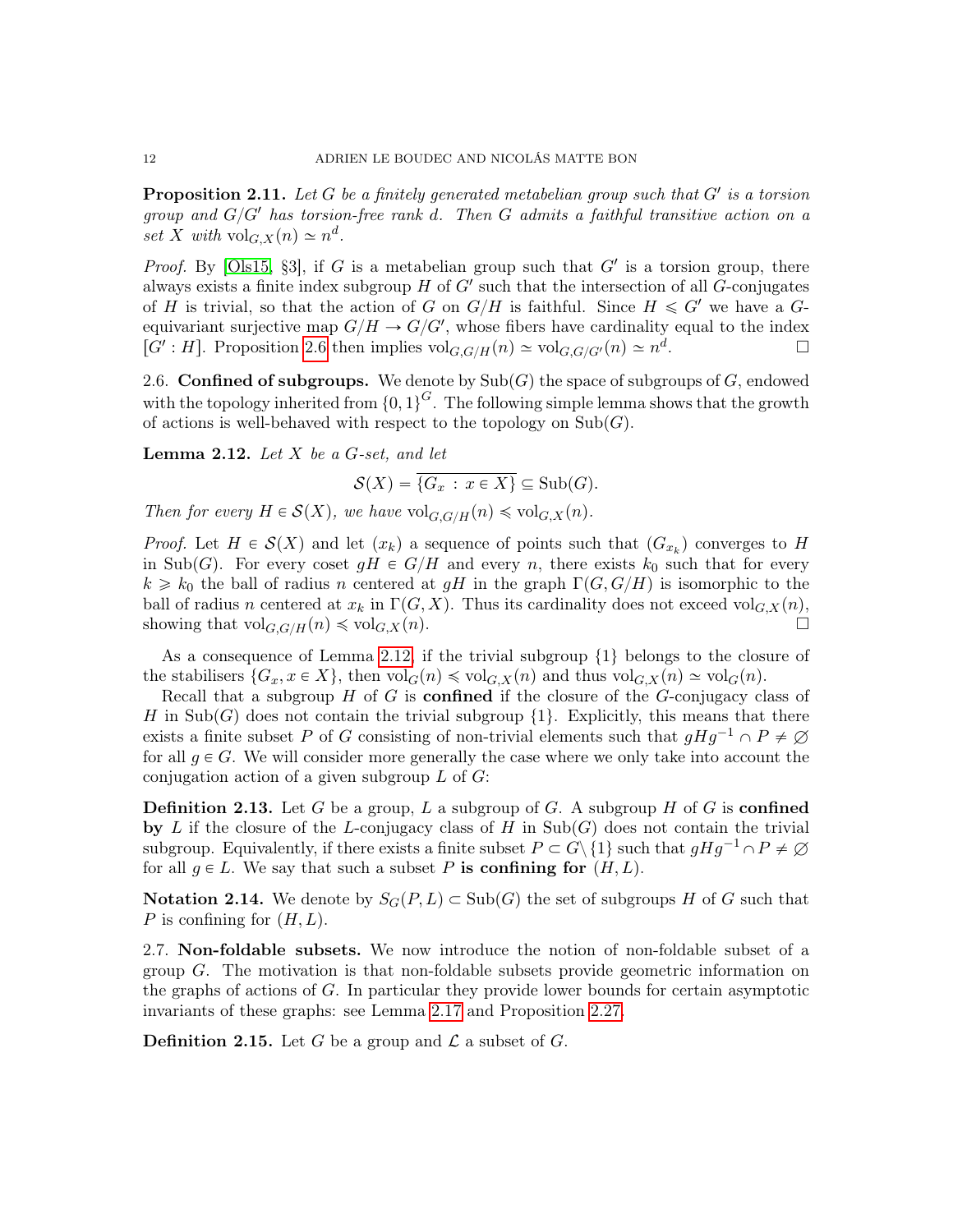- i) Let X be a G-set. We say that  $\mathcal L$  is **non-folded in** X if for every finite subset  $\Sigma$ of L, there exists  $x \in X$  such that the map  $\Sigma \to X$ ,  $g \mapsto gx$ , is injective.
- ii) We say that  $\mathcal L$  is **non-foldable** if  $\mathcal L$  is non-folded in X for every faithful G-set X.

The following lemma reformulates the condition that a given subset of G is non-foldable in terms of confined of subgroups.

<span id="page-12-3"></span>**Lemma 2.16** (Non-foldable subsets and confined subgroups). Let G be a group, and  $\mathcal{L}$  be a subset of G. The following are equivalent:

- <span id="page-12-2"></span>(i)  $\mathcal L$  is a non-foldable subset of  $G$ .
- <span id="page-12-1"></span>(ii) for every finite subset  $\Sigma \subset \mathcal{L}$ , we have

$$
\bigcap_{H \in S_G(P,G)} H \neq \{1\},\
$$

where  $P = \{g^{-1}h: g, h \in \Sigma, g \neq h\}.$ 

*Proof.* Assume that [\(ii\)](#page-12-1) holds, and let X be a faithful G-set. Assume by contradiction that [\(i\)](#page-12-2) does not hold. Let  $\Sigma \subset \mathcal{L}$  be a subset such that for every  $x \in X$ , the map  $g \mapsto gx$  is not injective on  $\Sigma$ , and let P be the corresponding set of differences as in the statement. Then  $G_x \cap P \neq \emptyset$  for every  $x \in X$ , and thus  $G_x \in S_G(P, G)$  for every x. Hence  $\cap_x G_x$  contains  $\bigcap_{S_G(P,G)} H$ , and is therefore non-trivial. This contradicts the fact that X is faithful.

Assume now that [\(i\)](#page-12-2) holds. Fix a finite subset  $\Sigma \subset \mathcal{L}$  and consider the G-set  $X :=$  $\sqcup_{H\in S_G(P,G)}G/H$ , for the subset P associated to Σ. By construction every point of X is fixed by an element of P, so that no orbital map can be injective in restriction to  $\Sigma$ . If the action of  $G$  on  $X$  was faithful then by the assumption [\(i\)](#page-12-2) we would have a contradiction. So action of G on X was faithful then by the assumption (i) we would have a contradiction. So X cannot be faithful, and since the kernel is precisely  $\bigcap_{S_G(P,G)} H$ , condition [\(ii\)](#page-12-1) holds.  $\Box$ 

<span id="page-12-0"></span>**Lemma 2.17.** Let G be a group, and X a G-set. If L is non-folded in X, then  $\text{vol}_{G,X}(n) \geq$  $f_{(G,\mathcal{L})}(n)$ .

*Proof.* Let S be a symmetric generating subset of G. For  $n \geq 1$ , let  $g_n$  be an element of G such that  $|B_{g_n}(n) \cap \mathcal{L}| = f_{(G,\mathcal{L})}(n)$ . We apply the defining condition of  $\mathcal L$  being non-folded in X to the finite subset  $\Sigma = B_{g_n}(n) \cap \mathcal{L}$ . We obtain  $x_n \in X$  such that  $\Sigma \to X$ ,  $g \mapsto gx_n$ , is injective. If we write  $y_n = g_n x_n$ , this implies that  $|S^n y_n| \geq |\Sigma|$ . But by definition we have  $\operatorname{vol}_{G,X}(n) \geqslant |S^n y_n|$ , so  $\operatorname{vol}_{G,X}(n) \geqslant |\Sigma| = f_{(G,\mathcal{L})}$  $(n)$ .

*Example* 2.18. An infinite cyclic subgroup C is always a non-foldable subset of  $G$ . In particular for a finitely generated group  $G$ , the existence of a distorted cyclic subgroup  $C$ provides a non-trivial Schreier growth gap  $f_{(G,C)}(n)$ .

2.8. Non-foldable k-tuples. In Section [6](#page-26-0) we will exhibit non-foldable subsets of a particular form in metabelian groups. To this end, we introduce the following convenient terminology.

**Definition 2.19.** Let G be a group,  $k \ge 1$  and  $(g_1, \ldots, g_k) \in G^k$ .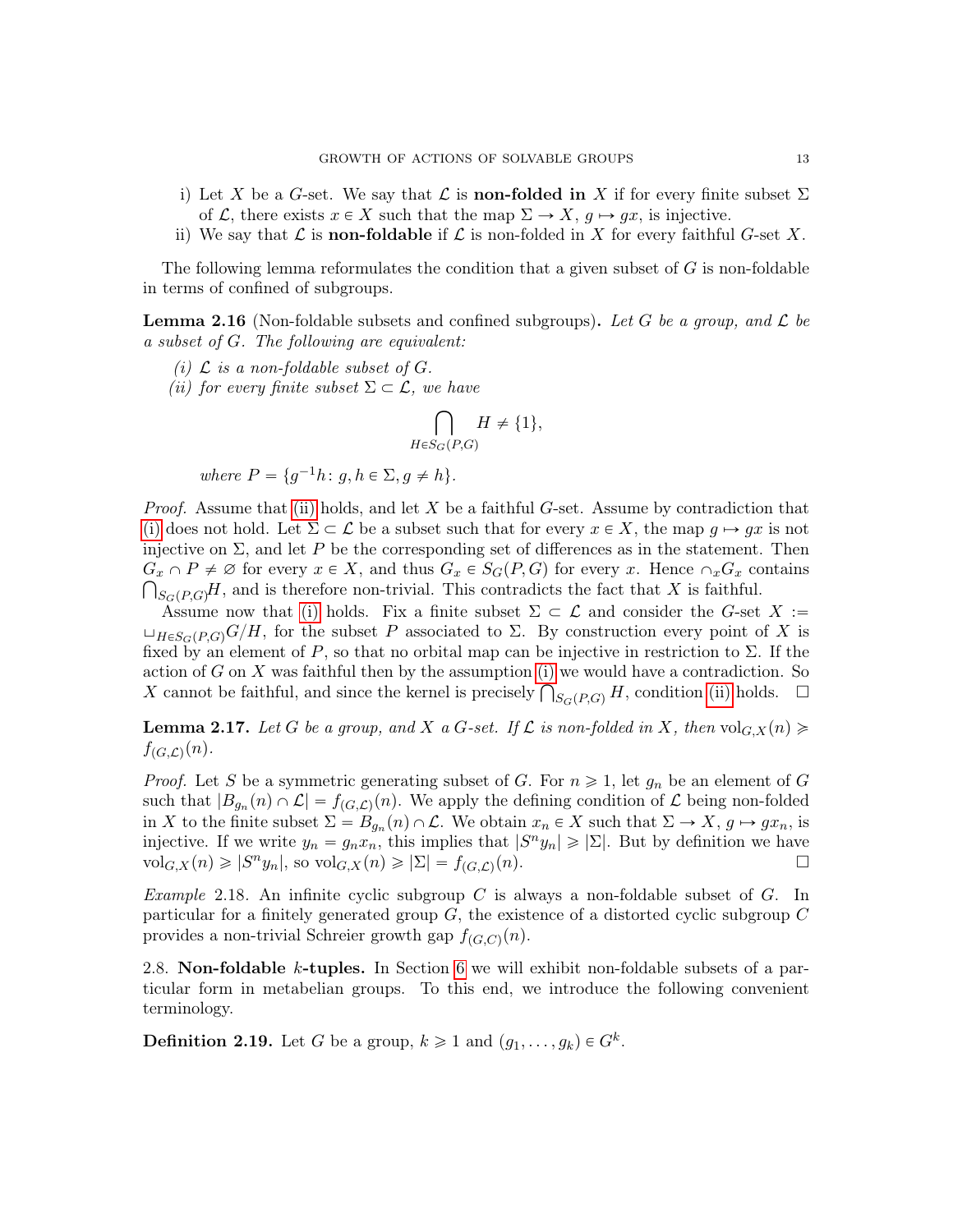i) Let X be a G-set. We say that  $(g_1, \ldots, g_k)$  is **non-folded in** X if for all  $n \geq 1$ , there exists  $x_n \in X$  such that

$$
[-n,n]^k \to X, (n_1,\ldots,n_k) \mapsto g_k^{n_k}\ldots g_1^{n_1}(x_n),
$$

is injective.

ii) We say that  $(g_1, \ldots, g_k)$  is **non-foldable** if  $(g_1, \ldots, g_k)$  is non-folded in X for every faithful  $G$ -set  $X$ .

The following is a reformulation of the definition:

<span id="page-13-1"></span>**Lemma 2.20.** Let X be a G-set. A k-tuple  $(g_1, \ldots, g_k)$  is non-folded in X if and only if the following two conditions hold:

- the map  $\varphi : \mathbb{Z}^k \to G$ ,  $(n_1, \ldots, n_k) \mapsto g_k^{n_k} \ldots g_1^{n_1}$ , is injective;
- the image of  $\varphi$  is non-folded in X.

In particular if  $(g_1, \ldots, g_k)$  is non-folded in X then  $g_1, \ldots, g_k$  all have infinite order.

In particular in this setting Lemma [2.17](#page-12-0) reads as follows:

**Lemma 2.21.** Let G be a group, and X a G-set. If a k-tuple  $(g_1, \ldots, g_k)$  is non-folded in X then  $\mathrm{vol}_{G,X}(n) \geqslant n^k$ .

*Proof.* Consider the map  $\varphi : \mathbb{Z}^k \to G$ ,  $(n_1, \ldots, n_k) \mapsto g_k^{n_k} \ldots g_1^{n_1}$ , and denote by  $\mathcal L$  its image. Since  $\varphi$  is injective, we have  $f_{(G,\mathcal{L})}(n) \geqslant n^k$ . And since  $\mathcal L$  is non-folded in X the statement follows from Lemma [2.17.](#page-12-0)

2.9. Asymptotic dimension of graphs of actions. Another geometric invariant associated to graphs of actions of a finitely generated group is the asymptotic dimension, introduced by Gromov [\[Gro93\]](#page-46-3). Let us recall its definition and some basic properties, in analogy with the previous discussion on growth from [§2.3](#page-7-1) and [§2.7.](#page-11-2) For more information we refer to the survey [\[BD08\]](#page-45-9).

**Definition 2.22.** Let  $(X, d)$  be a metric space, and  $n \geq 0$ . We say that space  $(X, d)$  has asymptotic dimension at most n if for every  $R > 0$  there exists a cover U of X consisting of subsets of uniformly bounded diameter such that every R-ball in X intersects at most  $n + 1$  sets in U. The asymptotic dimension asdim $(X, d)$  of X is the smallest  $n \in \mathbb{N} \cup \{\infty\}$ such that  $(X, d)$  has asymptotic dimension at most n.

The following lemma follows easily from the definition of asymptotic dimension, see the argument in [\[BST12,](#page-45-10) §6] (or the proof of [\[MB18,](#page-47-7) Proposition 2.5] for more details).

<span id="page-13-0"></span>**Lemma 2.23.** Let  $(\Gamma, d_{\Gamma})$  and  $(\Delta, d_{\Delta})$  be uniformly locally finite metric spaces. Assume that there exist  $C, D > 0$  such that for every  $R > 0$  and  $x \in \Gamma$  there exists a C-Lipschitz  $map f: B(x, R) \to \Delta$  such that  $|f^{-1}(y)| \leq D$  for every  $y \in \Delta$ . Then asdim $(\Gamma) \leq \text{asdim}(\Delta)$ .

**Definition 2.24.** Let G be a finitely generated group, and X a G-set. The asymptotic dimension of the G-set X is asdim $(G, X) = \text{asdim}(\Gamma(G, X)).$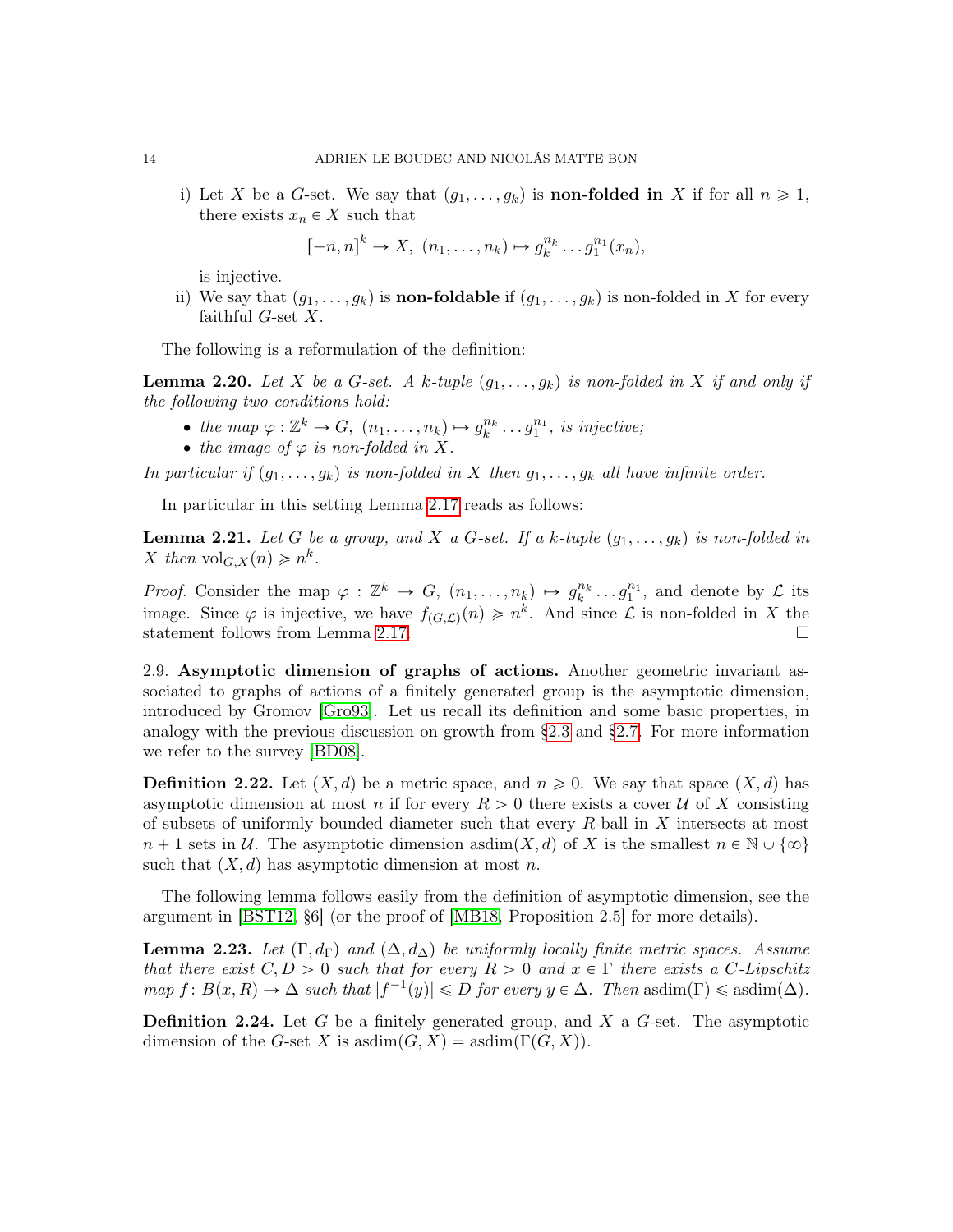Note that asdim $(G, X)$  does not depend on the generating subset S used to define the graph  $\Gamma(G, X)$ , since asymptotic dimension is a quasi-isometry invariant [\[BD08,](#page-45-9) Prop. 22]. The following lemma is a straightforward consequence of Lemma [2.23.](#page-13-0)

**Lemma 2.25.** Let G be a finitely generated group and X be a G-set. Then for every finitely generated subgroup H of G we have  $\text{asdim}(H, X) \leq \text{asdim}(G, X)$ .

The following lemma is proven analogously to Proposition [2.7,](#page-8-1) using Lemma [2.23](#page-13-0) and the invariance of asymptotic dimension up to quasi-isometry.

**Lemma 2.26.** Let  $G$  be a finitely generated group and  $H$  be a subgroup of finite index of G. Then for every faithful G-set X we have asdim $(G, X) = \text{asdim}(H, X)$ . Conversely for every H-set X, the induced G-set  $Y := \text{Ind}_{H}^{G}(X)$  satisfies asdim $(G, Y) = \text{asdim}(H, X)$ .

Lemma [2.23](#page-13-0) has the following immediate consequence concerning non-foldable subsets.

<span id="page-14-1"></span>**Proposition 2.27.** Let G be a finitely generated group, and  $\mathcal L$  a non-foldable subset of  $G$ . Then for every faithful G-set X we have  $\text{asdim}(G, X) \geq \text{asdim}(\mathcal{L})$ , where  $\mathcal L$  is seen as a metric space endowed with the restriction to  $\mathcal L$  of a word metric on  $G$ .

### 3. Polycyclic groups

<span id="page-14-0"></span>The goal of this section is to explain how the understanding of the growth of actions of nilpotent and polycyclic groups reduces to the classical results on growth of these groups due to Wolf [\[Wol68\]](#page-47-1), Bass [\[Bas72\]](#page-45-11) and Guivarc'h [\[Gui73\]](#page-46-18). The approach is elementary. It is based on compactness arguments in the space  $\text{Sub}(G)$ , and holds more generally for Noetherian groups. Recall that a group is Noetherian if all its subgroups are finitely generated. A solvable group is Noetherian if and only if it is polycyclic.

Recall that it is easy to produce examples of groups  $G$  with a faithful  $G$ -set  $X$  such that vol<sub>G,X</sub>(n) grows strictly slower than vol<sub>G</sub> $(n)$ : for instance a direct product  $G = Q_1 \times Q_2$ of two infinite nilpotent groups acting on  $X = Q_1 \sqcup Q_2$  (see Lemma [2.8\)](#page-8-2). The following proposition is a partial converse to this observation for Noetherian groups.

<span id="page-14-6"></span>**Proposition 3.1.** Let G be a finitely generated Noetherian group, and X a faithful G-set. Then there exist a finite index subgroup  $G^0 \leq G$  and normal subgroups  $K_1, \ldots, K_d \trianglelefteq G^0$ such that, if we denote  $Q_i = G^0/K_i$ , then the following hold:

- <span id="page-14-2"></span>i) The intersection  $\bigcap_i K_i$  is trivial. Equivalently,  $G^0$  embeds in  $Q_1 \times \cdots \times Q_d$ .
- <span id="page-14-3"></span>ii) If we denote  $X_i := Fix(K_i)$ , then we have  $X = \bigcup_i X_i$ , and each  $X_i$  is a  $G^0$ -invariant subset such that the action of  $G^0$  on  $X_i$  factors through an action of  $Q_i$ .
- <span id="page-14-4"></span>iii)  $Q_i$  is non-folded in  $X_i$  for all i.
- <span id="page-14-5"></span>iv) We have  $\mathrm{vol}_{G,X}(n) \simeq \max_{i=1}^n \mathrm{vol}_{Q_i}(n)$ .

*Proof.* Let X be a closed G-invariant subset of  $\text{Sub}(G)$ . Fix  $H \in \mathcal{X}$ . Let H be the closure of the G-orbit of H in  $\mathcal{X}$ , and  $\mathcal{L} \subseteq \mathcal{H}$  be a non-empty minimal closed G-invariant subset. Since G is Noetherian,  $\text{Sub}(G)$  is a countable compact space, and hence every closed subset of Sub(G) admits isolated points. So  $\mathcal L$  admits isolated points, and hence by minimality it follows that L is finite. So L is just the finite G-orbit of a subgroup  $L \in \mathcal{X}$ . Now since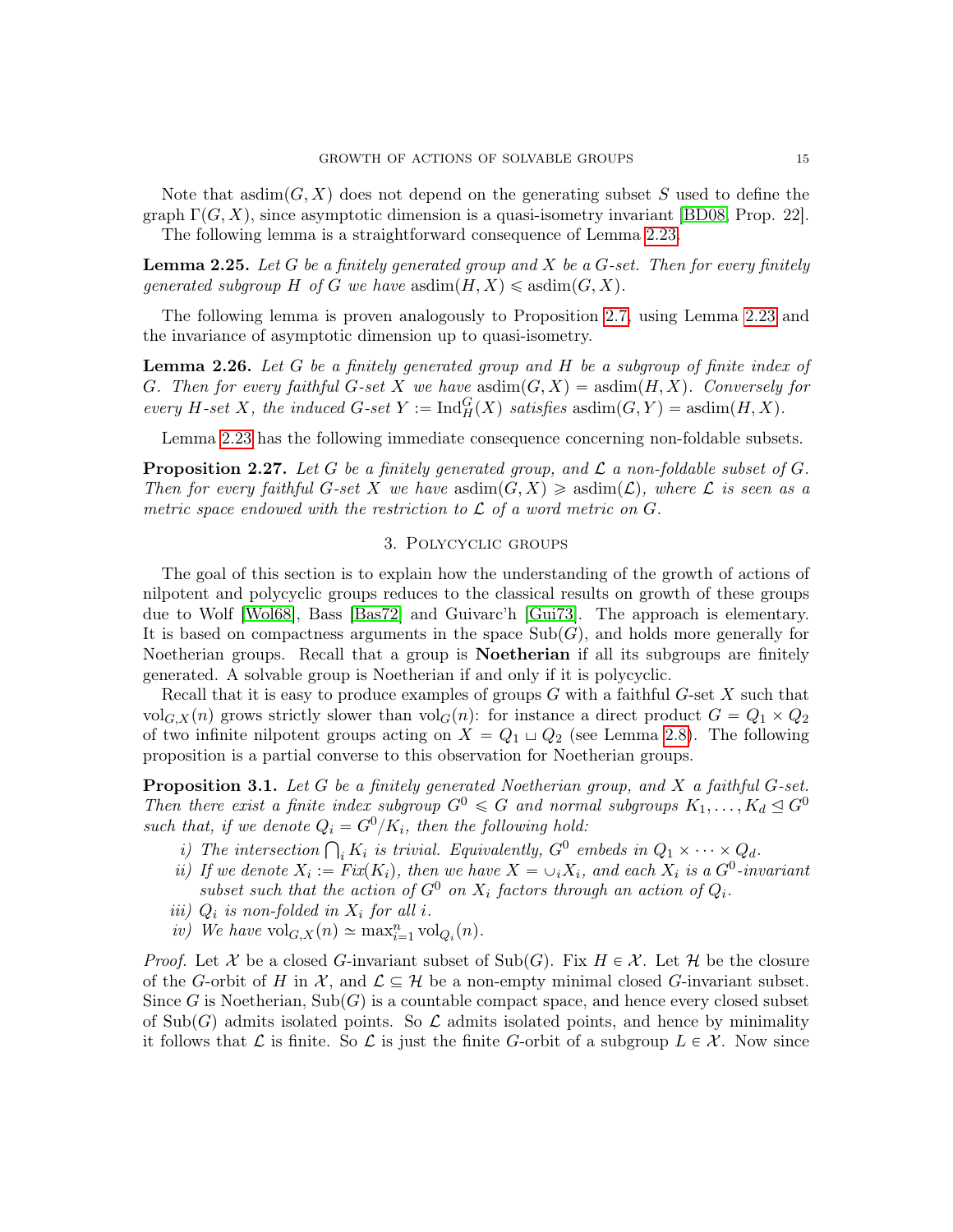L is finitely generated, the set  $S_G(\geq, L)$  of subgroups H of G such that H contains L is an open neighbourhood of L in  $\text{Sub}(G)$ . Since by definition L belongs to the closure of the G-orbit of H, it follows that there exists a conjugate of H that contains  $L$ , and as a consequence H itself contains some  $L' \in \mathcal{L}$ . Now using again that  $S_G(\geq, L)$  is open for every subgroup L and compactness of  $\mathcal{X}$ , it follows that we can find a finite G-invariant subset  $\{L_1, \dots, L_n\} \in \mathcal{X}$ , such that for every  $H \in \mathcal{X}$  there is i such that  $L_i \leq H$ .

Now let X be the closure of  $\{G_x : x \in X\}$  in Sub(G). Let  $L_1, \dots, L_n \in X$  as in the conclusion of the previous paragraph. Then for every  $x$  in  $X$  there exists  $i$  such that conclusion of the previous paragraph. Then for every x in X there exists i such that  $L_i \leq G_x$ . In particular  $\bigcap_i L_i$  acts trivially on X, and hence is trivial by the assumption that the action is faithful. Since the normalizer  $N_G(L_i)$  of  $L_i$  has finite index in G for all  $i, G^0 := \bigcap_i N_G(L_i)$  is a finite index subgroup of G. Set  $K_i = G^0 \cap L_i$ , which is a normal  $u, G^{\circ} := \int_{i} N_G(L_i)$  is a finite index subgroup of G. Set  $K_i = G^{\circ} \cap L_i$ , which is a normal subgroup of  $G^0$ . The intersection  $\bigcap K_i$  is clearly trivial since this is already true for the groups  $L_i$ , and every  $x \in X$  is fixed by some  $K_i$ . As in the statement, set  $X_i := \text{Fix}(K_i)$ , and note that all conclusions in part [i\)](#page-14-2) and [ii\)](#page-14-3) hold true by construction. Let us show [iii\).](#page-14-4) Since  $L_i$  belongs to X, we can find a sequence of points  $(x_n) \subset X$  such that  $G_{x_n}$  converges to  $L_i$ . As a consequence the subgroups  $G_{x_n}^0 = G^0 \cap G_{x_n}$  converge to  $G^0 \cap L_i = K_i$ . It follows in particular that  $G_{x_n}^0$  contains  $K_i$  for n large enough, which means that  $(x_n) \subset X_i$  for n large enough. Thus the stabiliser of  $x_n$  in  $Q_i$  converges to the trivial subgroup in Sub $(Q_i)$ , so that  $Q_i$  is non-folded in  $X_i$ . In order to justify [iv\),](#page-14-5) first note that  $\text{vol}_{G,X}(n) \simeq \text{vol}_{G^0,X}(n)$ by Proposition [2.7.](#page-8-1) Second, note that since the action of  $G_0$  on the orbit of every  $x \in X$ factors through an action of some  $Q_i$ , we must have  $\text{vol}_{Q_i}(n) \leq \text{vol}_{G^0,X}(n)$  for all i, and hence  $\max_i \text{vol}_{Q_i}(n) \leq \text{vol}_{G^0,X}(n)$ . Finally the converse inequality follows from part [iii\).](#page-14-4)  $\Box$ 

Recall that a group  $G$  is subdirectly decomposable if it admits non-trivial normal subgroups M, N such that  $M \cap N = 1$ . We will also say that G is **virtually subdirectly** decomposable if some finite index subgroup of  $G$  is subdirectly decomposable.

<span id="page-15-0"></span>Corollary 3.2. Suppose G is Noetherian and not virtually subdirectly decomposable. Then the whole group G is non-foldable. In particular  $\mathrm{vol}_{G,X}(n) \simeq \mathrm{vol}_G(n)$  for every faithful G-set X.

*Proof.* We apply Proposition [3.1.](#page-14-6) It cannot be that all the  $K_i$  are non-trivial, since otherwise the intersection would be non-trivial by assumption. Hence there is i such that  $K_i = 1$ , and hence  $Q_i = G$  is non-folded in  $X_i = X$ .

3.1. Nilpotent groups. If  $G$  is a nilpotent group  $G$ , then classical results of Bass and Guivarc'h [\[Bas72,](#page-45-11) [Gui73\]](#page-46-18) assert that the growth of G is  $\text{vol}_G(n) \simeq n^{\alpha_G}$ , where  $\alpha_G$  is a positive integer given by the formula

(1) 
$$
\alpha_G := \sum_{i \geq 0} i \dim_{\mathbb{Q}} ((\gamma_i(G)/\gamma_{i+1}(G)) \otimes \mathbb{Q}).
$$

The following is a direct consequence of Proposition [3.1](#page-14-6) combined with the Bass-Guivarc'h formula. It implies in particular that the growth of the action of every nilpotent group is polynomial.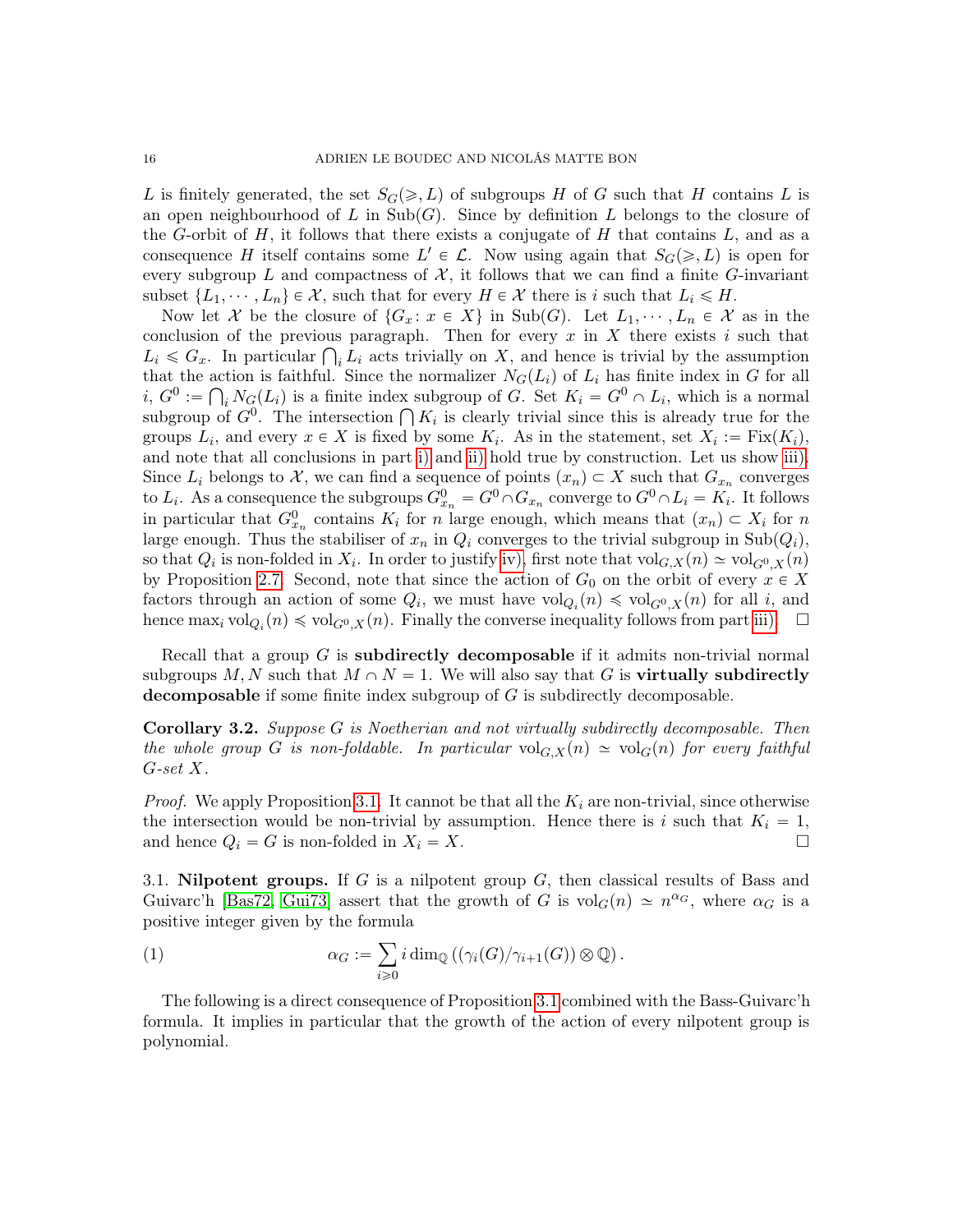Corollary 3.3. Let  $G$  be a finitely generated nilpotent group, and let  $X$  be a faithful  $G$ -set. Then there exist a finite index subgroup  $G^0 \le G$  and normal subgroups  $K_1, \ldots, K_d \trianglelefteq G^0$  with  $K_i = \{1\}$  such that if we write  $Q_i = G^0/K_i$  and  $\alpha_* = \max_i \alpha_{Q_i}$ , then  $\text{vol}_{G,X}(n) \simeq n^{\alpha_*}$ .

In the sequel we denote by  $H_3(\mathbb{Z})$  the Heisenberg group of  $3\times3$ -matrices over the integers. Recall that it has infinite cyclic center, and the associated quotient is free abelian of rank 2. It has the presentation  $H_3(\mathbb{Z}) = \langle a, b, c : [a, b] = c, [a, c] = [b, c] = 1 \rangle$ . For later use we record the following well-known fact.

<span id="page-16-1"></span>**Lemma 3.4.** Let  $G$  be finitely generated nilpotent group which is not virtually abelian. Then G contains a subgroup H isomorphic to  $H_3(\mathbb{Z})$ .

*Proof.* Upon passing to a finite index subgroup we can suppose that  $G$  is torsion-free. Let  $\gamma_k(G)$  be the last non-trivial term in the lower central series. Since G is not abelian, we have  $k \geq 2$  and we can find  $g \in \gamma_{k-1}(G)$  and  $h \in G$  such that  $k := [g, h]$  is not trivial. Note that k is central in G, so that we have  $[q, k] = [h, k] = 1$ . Hence  $H = \langle g, h, k \rangle$  is isomorphic to a quotient of  $H_3(\mathbb{Z})$ . Since every proper quotient of  $H_3(\mathbb{Z})$  either has torsion or is abelian, it follows that H is isomorphic to  $H_3(\mathbb{Z})$ .

<span id="page-16-2"></span>**Lemma 3.5.** The group  $H_3(\mathbb{Z})$  is not virtually subdirectly decomposable.

*Proof.* If L is a finite index subgroup of  $H = H_3(\mathbb{Z})$ , the center  $Z(L)$  is infinite cyclic. Since any normal subgroup of L intersects  $Z(L)$  non-trivially [\[LR04,](#page-46-15) 1.2.8 i)], any finite family of non-trivial normal subgroups of L contains a common non-trivial element of  $Z(L)$ .  $\square$ 

<span id="page-16-3"></span>**Proposition 3.6.** Let  $G$  be finitely generated virtually nilpotent group which is not virtually abelian. Then any subgroup H isomorphic to  $H_3(\mathbb{Z})$  is a non-foldable subset of G. In particular G has a Schreier growth gap  $n^4$ .

Proof. The first statement is a direct consequence of Corollary [3.2](#page-15-0) and the previous lemmas, and the last statement follows since  $H_3(\mathbb{Z})$  has growth  $\simeq n^4$ .

3.2. Polycyclic groups. Recall that Wolf theorem asserts that a polycyclic group that is not virtually nilpotent has exponential growth [\[Wol68\]](#page-47-1). Combined with Proposition [3.1](#page-14-6) this has the following consequence.

<span id="page-16-0"></span>**Corollary 3.7.** Suppose  $G$  is a polycyclic group that is not virtually nilpotent. Then  $G$  has a Schreier growth gap  $\exp(n)$ .

*Proof.* The group is polycyclic, and hence Noetherian. If  $X$  is a faithful  $G$ -set, we apply Proposition [3.1.](#page-14-6) Let  $G^0$  and  $K_1, \cdots K_d$  as in the conclusion. Being a finite index subgroup of  $G$ , the group  $G^0$  has exponential growth. It follows that at least one of the groups  $Q_i = G^0/K_i$  must have exponential growth, since  $G^0$  embeds in their product. Therefore  $\max_i \text{vol}_{Q_i}(n) \simeq \exp(n)$ , and the conclusion follows from Proposition [3.1.](#page-14-6)

The route taken above to prove Corollary [3.7](#page-16-0) does not produce explicit non-foldable subsets. However this will be achieved in Section [4](#page-18-0) in the more general setting of solvable groups of finite rank. Below we provide a simpler construction of non-foldable subsets in polycyclic groups, which already yield information on the asymptotic dimension of graphs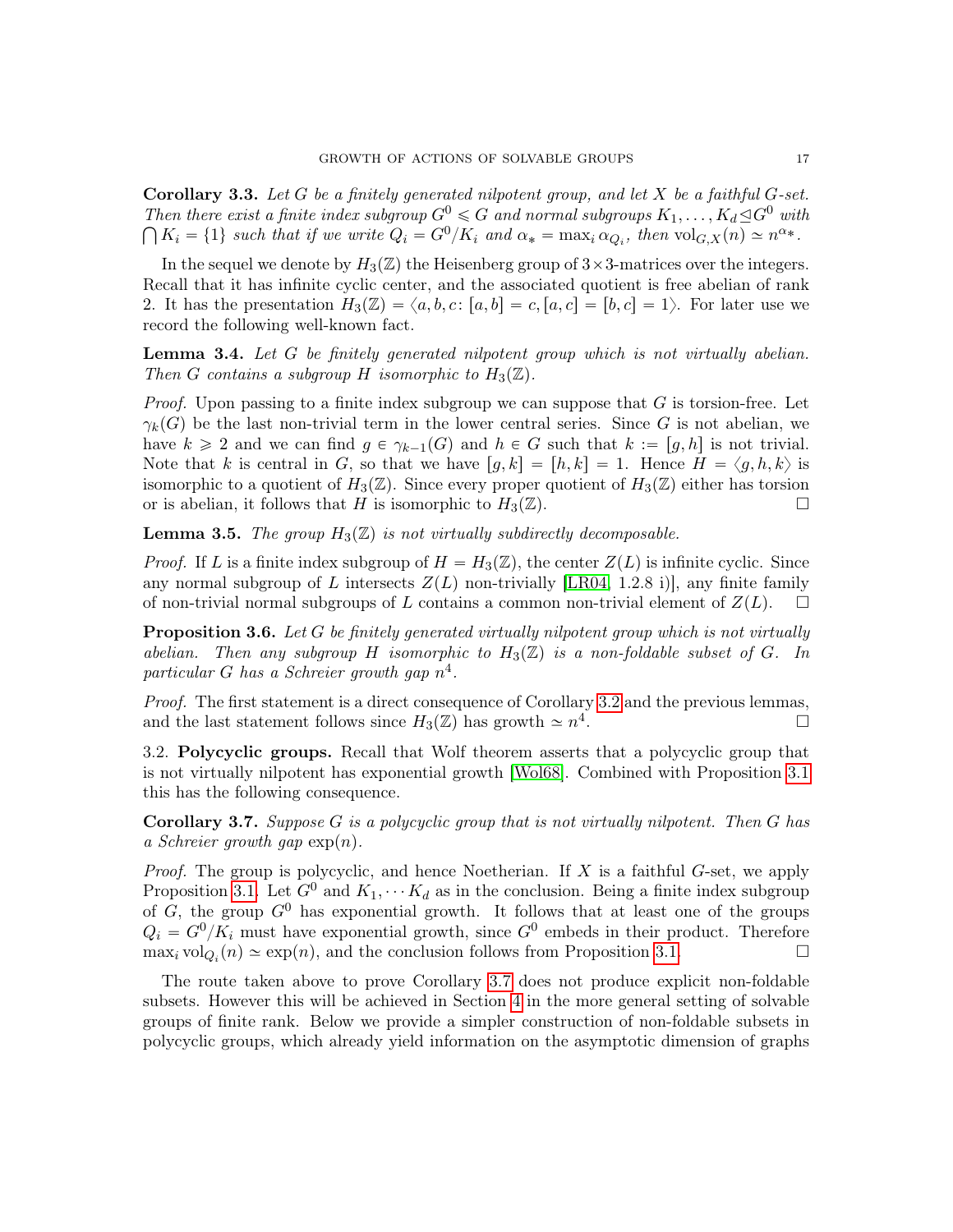of actions of polycyclic groups (Corollary [3.15\)](#page-18-1). To this end, we introduce the following terminology (which is consistent with the terminology that we will use in [§4.2\)](#page-20-0).

**Definition 3.8.** We say that a semi-direct product  $G = \mathbb{Z}^k \rtimes \mathbb{Z}$  is strongly irreducible if every non-trivial subgroup of  $\mathbb{Z}^k$  that is invariant under a finite index subgroup of  $\mathbb Z$  has rank k.

<span id="page-17-3"></span>**Lemma 3.9.** Let  $G = \mathbb{Z}^k \rtimes \mathbb{Z}$  be a strongly irreducible semi-direct product with  $k \geq 2$ . Then G is not virtually subdirectly decomposable.

*Proof.* Observe that every finite index subgroup of  $G$  is also a strongly irreducible semidirect product. Hence it is enough to check that the intersection of two non-trivial normal subgroups of G remains non-trivial. Observe also that the condition  $k \geq 2$  ensures that G is not virtually abelian. If N is a non-trivial normal subgroup of G, then  $N \cap \mathbb{Z}^k$  is necessarily non-trivial, because otherwise N would commute with  $\mathbb{Z}^k$  and G would have a finite index abelian subgroup. So by the strongly irreducible assumption it follows that  $N \cap \mathbb{Z}^k$  has finite index in  $\mathbb{Z}^k$ . In particular it follows immediately that if  $M, N$  are two non-trivial normal subgroups of G, then  $M \cap N$  is non-trivial.

<span id="page-17-0"></span>**Lemma 3.10.** Every polycyclic group  $G$  that is not virtually abelian contains a (normal) subgroup that is metabelian and not virtually abelian.

*Proof.* Since G is infinite, G admits an infinite free abelian normal subgroup  $[LR04, 1.3.9]$  $[LR04, 1.3.9]$ . Let A be an infinite free abelian normal subgroup of maximal rank n. Again  $G/A$  is infinite, so we may find an infinite free abelian normal subgroup  $B$  in  $G/A$  or rank m. Consider the preimage N of B in  $G$ , which is a metabelian normal subgroup of  $G$ . If N was virtually abelian, it would admit a characteristic free abelian subgroup C of rank  $m+n$ . In particular C would be normal in  $G$ , contradicting the maximality of n. So this subgroup N satisfies the conclusion.

The following is an easy consequence of basic facts from linear algebra.

<span id="page-17-1"></span>**Lemma 3.11.** Let G be a metabelian polycyclic group. Then either G is virtually nilpotent; or contains a subgroup  $H = \mathbb{Z}^k \rtimes \mathbb{Z}$  with  $k \geq 2$  that is a strongly irreducible semi-direct product.

*Proof.* Upon passing to a finite index subgroup, G admits a normal subgroup N isomorphic to  $\mathbb{Z}^d$  such that  $Q = G/N$  is isomorphic to  $\mathbb{Z}^r$ . Consider the associated representation  $Q \to GL(d, \mathbb{Z})$ . If every element of Q has the property that all its eigenvalues are roots of unity then  $Q$  has a finite index subgroup that is unipotent, and  $G$  is virtually nilpotent, a contradiction. So we can find an element of Q whose eigenvalues are not all roots of unity, and the conclusion follows by applying Lemma [4.12](#page-23-1) below.  $\square$ 

<span id="page-17-2"></span>**Lemma 3.12.** Let  $G$  be polycyclic group that is not virtually abelian. Then  $G$  contains a subgroup isomorphic to the Heisenberg group  $H_3(\mathbb{Z})$ ; or a subgroup  $H = \mathbb{Z}^k \rtimes \mathbb{Z}$  with  $k \geq 2$ that is a strongly irreducible semi-direct product.

*Proof.* By Lemma [3.10](#page-17-0) it is enough to treat the case where G is metabelian. In the virtually nilpotent case we use Lemma [3.4,](#page-16-1) and in the other case we invoke Lemma [3.11.](#page-17-1)  $\Box$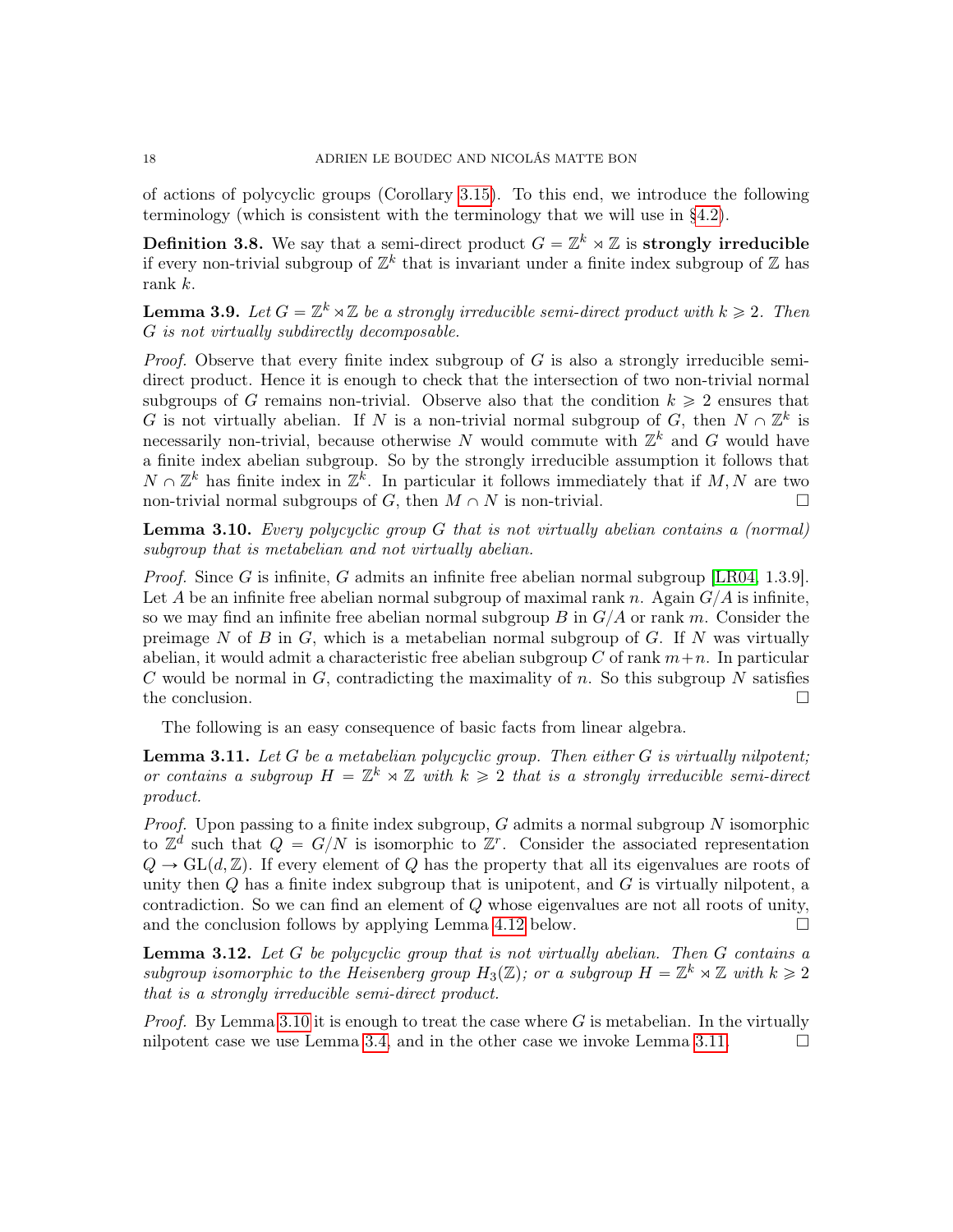<span id="page-18-3"></span>**Proposition 3.13.** Let G be polycyclic group that is not virtually abelian. Then any subgroup of  $G$  as in Lemma [3.12](#page-17-2) is a non-foldable subset of  $G$ .

*Proof.* Let H be a subgroup of G that is isomorphic either to  $H_3(\mathbb{Z})$  or to a strongly irreducible semi-direct product  $\mathbb{Z}^k \rtimes \mathbb{Z}$  with  $k \geq 2$ . In both cases H is not virtually subdirectly decomposable (Lemma [3.5](#page-16-2) and Lemma [3.9\)](#page-17-3), and hence  $H$  is a non-foldable subset of G by Corollary [3.2.](#page-15-0)

Recall that the **Hirsch length**  $h(G)$  of a polycyclic group G is the number of infinite cyclic factors appearing in a finite series of  $G$  with cyclic factors. The following result was proven in [\[DS06\]](#page-46-19).

<span id="page-18-2"></span>**Theorem 3.14.** If G is a polycyclic group, then asdim(G) =  $h(G)$ .

<span id="page-18-1"></span>**Corollary 3.15.** Let G be polycyclic group that is not virtually abelian. Then asdim $(G, X) \geq$ 3 for every faithful G-set X.

*Proof.* Let H be a subgroup of G that is isomorphic either to  $H_3(\mathbb{Z})$  or to a strongly irreducible semi-direct product  $\mathbb{Z}^k \rtimes \mathbb{Z}$  with  $k \geq 2$ . According to Theorem [3.14](#page-18-2) we have asdim $(H) = 3$  if H is  $H_3(\mathbb{Z})$  and asdim $(H) = k+1$  if H is  $\mathbb{Z}^k \rtimes \mathbb{Z}$ . In both case asdim $(H) \geq$ 3. Let X be a faithful G-set. The subgroup  $H$  being non-foldable by Proposition [3.13,](#page-18-3) Proposition [2.27](#page-14-1) then implies asdim $(G, X) \geq \text{asdim}(H, d_G) = \text{asdim}(H) \geq 3$ . In the middle equality we have used that the restriction of the word metric  $d_G$  to H is coarsely equivalent to the word metric on  $H$ , and asdim is an invariant of coarse equivalence.  $\Box$ 

### 4. Strongly irreducible extensions and groups of finite rank

<span id="page-18-0"></span>The goal of this section is to prove Theorem [4.9,](#page-21-0) which gives a criterion to find nonfoldable subsets in a group G that can be written as an extension  $1 \to N \to G \to Q \to$ 1, where  $N$  is a nilpotent group of finite rank and the action of  $Q$  satisfies a certain irreducibility condition. As an application, we will prove Theorem [5](#page-5-0) from the introduction.

4.1. Preliminaries on nilpotent groups. Before stating the main results of the section we need to recall some preliminaries on nilpotent groups, based on Malcev theory.

A group G is **divisible** if for every  $g \in G$  and every integer  $n > 0$  there is  $h \in G$  such that  $h^n = g$ . Assume that m is a nilpotent Lie algebra over Q. Then m can be turned into a group with group law given by the Baker-Campbell-Hausdorff formula. The resulting group is a divisible torsion-free nilpotent group. The following theorem of Malcev [\[Mal49\]](#page-47-13) is a converse to this construction (see also [\[Ste70\]](#page-47-14) for a more algebraic treatment).

<span id="page-18-4"></span>**Theorem 4.1** (Malcev). Let **m** be a torsion-free divisible nilpotent group. Then **m** can be endowed with a unique structure of Lie algebra over  $\mathbb Q$  such that the group law on  $\mathfrak m$  coincides with the group law determined by the Baker-Campbell-Hausdorff formula. Moreover, every homomorphism between divisible nilpotent groups is also a homomorphism of Lie algebras, and vice versa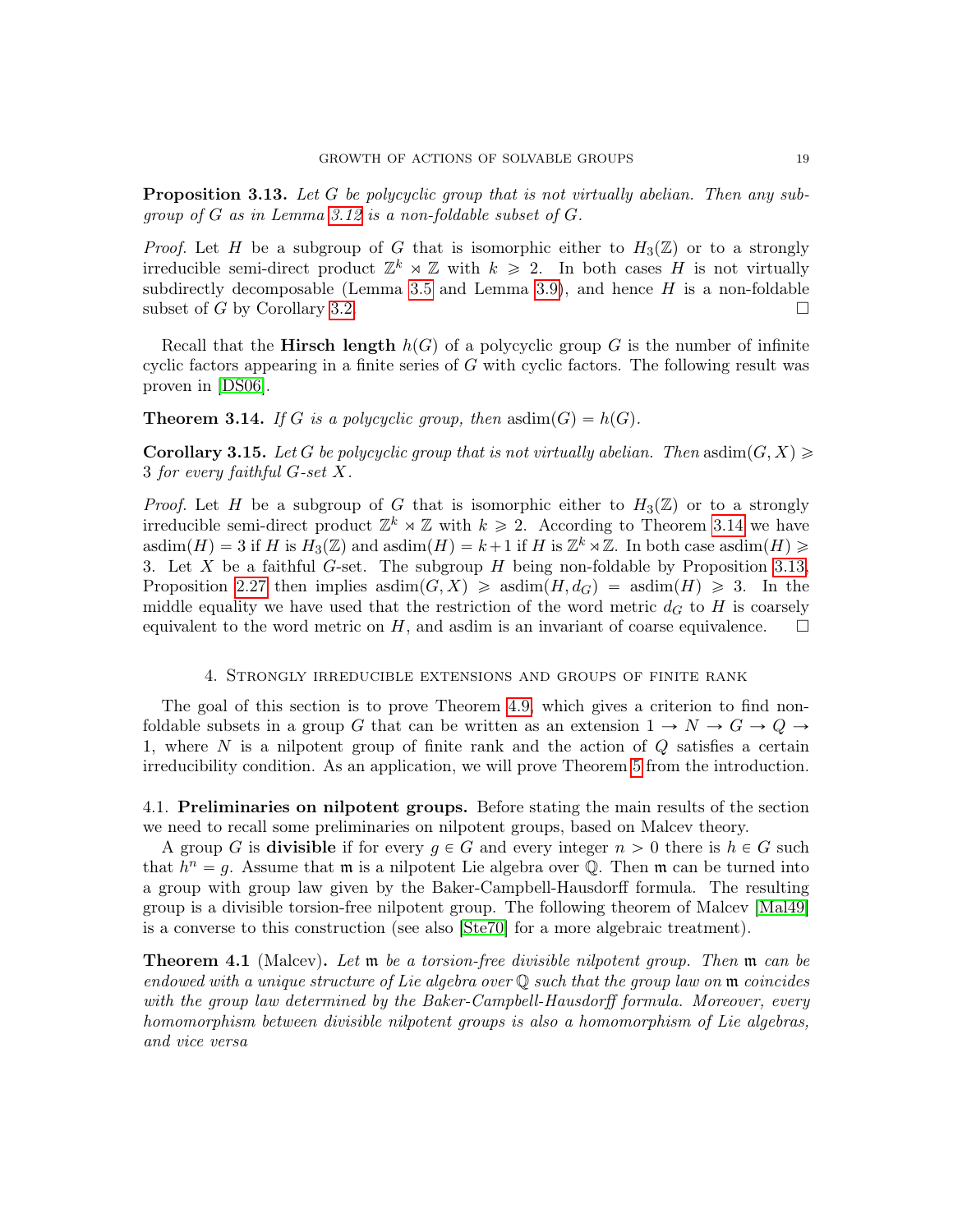In the sequel, whenever m is a torsion-free divisible nilpotent group, we will consider it also as a Lie algebra m without mention. By the above theorem the Lie subalgebras of m are precisely the divisible subgroups of  $m$ . The Lie bracket will be denoted  $\lbrack \cdot , \cdot \rbrack$ , the notation [∴.] being reserved for commutators in groups. Given a subset  $S \subset \mathfrak{m}$ , we will denote by Lie(S) the Lie subalgebra generated by S, so Lie(S) is the smallest divisible subgroup of m containing S. We keep the notation  $\langle S \rangle$  for the subgroup generated by S. The lower central series or m as a Lie algebra is denoted  $\gamma_i$ m; this does not lead to confusion as it coincides with its lower central series of  $m$  as a group. The abelianization of  $m$  is denoted  $\mathfrak{m}^{ab}.$ 

<span id="page-19-2"></span>**Lemma 4.2.** Let  $\mathfrak{m}$  be a nilpotent Lie algebra and  $S \subset \mathfrak{m}$  be a set whose projection to  $\mathfrak{m}^{ab} := \mathfrak{m}/\mathfrak{m}, \mathfrak{m}$  contains a linear basis of  $\mathfrak{m}^{ab}$ . Then  $Lie(S) = \mathfrak{m}$ .

*Proof.* Denote  $\pi_i: \gamma_i \mathfrak{m} \to \gamma_i \mathfrak{m}/\gamma_{i+1} \mathfrak{m}$  the quotient projection. Set  $\mathfrak{h} = \text{Lie}(S)$ . It is enough to show that  $\pi_i(\mathfrak{h} \cap \gamma_i \mathfrak{m}) = \gamma_i \mathfrak{m}/\gamma_{i+1} \mathfrak{m}$  for every i. By assumption, this holds for  $i = 1$ . Assume that it holds for all  $j < i$ . Fix  $X \in \gamma_{i-1} \mathfrak{m}$  and  $Y \in \mathfrak{m}$ . By assumption we can find  $\tilde{X} \in \mathfrak{h} \cap \mathfrak{m}_{i-1}, \tilde{Y} \in \mathfrak{h}$  such that  $\pi_{i-1}(\tilde{X}) = \pi_{i-1}(X)$  and  $\pi_1(\tilde{Y}) = \pi_1(Y)$ . Then we have  $[\![\tilde{X}, \tilde{Y}]\!] \in \mathfrak{h} \cap \gamma_i \mathfrak{m}$  and  $\pi_i([\![\tilde{X}, \tilde{Y}]\!]) = \pi_i([\![X, Y]\!])$ . Since  $\gamma_i \mathfrak{m}$  is generated by  $[\![X, Y]\!]$  with  $X \in \gamma_{i-1} \mathfrak{m}$  and  $Y \in \mathfrak{m}$ , the claim follows.  $X \in \gamma_{i-1}$ m and  $Y \in \mathfrak{m}$ , the claim follows.

For a proof of the following result, we refer to [\[LR04,](#page-46-15) 2.1.1]

<span id="page-19-0"></span>**Theorem 4.3** (Rational Malcev completion). Let  $N$  be a torsion-free nilpotent group. Then there exists a divisible torsion-free nilpotent group  $\mathfrak{m}_N$  and an injective group homomorphism  $\iota: N \to \mathfrak{m}_N$  such that every element of  $\mathfrak{m}_N$  has a power in  $\iota(N)$ . Moreover for if  $(\mathfrak{m}', \iota')$ is another pair with this property, then there exists an isomorphism  $\varphi: \mathfrak{m}' \to \mathfrak{m}_N$  such that  $\varphi \circ \iota = \iota'.$ 

The group  $m_N$  from Theorem [4.3](#page-19-0) is called the **rational Malcev completion** of N. In the sequel we will drop the embedding  $\iota$  from the notation and consider N as a subgroup of  $\mathfrak{m}_N$ . When N is abelian,  $\mathfrak{m}_N$  is simply  $N \otimes \mathbb{Q}$ . Note that it follows from Theorem [4.3](#page-19-0) that every automorphism of N extends to an automorphism of  $m_N$ .

If H is a subgroup of a group G, we denote by  $I_G(H)$  the set of elements  $g \in G$  such that there exists  $n \geq 1$  such that  $g^n \in H$ .  $I_G(H)$  is called the **isolator** of H in G. When working with the rational Malcev completion it is useful to keep in mind the following facts, see [\[LR04,](#page-46-15) §2.3].

<span id="page-19-1"></span>**Lemma 4.4.** Let N be a nilpotent group and H a subgroup of N. Then:

- i)  $I_N(H)$  is a subgroup of N.
- ii) If N is divisible, then so is  $I_N(H)$ .
- iii) If N is finitely generated, then H has finite index in  $I<sub>N</sub>(H)$ .

<span id="page-19-3"></span>Proposition 4.5. Let  $m$  be a divisible torsion-free nilpotent group.

- i) If H is a subgroup of  $\mathfrak{m}$ , then  $\text{Lie}(H) = \text{Vect}(H) = I_{\mathfrak{m}}(H)$ .
- ii) If  $H_1, H_2$  are finitely generated subgroups of m such that  $Lie(H_1) = Lie(H_2)$ , then  $H_1$  and  $H_2$  are commensurable.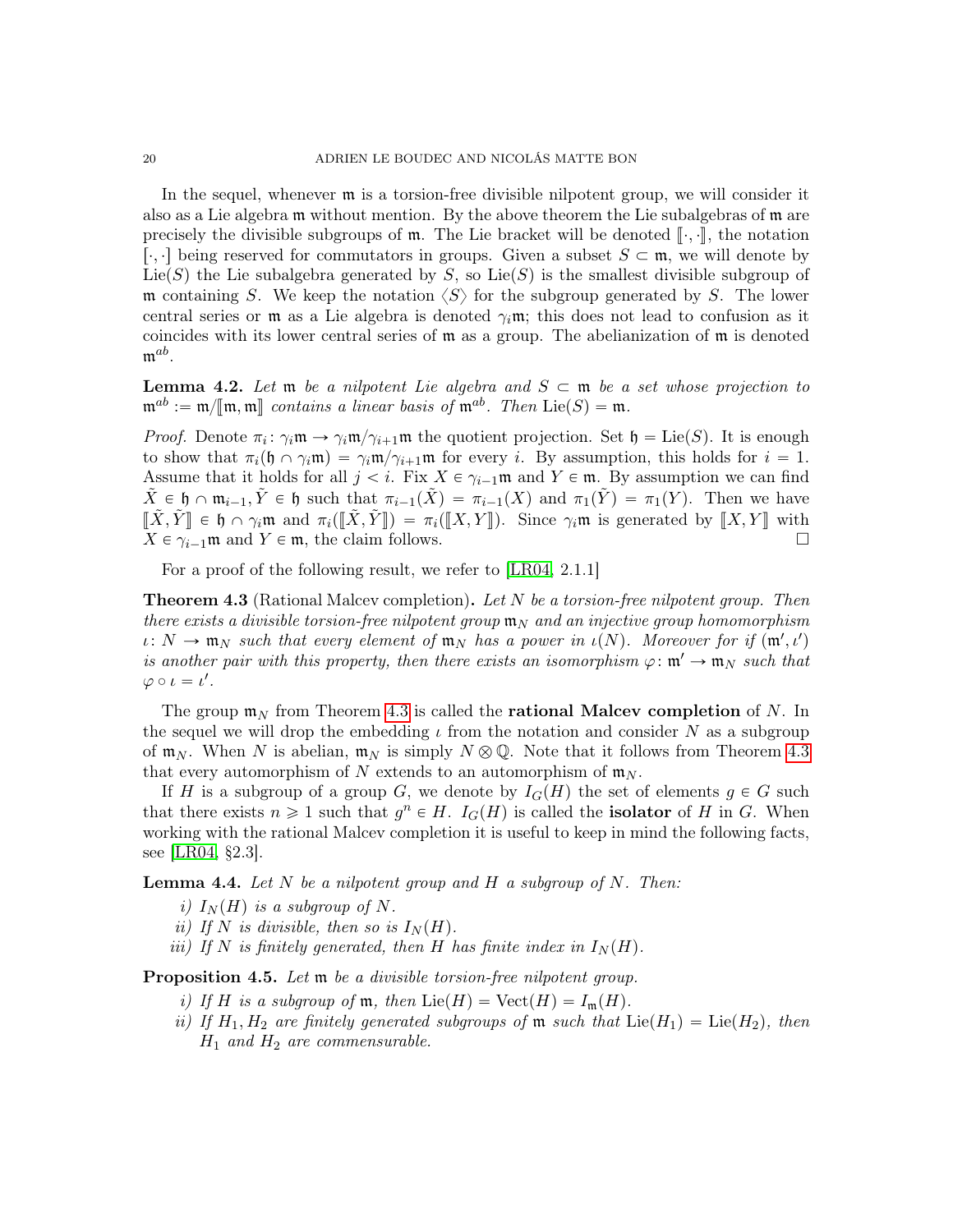*Proof.*  $I_m(H)$  is a subgroup of m by Lemma [4.4,](#page-19-1) and we have the inclusions  $H \leq I_m(H)$  $Vect(H) \leq Lie(H)$ . But since  $I_m(H)$  is divisible, Theorem [4.1](#page-18-4) implies that  $I_m(H)$  is a Lie subalgebra of  $\mathfrak{m}$ . Since  $I_{\mathfrak{m}}(H)$  contains H, we must have  $I_{\mathfrak{m}}(H) = \text{Lie}(H)$ .

For the second statement, since each  $H_i$  is finitely generated,  $H_1 \cap H_2$  has finite index in  $I_{H_i}(H_1 \cap H_2)$  by Lemma [4.4.](#page-19-1) Now since  $Lie(H_1) = Lie(H_2)$  we have  $I_{H_i}(H_1 \cap H_2) = H_i$ , so  $H_1 \cap H_2$  is indeed of finite index in both  $H_1$  and  $H_2$ .

Assume that N is a torsion-free nilpotent group. Then the derived subgroup  $[N, N]$ is always contained in  $[\mathfrak{m}_N, \mathfrak{m}_N]$ , but in general it might be strictly smaller than  $N \cap$  $[\mathbf{m}_N, \mathbf{m}_N]$ : indeed  $N^{ab}$  may have non-trivial torsion, while  $\mathbf{m}_N / [\mathbf{m}_N, \mathbf{m}_N]$  is a torsion-free group. For later use we record the following lemma, which clarifies the difference.

<span id="page-20-1"></span>**Lemma 4.6.** Let N be a torsion-free nilpotent group, with abelianization map  $\pi_{ab}$ : N  $\rightarrow$  $N^{ab}$ . Then  $\pi_{ab}^{-1}(T(N^{ab})) = N \cap [\![\mathfrak{m}_N, \mathfrak{m}_N]\!]$ . In particular we have  $N^{ab}/T(N^{ab}) \simeq N/(N \cap \![\mathfrak{m}_N, \mathfrak{m}_N]\!]$ .  $[\![\mathfrak{m}_N, \mathfrak{m}_N]\!]$  and  $N^{ab} \otimes \mathbb{Q} \simeq \mathfrak{m}_N / [\![\mathfrak{m}_N, \mathfrak{m}_N]\!]$ .

*Proof.* Write  $T = T(N^{ab})$  and  $A = N^{ab}/T$ . The canonical projection  $p: N \to A$  extends to an epimorphism  $\mathfrak{m}_N \to \mathfrak{m}_A$  [\[Bau71,](#page-45-12) Cor. 2.41], which must factor through  $\mathfrak{m}_N / [\![\mathfrak{m}_N, \mathfrak{m}_N]\!]$ . In particular p descends to a map  $p': N/(N \cap [\![\mathfrak{m}, \mathfrak{m}]\!]) \to A$ . But since  $N/(N \cap [\![\mathfrak{m}, \mathfrak{m}]\!])$ <br>is a torsion free abelian quotient of N and A is the largest such quotient, the map  $p'$ is a torsion-free abelian quotient of N and A is the largest such quotient, the map  $p'$ is an isomorphism. Moreover since  $\mathfrak{m}_N/\llbracket \mathfrak{m}_N, \mathfrak{m}_n \rrbracket$  is the rational Malcev completion of  $N/(N \cap [\![\mathfrak{m},\mathfrak{m}]\!])$ , p' extends to an isomorphism  $\mathfrak{m}_N/[\![\mathfrak{m}_N,\mathfrak{m}_n]\!] \to \mathfrak{m}_A$ . Since  $\mathfrak{m}_A \simeq A \otimes \mathbb{Q} \simeq$  $N^{ab} \otimes \mathbb{Q}$ , the statement follows.

<span id="page-20-0"></span>4.2. Non-foldable subsets via strong irreducibility. Let  $K$  be a field. Recall that a subgroup  $G \subset GL(n, \mathbb{K})$  is **irreducible** if G does not preserve any proper non-trivial subspace of  $\mathbb{K}^n$ , and **strongly irreducible** if G does not preserve any finite union of nontrivial proper subspaces. Equivalently  $G$  is strongly irreducible if every finite index subgroup of G is irreducible. By extension we will say that a linear representation  $\rho: G \to \text{GL}(n, \mathbb{K})$ is (strongly) irreducible if its image is so.

If G is a subgroup of  $GL(n, \mathbb{K})$ , we denote by  $\overline{G}$  its Zariski closure, and by  $\overline{G}^0$  the connected component of the identity in  $\overline{G}$  with respect to the Zariski topology. Recall that  $\overline{G}{}^0$  can be equivalently defined as the unique Zariski-closed subset of  $\overline{G}$  which contains the identity and which cannot be written as a union of closed strict subsets (not necessarily disjoint). The group  $\overline{G}^0$  is a closed finite index subgroup of  $\overline{G}$  and is contained in every closed finite index subgroup of  $\overline{G}$ .

We will need the following lemma, which may be compared with [\[Gla17,](#page-46-20) Lemma 3.13].

<span id="page-20-2"></span>**Lemma 4.7.** Suppose that  $G \leq \mathrm{GL}(n, \mathbb{K})$  is strongly irreducible. Then for every finite subset  $\Sigma \subset \mathbb{K}^n \setminus 0$  of non zero vectors, and every finite collection  $V_1, \dots, V_m$  of strict subspaces of  $\mathbb{K}^n$ , there is  $g \in G$  such that  $g(\Sigma) \cap V_i = \emptyset$  for every  $i = 1, \dots, m$ .

*Proof.* Note that  $\overline{G}$  is also strongly irreducible as it contains G, and hence  $\overline{G}^0$  is irreducible. We argue by contradiction and assume that the conclusion fails for  $\Sigma = \{w_1, \dots, w_\ell\}$ and subspaces  $V_1, \dots, V_m$ . Write  $Y_{i,j} = \{g \in GL(n, \mathbb{K}) : g(v_i) \in V_j\}$  for  $i = 1, \dots, \ell$ and  $j = 1, \dots, m$ , so that  $G \subset \cup_{i,j} Y_{i,j}$ . Since every set  $Y_{i,j}$  is Zariski-closed, we have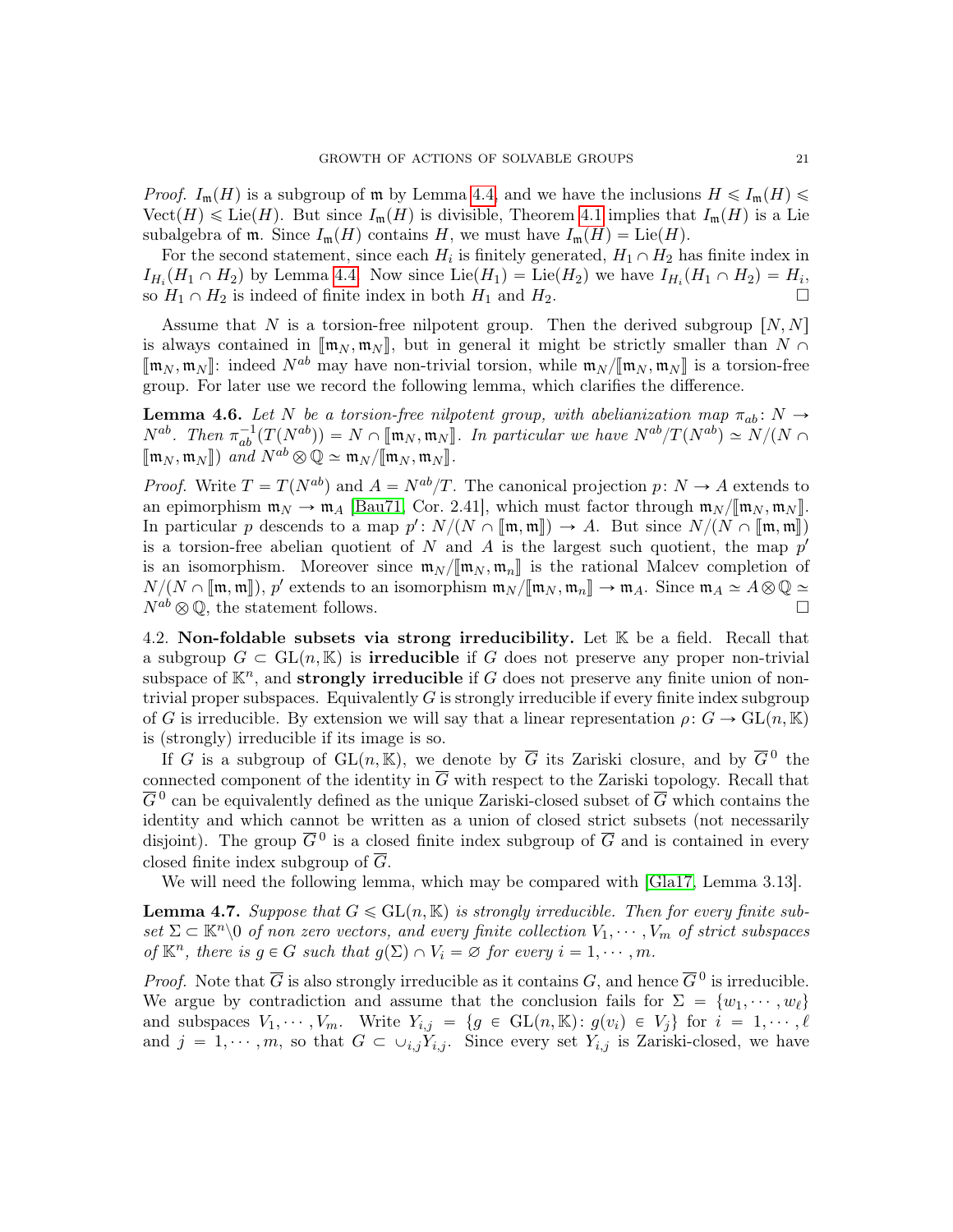$\overline{G} \subset \cup_{i,j} Y_{i,j}$ , and thus there exists  $i, j$  such that  $\overline{G}^0 \subset Y_{i,j}$ . In particular the linear span of  $\overline{G}^0v_i$  is contained in  $V_j$ . So we have found a strict non-trivial  $\overline{G}^0$ -invariant subspace, contradicting that  $\overline{G}^0$  is irreducible.

**Definition 4.8.** Assume that  $G$  is a group which can be written as an extension

$$
(2) \t 1 \to N \to G \to Q \to 1.
$$

The conjugation action of Q on  $N^{ab}$  gives rise to a linear representation of Q on the vector space  $H_1(N, \mathbb{Q}) = N^{ab} \otimes \mathbb{Q}$  over  $\mathbb{Q}$ . We say that the extension [\(2\)](#page-21-1) is **strongly irreducible** if  $\dim_{\mathbb{Q}}(N^{ab}\otimes\mathbb{Q}) < \infty$  and the associated linear representation  $\rho: Q \to \text{GL}(N^{ab}\otimes\mathbb{Q})$  is strongly irreducible.

We are now ready to state the main result of this section.

<span id="page-21-0"></span>**Theorem 4.9.** Let  $G$  be a group that can be written as a strongly irreducible extension

<span id="page-21-1"></span>
$$
1 \to N \to G \to Q \to 1,
$$

where N is a nilpotent group. Let  $\mathcal{L} \subset N$  be a subset whose projection to  $N^{ab}/T(N^{ab})$  is injective. Then  $\mathcal L$  is a non-foldable subset of  $G$ .

*Proof.* In the sequel we fix a finite subset  $P$  of  $N$  such that the image of every element of *Proof.* In the sequel we fix a finite subset P of N such that the image of every element of P in  $N^{ab}/T(N^{ab})$  is non-trivial, and we aim to show  $\bigcap_{H \in S_G(P,G)} H \neq \{1\}$ . By Lemma [2.16](#page-12-3) this is equivalent to the conclusion of the theorem.

Set  $M := N/T(N)$ , and let  $\mathfrak{m} := \mathfrak{m}_M$  be the rational Malcev completion of M. By Lemma Set  $M := N/T(N)$ , and let  $\mathfrak{m} := \mathfrak{m}_M$  be the rational Malcev completion of M. By Lemma [4.6](#page-20-1) we have an isomorphism  $(N^{ab}/T(N^{ab})) \otimes \mathbb{Q} \simeq \mathfrak{m}^{ab}$ , so that the present assumption tells us that the representation  $\rho: Q \to GL(\mathfrak{m}^{ab})$  is strongly irreducible. Denote by  $\pi: N \to \mathfrak{m}$ the composition of the quotient map from N to M and of the inclusion  $M \hookrightarrow \mathfrak{m}$ , and  $\pi^{ab}$ be the post-composition of  $\pi$  with  $\mathfrak{m} \to \mathfrak{m}^{ab}$ . Write  $d = \dim_{\mathbb{Q}}(\mathfrak{m}^{ab})$ .

We construct inductively a family of subsets  $P_1, P_2, \cdots, P_k$  with  $k \le d$  with the following properties:

- for each k there exists  $g_k \in G$  such that  $P_k = g_k P g_k^{-1}$ ;
- for every  $\sigma = (h_1, \dots, h_k) \in P_1 \times \dots \times P_k$ , the subspace  $W_{\sigma} = \text{Vect}(\pi^{ab}(h_1), \dots, \pi^{ab}(h_k))$ is a k-dimensional subspace of  $\mathfrak{m}^{ab}$ .

For  $k = 1$  we set  $P_1 = P$ . Since  $\pi^{ab}(h)$  is non-zero for every  $h \in P$ , the second condition above holds. Assume that for  $k < d$  we have constructed  $P_1, \dots, P_k$  with the desired properties. When  $\sigma$  ranges over  $P_1 \times \cdots \times P_k$ , the subspaces  $W_{\sigma}$  form a finite collection of proper subspaces of  $\mathfrak{m}^{ab}$ . Since  $\rho: Q \to GL(\mathfrak{m}^{ab})$  is strongly irreducible and since the subset P is finite, according to Lemma [4.7](#page-20-2) we can find an element  $q \in Q$  such that  $\rho(q)(\pi^{ab}(P)) \cap$  $W_{\sigma} = \emptyset$  for all  $\sigma \in P_1 \cdots \times \cdots P_k$ . Let  $g_{k+1} \in G$  be a preimage of q in G, and set  $P_{k+1} = g_{k+1} P g_{k+1}^{-1}$ , so that  $\pi^{ab}(P_{k+1}) = \rho(q)(\pi^{ab}(P))$ . Then by construction the  $\pi^{ab}$ -image of every  $(k + 1)$ -tuple  $(h_1, \dots, h_{k+1}) \in P_1 \times \dots \times P_{i+1}$  generates an  $(k + 1)$ -dimensional subspace of  $\mathfrak{m}^{ab}$ . Continuing in this way up to d, we arrive at finite subsets  $P_1, \cdots, P_d$  such that for any choice of  $h_1 \in P_1, \dots, h_d \in P_d$ , the elements  $\pi^{ab}(h_1), \dots, \pi^{ab}(h_d)$  form a basis of  $\mathfrak{m}^{ab}$ . Hence by Lemma [4.2](#page-19-2) the elements  $\pi(h_1), \ldots, \pi(h_d)$  generate m as a Lie algebra.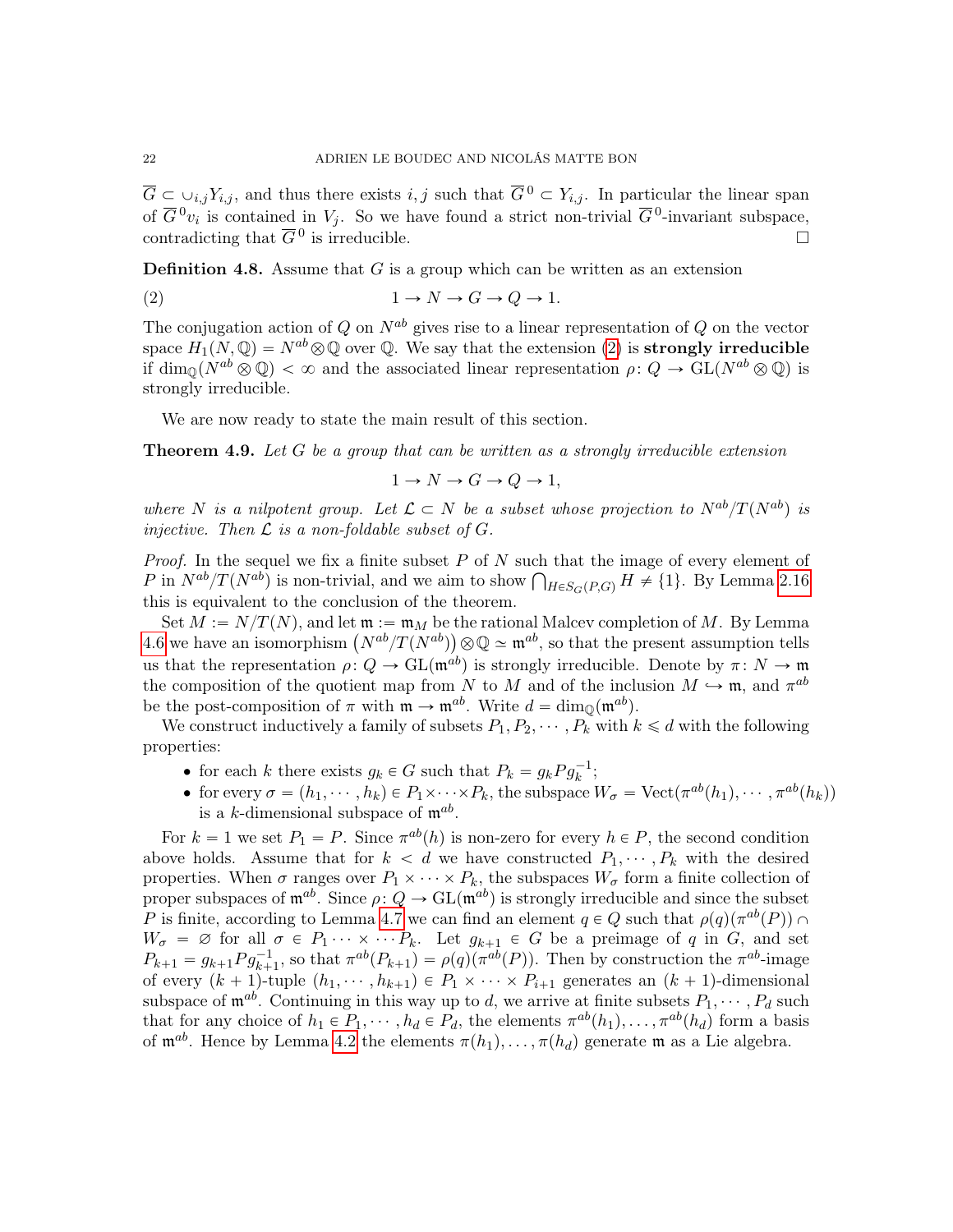We write  $\Sigma = P_1 \times \cdots \times P_d$ , and for  $\sigma = (h_1, \ldots, h_d) \in \Sigma$ , we denote by  $H_{\sigma}$  the subgroup of N generated by  $h_1, \dots, h_d$ . Let  $H \in S_G(P, G)$ . Since H intersects all conjugates of P, in particular H intersects all the sets  $P_i$ . Hence for every  $H \in S_G(P, G)$  there exists  $\sigma \in \Sigma$  such that H contains  $H_{\sigma}$ . Hence in order to terminate the proof it is enough to  $\sigma \in \Sigma$  such that H contains  $H_{\sigma}$ . Hence in order to terminate the proof it is enough to justify that  $\bigcap_{\sigma} H_{\sigma}$  is non-trivial. Since all the subgroups  $H_{\sigma}$  are finitely generated and verify  $\text{Lie}(\pi(H_{\sigma})) = \mathfrak{m}$ , all the subgroups  $\pi(H_{\sigma})$  are commensurable by Proposition [4.5.](#page-19-3) verity Lie( $\pi(H_{\sigma})$ ) = **m**, all the subgroups  $\pi(H_{\sigma})$  are commensurable by Proposition 4.5.<br>So  $\bigcap_{\sigma} \pi(H_{\sigma})$  has finite index in each of them, and hence in particular is infinite. Let  $\Delta = \langle P_1, \cdots, P_d \rangle$ . Being a finitely generated nilpotent group,  $\Delta$  is virtually torsion-free. Let  $\Delta_0$  be a finite index subgroup of  $\Delta$  such that  $\Delta_0 \cap T(N) = \{1\}$ . So the restriction of  $\pi$  to  $\Delta_0$  is injective. For  $\sigma \in \Sigma$  set  $K_{\sigma} := H_{\sigma} \cap \Delta_0$ . Since  $K_{\sigma}$  has finite index in  $H_{\sigma}$ , we still have that  $\text{Lie}(\pi(K_{\sigma})) = \text{Lie}(\pi(H_{\sigma})) = \mathfrak{m}$  by Proposition [4.5.](#page-19-3) Thus the same argument still have that  $\text{Lie}(\pi(K_{\sigma})) = \text{Lie}(\pi(H_{\sigma})) = \mathfrak{m}$  by Proposition 4.5. Thus the same argument as before tells us that  $\bigcap_{\sigma} \pi(K_{\sigma})$  is non-trivial. Since  $\pi$  is injective on  $\Delta_0$ , this shows that  $\bigcap_{\sigma} K_{\sigma}$  is non-trivial, and the proof is complete.

4.3. Solvable groups of finite rank. The goal of this part is to prove Theorem [4.14.](#page-24-0) For this we need some preliminaries on solvable groups of finite rank, which will allow to reduce the proof of this theorem to the case of a group G falling into the setting of Theorem [4.9.](#page-21-0)

Given a group G, we denote  $\text{Res}(G)$  the **finite residual** of G, which is defined as the intersection of all subgroups of finite index of G. Note that  $\text{Res}(G)$  is a normal subgroup of G, and  $G/Res(G)$  is the largest residually finite quotient of G. We call a group **quasi-cyclic** if it is isomorphic to  $\mathbb{Z}[\frac{1}{n}]$  $\frac{1}{p}$ ]/Z for some prime p.

The following proposition summarizes the main structural properties of solvable groups of finite rank. Proofs can be found in [\[LR04,](#page-46-15) §5].

<span id="page-22-2"></span>**Theorem 4.10.** Let G be a finitely generated solvable group of finite rank. Set  $R := \text{Res}(G)$ ,  $N := \text{Fit}(G)$ . Then the following hold:

- (i) N is nilpotent and  $Q = G/N$  is virtually abelian.
- (ii)  $R$  is a direct product of finitely many quasi-cyclic groups.
- (iii)  $G/R$  is virtually torsion-free. Moreover it is linear over  $\mathbb Q$ .

The following is a classical consequence of a criterion of Hall. We include a proof for completeness.

<span id="page-22-3"></span>**Proposition 4.11.** Let G be a finitely generated solvable group of finite rank, and assume that N is a nilpotent normal subgroup of G such that  $Q = G/N$  is virtually abelian. Set  $V = N^{ab} \otimes \mathbb{Q}$  and let  $\rho: Q \to GL(V)$  be the associated linear representation. Then the following are equivalent.

- <span id="page-22-0"></span>i) The group G is virtually nilpotent.
- <span id="page-22-1"></span>ii) There exists  $n \geq 0$  such that the complex eigenvalues of  $\rho(q)$  are nth roots of unity for every  $q \in Q$ .

*Proof.* [i\)](#page-22-0)  $\Rightarrow$  [ii\).](#page-22-1) Let  $G_0$  be a finite index subgroup of G containing N that is nilpotent, and let  $Q_0$  be its image in  $Q$ . Write  $T = T(N^{ab})$  and  $A = N^{ab}/T$ , so that  $V \simeq A \otimes \mathbb{Q}$ . Let  $\tilde{T}$  be the preimage of T in N. Then  $\tilde{T}$  is normal in  $G_0$  and  $H = G_0/\tilde{T}$  satisfies  $A \leq H$ and  $H/A = Q_0$ . Then there exists m such that for every  $h \in H$  and  $a \in A$  the m-fold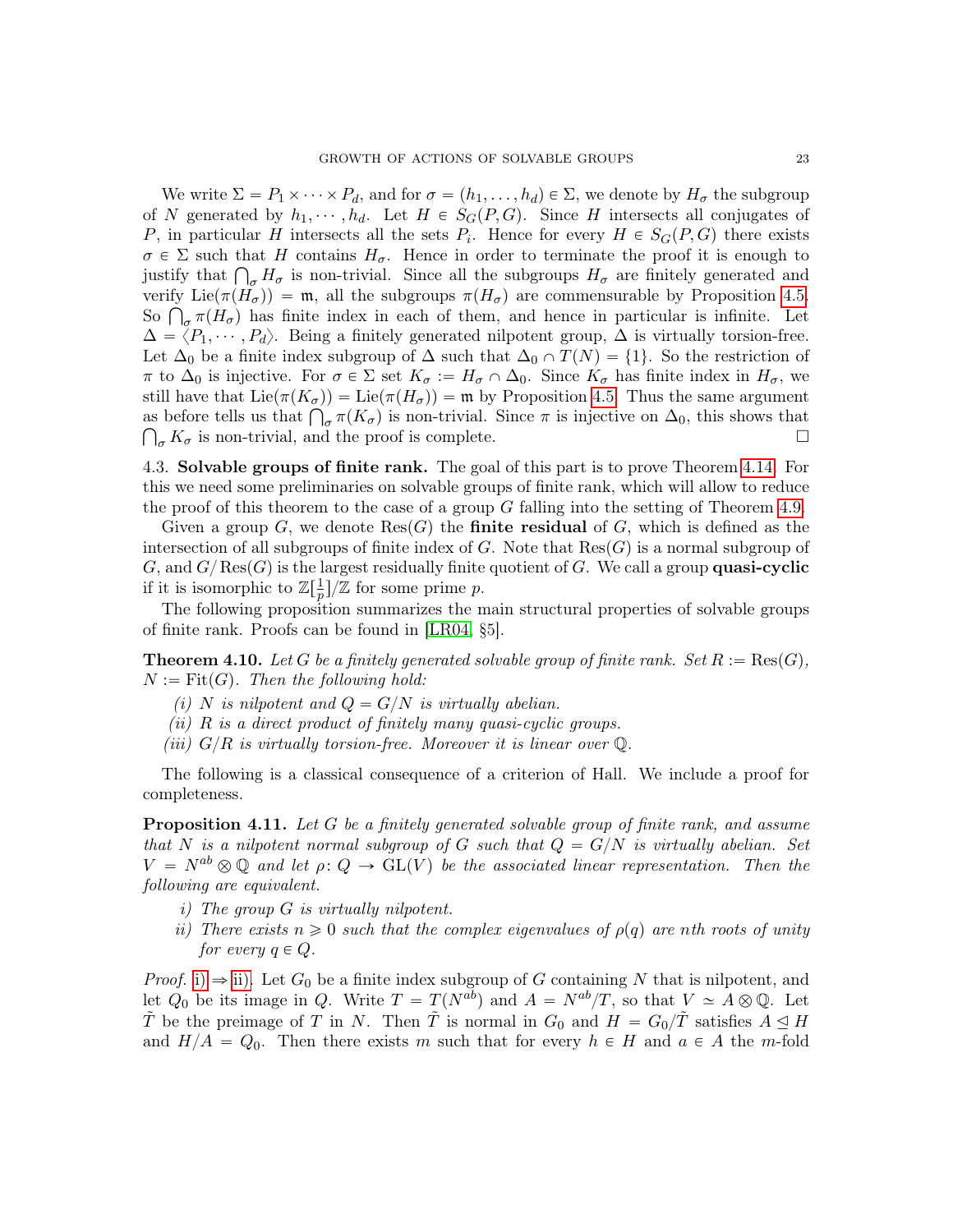iterated commutator  $[h, a]_m := [h,[h,\cdots,[h,a]\cdots]]$  is trivial. But in  $V = A \otimes \mathbb{Q}$  we have the equality  $[h, a]_m \otimes 1 = (\rho(q) - 1)^m v$  where  $v = a \otimes 1$  and q is the projection of h to Q. It follows that  $\rho(Q_0)$  consists of unipotent elements, and since every element of Q has a power in  $Q_0$ , the claim follows.

For the converse, suppose first that [ii\)](#page-22-1)  $\Rightarrow$  [i\)](#page-22-0) holds true in the case where N is abelian. Since assumption [ii\)](#page-22-1) depends on  $N^{ab}$  rather than N, the group  $G/N'$  still satisfies [ii\).](#page-22-1) Hence by the current assumption we infer that  $G/N'$  is virtually nilpotent. Since N is nilpotent, we deduce from a result of Hall  $[LR04, 1.2.17]$  $[LR04, 1.2.17]$  that G is also virtually nilpotent. Hence it is enough to see that [ii\)](#page-22-1)  $\Rightarrow$  [i\)](#page-22-0) is true when N is abelian. In that case G is virtually metabelian, and hence residually finite. So by Theorem  $4.10$  G is virtually torsion-free. Upon modding out by the torsion subgroup of N, we can assume that  $N$  is torsion-free. Also upon passing to a finite index subgroup, [ii\)](#page-22-1) tells us that every element of Q is unipotent. By a standard argument the group Q acts unipotently on  $V = N \otimes \mathbb{Q}$ , and it follows that G is nilpotent.  $\Box$ 

In the sequel we say that a linear automorphisms  $f \in GL(V)$  is strongly irreducible if  $\langle f \rangle$  is a strongly irreducible subgroup of  $\mathrm{GL}(V)$ , i.e. if  $f^n$  does not preserve any non-zero proper subspace of V for all  $n \neq 0$ .

The following is a basic lemma from linear algebra.

<span id="page-23-1"></span>**Lemma 4.12.** Consider a finite dimensional vector space V over  $\mathbb{Q}$ , and  $f \in GL(V)$  such that the complex eigenvalues of f are not all roots of unity. Then there exists  $m > 0$  and a non-zero subspace  $W \subset V$  such that W is invariant by  $f^m$  and the restriction of  $f^m$  to W is strongly irreducible and has no root of unity as a complex eigenvalue.

*Proof.* Let  $p \in \mathbb{Q}[T]$  be the minimal polynomial of f, and  $p = p_1^{r_1} \cdots p_k^{r_k}$  the factorisation of p in  $\mathbb{Q}[T]$ , where the  $p_i$ s are irreducible and coprime. Then one of the irreducible factors of p, say  $p_1$ , does not admit any root of unity among its complex roots. The subspace  $V' = \ker p_1(f)$  is f-invariant and non-zero, and the complex eigenvalues of  $f|_{V'}$  are precisely the roots of  $p_1$ , thus none of them is a root of unity. Among pairs  $(W, m)$ , where  $m \geq 1$  and  $W \subset V'$  is a non-zero  $f<sup>m</sup>$ -invariant subspace, choose one where W has minimal dimension. Then by construction  $f<sup>m</sup>|<sub>W</sub>$  is strongly irreducible, and since  $f|_{V'}$  does not admit any root of unity as a complex eigenvalue, the same holds for  $f<sup>m</sup>|<sub>W</sub>$ .

The following result, which might be of independent interest, will reduce the proof of Theorem [4.14](#page-24-0) to finitely generated solvable groups of finite rank of a particular form.

<span id="page-23-0"></span>**Proposition 4.13.** Let G be a finitely generated solvable group of finite rank which is not virtually nilpotent. Then  $G$  admits a finitely generated subgroup  $H$  such that:

- i) H is not virtually nilpotent;
- ii) H splits as a semi-direct product  $H = M \rtimes \langle t \rangle$ , where M is nilpotent;
- iii) the action of t on M induces a strongly irreducible automorphism of  $M^{ab} \otimes \mathbb{Q}$ .

*Proof.* Set  $N = \text{Fit}(G), Q = G/N$  and  $\rho: G \to \text{GL}(N^{ab} \otimes \mathbb{Q})$  be the associated representa-tion. Recall from Theorem [4.10](#page-22-2) that  $N$  is nilpotent and  $Q$  is virtually abelian. Suppose for a moment that N is torsion-free. Let  $\mathfrak n$  be the rational Malcev completion of N, so that we can identify  $N^{ab} \otimes \mathbb{Q}$  with  $\mathfrak{n}^{ab}$  as  $\mathbb{Q}Q$ -modules (see Lemma [4.6\)](#page-20-1). Since G is not virtually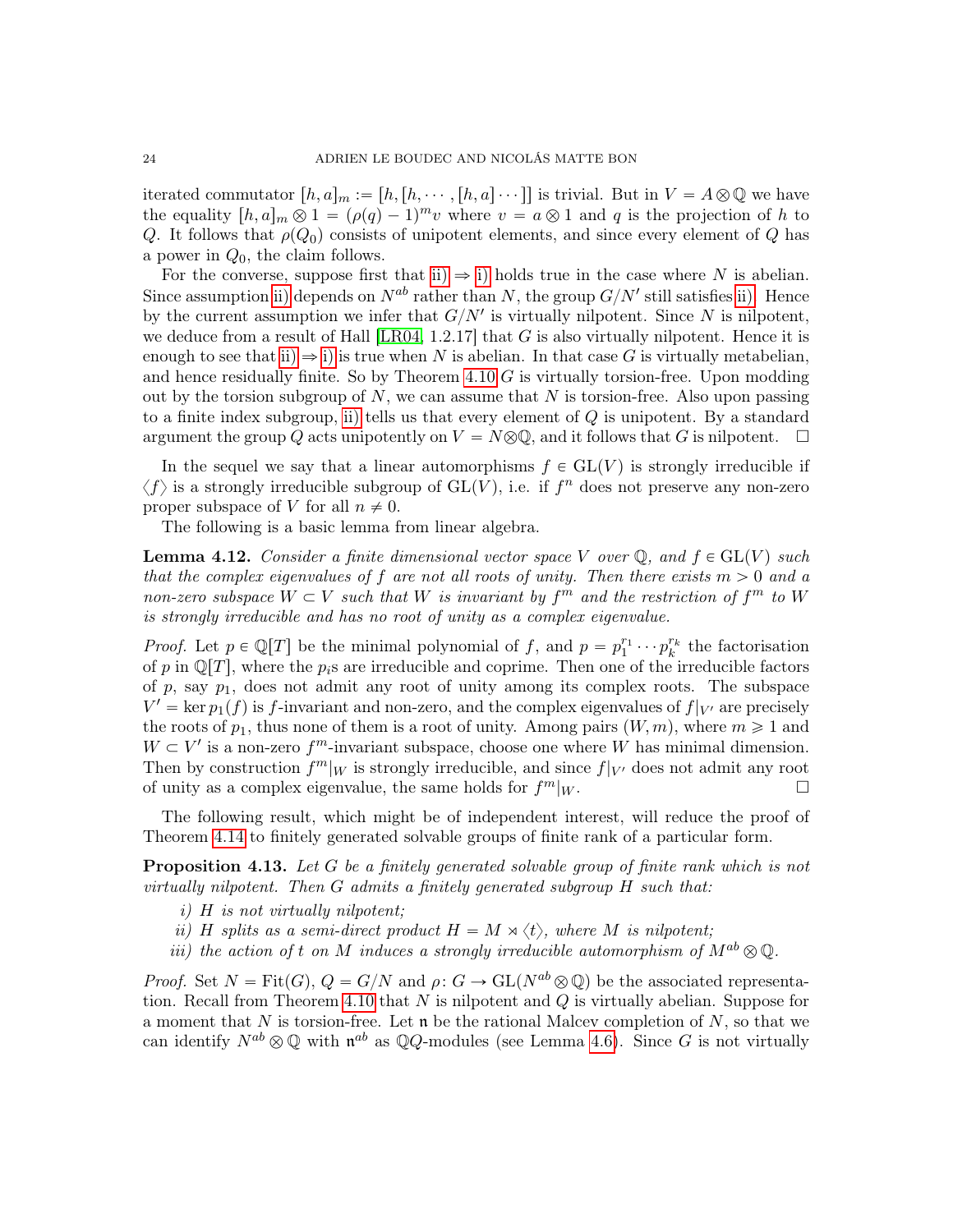nilpotent, there exists  $q \in Q$  such that  $\rho(q)$  has an eigenvalue which is not a root of unity (Proposition [4.11\)](#page-22-3). Let  $g \in G$  be an element that projects to q. The automorphism induced by the conjugation action of  $g$  on  $N$  extends to a Lie algebra automorphism, denoted  $g_* \in \text{Aut}(\mathfrak{n})$ .

Let  $\mathcal E$  be the set of pairs  $(m, \mathfrak{h})$ , where  $m > 0$  is a integer and  $\mathfrak{h} \subset \mathfrak{n}$  is a  $g_*^m$ -invariant Lie subalgebra with the property that the linear automorphism of  $\mathfrak{h}/[\mathfrak{h}, \mathfrak{h}]$  induced by  $g^m$ <br>has an eigenvalue which is not a rest of unity. Note that  $S \neq \emptyset$  as it contains  $(1, \mathfrak{p})$ has an eigenvalue which is not a root of unity. Note that  $\mathcal{E} \neq \emptyset$  as it contains  $(1, \mathfrak{n})$ . Choose a pair  $(m, \mathfrak{h}) \in \mathcal{E}$  such that  $\dim_{\mathbb{Q}} \mathfrak{h}$  is minimal. We claim that  $g_*^m$  induces a strongly irreducible element of  $GL(b/[\![\mathfrak{h},\mathfrak{h}]\!])$ . By Lemma [4.12](#page-23-1) applied to  $g_*^m$ , there exists  $\ell > 0$ and a  $g^{m\ell}$ -invariant subspace  $V \subset \mathfrak{h}/[\mathfrak{h}, \mathfrak{h}]$  such that the restriction of  $g^{m\ell}$  to V is strongly<br>irreducible and has no rest of unity as an eigenvalue. Then the preimage  $\mathfrak{h}' \subset \mathfrak{h}$  of V is a Lie irreducible and has no root of unity as an eigenvalue. Then the preimage  $\mathfrak{h}' \subset \mathfrak{h}$  of V is a Lie subalgebra  $\mathfrak{h}'$  of  $\mathfrak{h}$  such that  $(\mathfrak{h}', m\ell) \in \mathcal{E}$ , so the minimality of  $\mathfrak{h}$  implies  $\mathfrak{h}' = \mathfrak{h}$ . Therefore V is equal to  $h/\llbracket \mathfrak{h}, \mathfrak{h}\rrbracket$ , and  $g_*^m$  is strongly irreducible on  $h/\llbracket \mathfrak{h}, \mathfrak{h}\rrbracket$ . We have  $\mathfrak{h} = \text{Vect}(\mathfrak{h} \cap N)$ <br>by Proposition 4.5, so there exist  $m_*$  and  $\mathfrak{h}$ , that form a basis of the  $\$ by Proposition [4.5,](#page-19-3) so there exist  $n_1, \ldots, n_k \in N$  that form a basis of the Q-vector space h. Let  $t = g^m$ . and  $H = \langle n_1, \ldots, n_k, t \rangle = M \rtimes \langle t \rangle$ , where  $M = \langle t^n i_1 t^{-i} : i \in \mathbb{Z}, j = 1, \ldots, k \rangle$ is contained in  $N$ . Then  $\mathfrak h$  is isomorphic to the rational Malcev completion of  $M$ , so by Lemma [4.6](#page-20-1) we have  $M^{ab} \otimes \mathbb{Q} \simeq \mathfrak{h}/\mathfrak{h}, \mathfrak{h}$ . By Proposition [4.11\)](#page-22-3) the subgroup H is not virtually nilpotent, and hence  $H$  satisfies all the conclusions.

Now for the general case, we can apply the previous argument to  $G/T(N)$ , and deduce the existence of a subgroup  $H = M \times \langle t \rangle$  of  $G/T(N)$  with  $M \leq$  Fit $(G/T(N)) =$  Fit $(G)/T(N)$ , that satisfies the conclusion. If  $\tilde{H}$  is a finitely generated subgroup G of the form  $\tilde{H} = \tilde{M} \rtimes \langle \tilde{t} \rangle$ with  $\tilde{M}/T(N) = M$ , then we have  $\tilde{M}^{ab} \otimes \mathbb{Q} \simeq M^{ab} \otimes \mathbb{Q}$  since  $T(N)$  is a torsion group, and it follows that  $\tilde{H}$  satisfies the desired properties.

<span id="page-24-0"></span>Theorem 4.14. Let G be a finitely generated solvable group of finite rank, and suppose that G is not virtually nilpotent. Then G has a Schreier growth gap  $\exp(n)$ .

*Proof.* Since the group G is not virtually nilpotent, we can apply Proposition [4.13.](#page-23-0) Let  $H =$  $M \rtimes \langle t \rangle$  be a subgroup of G as in the conclusion of Proposition [4.13.](#page-23-0) Theorem [4.9](#page-21-0) applies to H, and implies that if  $\mathcal L$  is a subset of M that projects injectively to  $A := M^{ab}/T(M^{ab})$ , then  $\mathcal L$  is a non-foldable subset of H. A fortiori  $\mathcal L$  is a non-foldable subset of G.

Set  $\overline{H} := A \rtimes \langle t \rangle$ . Since  $A \otimes \mathbb{Q} = M^{ab} \otimes \mathbb{Q}$  as  $\mathbb{Q}[\langle t \rangle]$ -modules, Proposition [4.11](#page-22-3) implies that the group  $\overline{H}$  remains not virtually nilpotent. Thus  $\overline{H}$  has exponential growth. Since  $\overline{H}/A \simeq \mathbb{Z}$ , it follows that the relative growth of A in  $\overline{H}$  is exponential. Choose a finite generating subset S of H and let  $\overline{S}$  be its projection to  $\overline{H}$ . Let  $\mathcal{L} \subset M$  be a set theoretic section of A such that for every  $a \in A$ , the unique lift of a in  $\mathcal L$  has minimal length with respect to the word metric defined by  $S$  among the elements of  $M$  that project to  $a$ . Since the relative growth of A in  $\overline{H}$  is exponential, we have  $f_{(G,\mathcal{L})}(n) \simeq \exp(n)$ . Since  $\mathcal L$  is non-foldable according to the first paragraph, Lemma [2.17](#page-12-0) yields the conclusion.  $\square$ 

### 5. Confined subgroups and abelian normal subgroups

Notation 5.1. In all this section we fix once for all the following notation: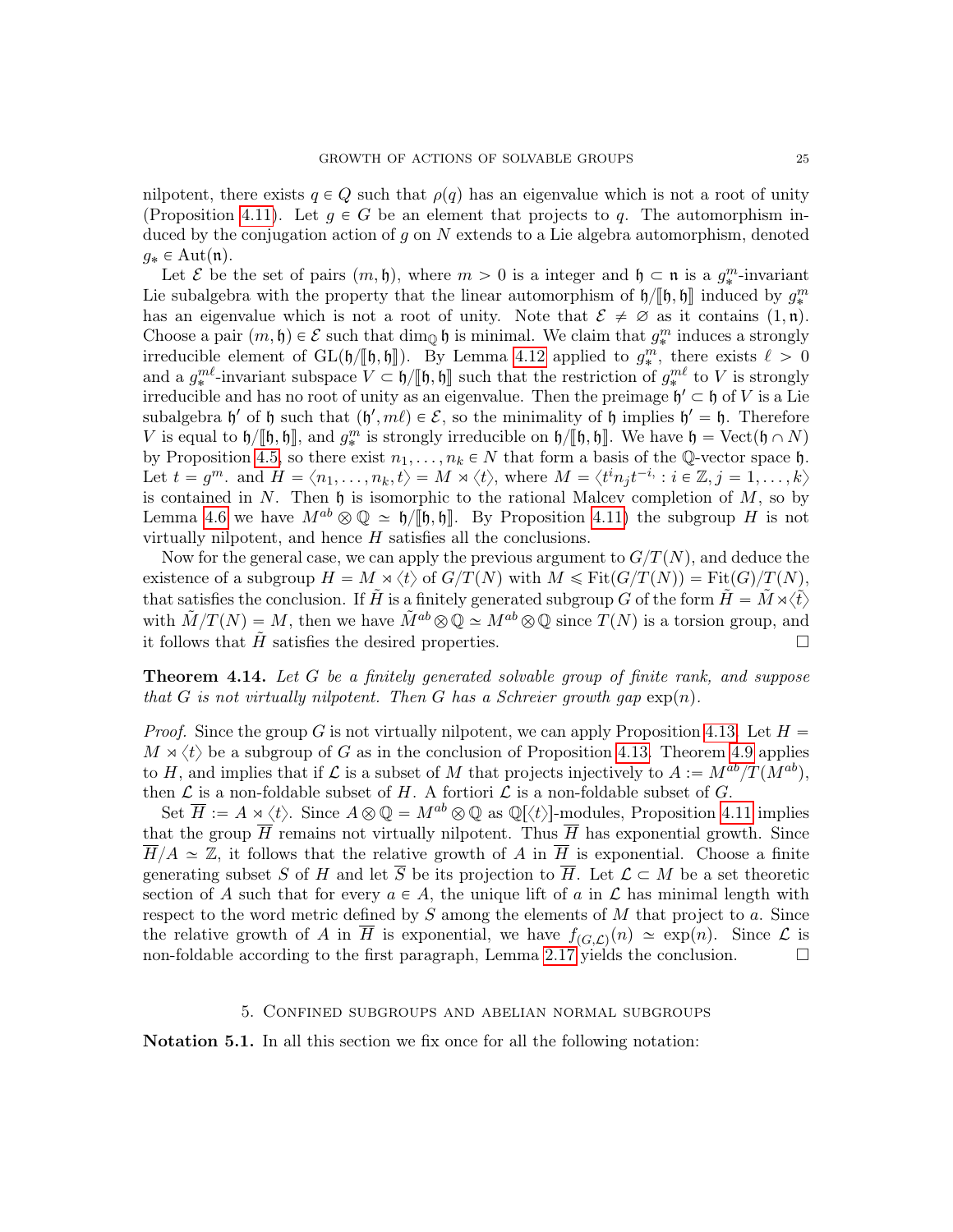- G is a group that can be written as an extension  $1 \to M \to G \to Q \to 1$ , where M is abelian. We denote by  $\pi_Q$  the projection from G to Q.
- If H is a subgroup of G and  $q \in Q$ , we set

 $M_{q,H} := \{m \in M : (1 - q)m \in H\}.$ 

Recall that since M is abelian, M is naturally a  $\mathbb{Z}Q$ -module. As explained in [§2.1,](#page-6-0) in this setting we use additive notation for M.

**Lemma 5.2.** Let  $M, G, Q$  as above. For every subgroup H of G and  $q \in Q$ , the following hold:

- <span id="page-25-0"></span>i)  $M_{q,H}$  is a subgroup of M, and  $(1 - q)M_{q,H} \leq H$ .
- <span id="page-25-1"></span>ii)  $M_{q,H}$  is a  $\mathbb{Z}K$ -submodule of M, where  $K := C_{\pi_Q(H)}(q)$ . In particular if  $q \in \pi_Q(H)$ , then  $M_{a,H}$  is a  $\mathbb{Z}\langle q \rangle$ -submodule of M.

*Proof.* [i\)](#page-25-0) is clear from the definitions. To prove [ii\),](#page-25-1) set  $K = C_{\pi_Q(H)}(q)$ . Note that  $M \cap H$ is normalized by H and thus it is a  $\mathbb{Z}\pi_Q(H)$ -submodule of M. In particular it is a  $\mathbb{Z}K$ submodule of M. Thus for  $f \in \mathbb{Z}K$  and  $m \in M_{q,H}$ , since f commutes with  $1 - q$  and  $(1 - q)m \in M \cap H$  we have  $(1 - q)fm = f(1 - q)m \in M \cap H$ , showing that  $fm \in M_{q,H}$ . Thus  $M_{q,H}$  is a ZK-submodule. If  $q \in \pi_Q(H)$ , then clearly  $q \in K$ , so that  $M_{q,H}$  is a  $\mathbb{Z}\langle q \rangle$ -submodule.

The goal of this section is to prove the following key proposition, which provides a tool to study confined subgroups of a group  $G$  admitting an abelian normal subgroup  $M$ . It will be used later to show that under suitable conditions, a confined subgroup of  $G$  must contain a large subgroup of M. The proof uses a well-known lemma of B.H. Neumann [\[Neu54\]](#page-47-15), stating that if a group G can be written as a union  $G = \bigcup_{i=1}^{r} g_i H_i$  of r cosets of subgroups, then at least one of the subgroups  $H_i$  has finite index at most r in G. An argument of similar spirit appears in the proof of Proposition 3.8 in [\[LBMB18\]](#page-46-8).

<span id="page-25-3"></span>**Proposition 5.3.** Let  $M, G, Q$  as above. Let P be a finite subset of  $G\setminus\{1\}$ , and set  $r := |P|$ . Then for every  $H \in S_G(P, M)$ , there exists  $q \in \pi_Q(P) \cap \pi_Q(H)$  such that  $M_{q,H}$  is a finite index subgroup of M, and  $(M : M_{q,H}) \leq r$ .

*Proof.* Fix  $g \in P$ . Since all conjugates of g by elements of M have the same projection to Q, if g has at least one such conjugate inside H, then  $\pi_Q(g) \in \pi_q(H)$ . This observation ensures that since P is confining for  $(H, M)$ , the subset  $P_H := \{g \in P : \pi_Q(g) \in \pi_Q(H)\}\$ is already confining for  $(H, M)$ .

Now for  $g \in P_H$ , we write  $Y_g = \{ m \in M : mgm^{-1} \in H \}$ . That  $P_H$  is confining for  $(H, M)$ means that  $M = \bigcup_{P_H} Y_g$ . Let  $L_g$  be the subgroup of M generated by the set of differences by elements in  $Y_q$ . Then  $Y_q$  is contained in a coset of  $L_q$  and thus, by Neumann's Lemma, there exists  $g_0 \in P_H$  such that  $L_{g_0}$  has index at most  $|P_H| \leq r$  in M. So if we denote  $q = \pi_Q(g_0)$ , then in order to terminate the proof it is enough to check that  $L_{g_0} \leqslant M_{q,H}$ .

<span id="page-25-2"></span>Let  $m, n \in Y_{g_0}$ . Since  $g_0^{-1}m^{-1}ng_0$  belongs to M and M is abelian, we have the equality

(3) 
$$
m(g_0^{-1}m^{-1}ng_0)n^{-1} = mn^{-1}(g_0^{-1}m^{-1}ng_0) = (1-q)(m-n),
$$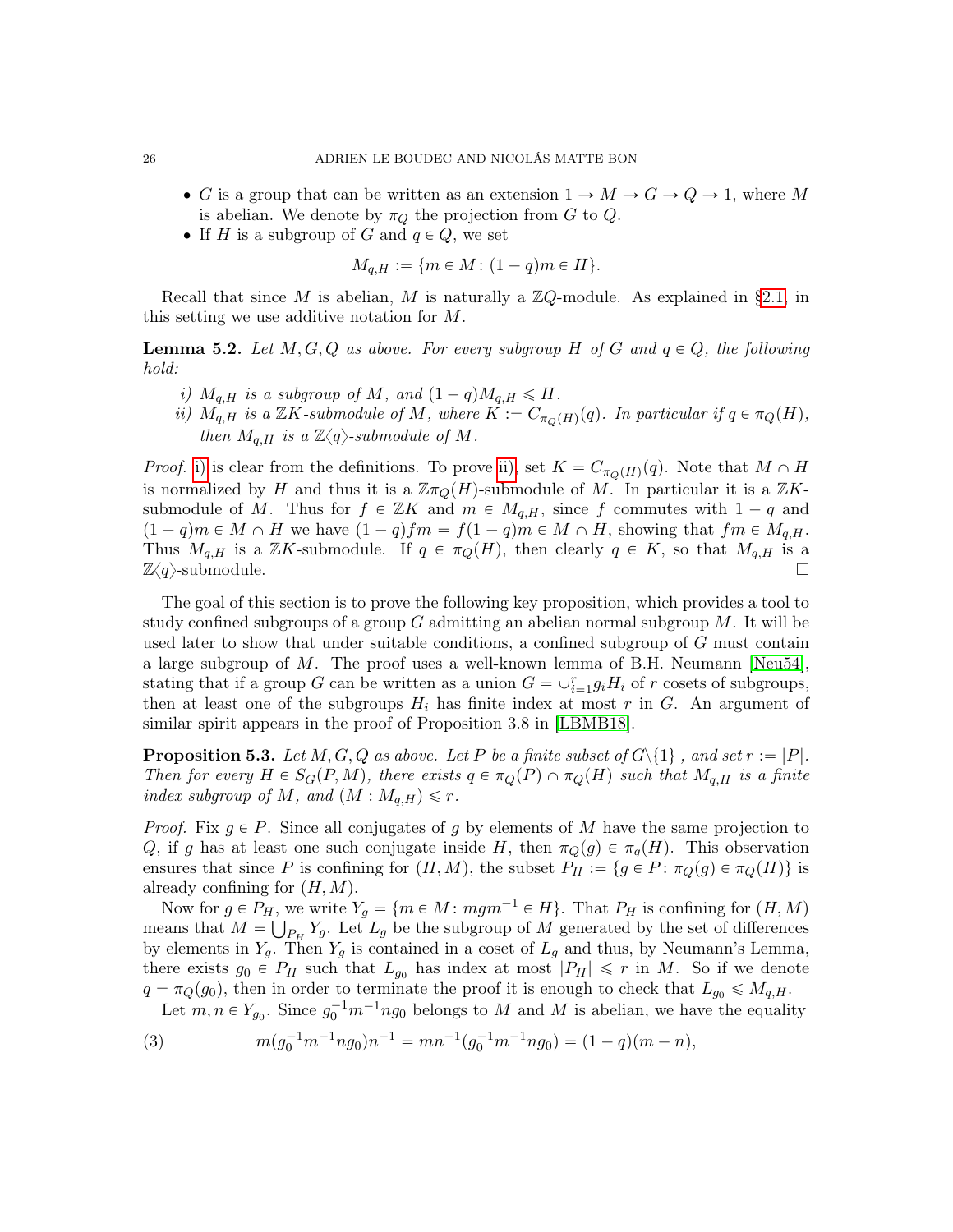where in the first two terms we use multiplicative notation within the group  $G$ , while in the right-most term we see M as a  $\mathbb{Z}Q$ -module and use additive notation. Since the first term in [\(3\)](#page-25-2) is the product of  $mg_0^{-1}m^{-1}$  and  $ng_0n^{-1}$ , which both belong to H, we see that  $m - n \in M_{q,H}$  for  $m, n \in Y_{g_0}$ . Thus  $L_{g_0} \leqslant M_{q,H}$ , and the proof is complete.

### 6. Metabelian groups

<span id="page-26-4"></span><span id="page-26-0"></span>6.1. Non-foldable subsets in metabelian groups. The goal of this part is to prove Theorem [6.10,](#page-28-0) which will be our main tool to study growth of actions of metabelian groups. We need some preliminaries.

If Q is a finitely generated abelian group and N is a  $\mathbb{Z}Q$ -module, we denote by  $C_Q(N)$ the centralizer of N in Q, which is the set of  $q \in Q$  such that  $qn = n$  for all  $n \in N$ . By definition we have  $C_Q(N) = Q \cap (1 + \text{ann}(N))$  (the intersection is taken in  $\mathbb{Z}_Q$ ), where ann(N) is the annihilator of N in ZQ. In particular ann(N) = {0} implies  $C_Q(N) = \{1\}$ .

<span id="page-26-2"></span>**Lemma 6.1.** Let  $Q = \langle q \rangle$  be a cyclic group, and M a finitely generated  $\mathbb{Z}Q$ -module. Assume that q centralizes a subgroup N of finite index in M. Then there is  $n \geq 1$  such that  $q^n$ centralizes M.

*Proof.* N is finitely generated as a  $\mathbb{Z}Q$ -module, and Q centralizes N, so N is finitely generated as an abelian group. Since  $N$  has finite index in  $M$ ,  $M$  is also a finitely generated abelian group. The automorphism induced by q on  $M/T(M)$  centralizes the finite index subgroup  $NT(M)/T(M)$  of  $M/T(M)$ , and hence is trivial since  $M/T(M)$  is a finitely generated free abelian group. So the conclusion holds with  $n$  equals to the order of the automorphism induced by q on the finite group  $T(M)$ .

<span id="page-26-1"></span>**Lemma 6.2.** Let  $Q$  be a finitely generated group, and  $M$  a finitely generated  $\mathbb{Z}Q$ -module. Fix  $r \geq 1$ . Let  $S_r$  be the set of  $\mathbb{Z}Q$ -submodules L of M such that L has index at most r in  $M.$  Then  $S_r$  is finite.

*Proof.* The semi-direct product  $G = M \times Q$  is a finitely generated group, and for every  $L \in S_r$  we have that  $L \rtimes Q$  is a subgroup of G of finite index at most r. Since G is finitely generated it has only finitely many subgroups of index at most r. It follows that  $S_r$  is  $\overline{\text{finite}}$ .

Remark 6.3. When N is a  $\mathbb{Z}Q$ -module, the terminology "N is torsion-free" might be ambiguous, as this might refer to the structure of abelian group or the module structure. In all the article when use this terminology we always mean that  $N$  is torsion-free as an abelian group.

<span id="page-26-3"></span>**Lemma 6.4.** Let Q be an abelian group, and N a finitely generated  $\mathbb{Z}Q$ -module. Let  $q_0 \in Q$ such that at least one of the following conditions hold:

i) the abelian group N is torsion-free and  $q_0 \notin C_Q(N)$ ;

ii)  $q_0^n \notin C_Q(N)$  for all  $n \geq 1$ .

For  $r \geq 1$ , let  $S_{r,q_0}$  be the set of  $\mathbb{Z}\langle q_0 \rangle$ -submodules L of N such that L has index at most r in N, and let  $N_{r,q_0} :=$  $th$  $_{L\in S_{r,q_0}} L$ . Then  $(q_0 - 1)N_{r,q_0} \neq \{0\}$ .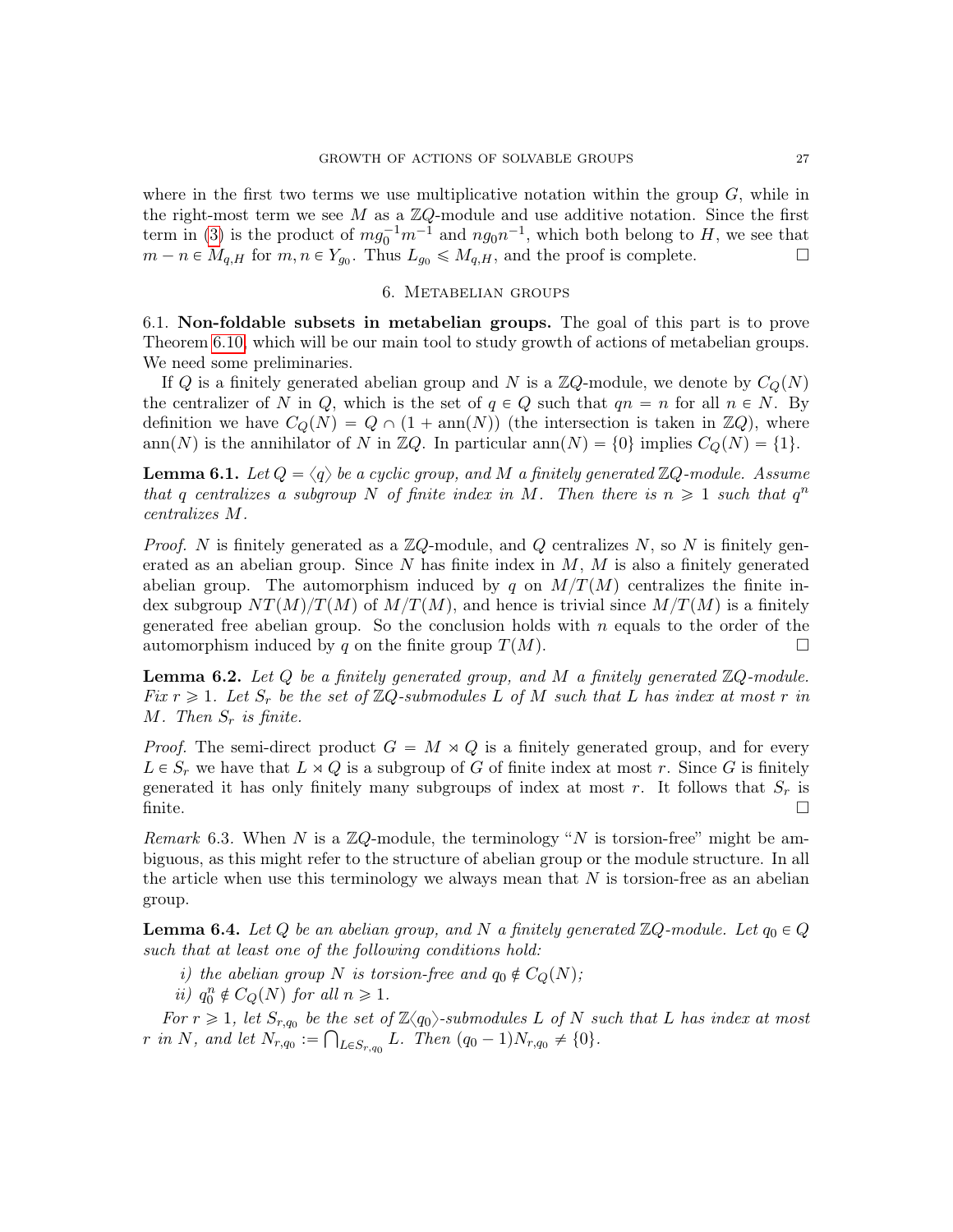*Proof.* We first consider the case where N is torsion-free. Since  $kN \subset L$  for every  $L \in S_{r,i}$ , where  $k = r!$ , we have  $kN \subset N_{r,i}$ . Therefore  $(q_0 - 1)N_{r,i}$  contains  $(q_0 - 1)kN = k(q_0 - 1)N$ , which is non-zero since  $(q_0 - 1)N$  is non-zero and N is torsion-free. So in that case the conclusion holds.

We shall now assume that  $q_0^n \notin C_Q(N)$  for all  $n \geq 1$ . We denote by  $Q_0$  the subgroup of Q generated by  $q_0$ . Since N is a finitely generated  $\mathbb{Z}Q$ -module, there exist  $x_1, \ldots, x_k \in N$ such that  $N = \mathbb{Z}Qx_1 + \ldots + \mathbb{Z}Qx_k$ . For  $1 \leq p \leq k$ , let  $J_p$  be the  $\mathbb{Z}Q_0$ -submodule generated by  $x_p$ . We shall first prove that there exists p such that  $(q_0^n - 1)J_p \neq \{0\}$  for all  $n \geq 1$ . Suppose that this is not the case, i.e. for all p there is  $n_p \geq 1$  with  $(q_0^{n_p} - 1)J_p = \{0\}$ . Then we have  $(q_0^n - 1)J_p = \{0\}$  for all p, where n is the least common multiple of  $(n_1, \ldots, n_k)$ . Hence, since Q is abelian, we deduce that we have  $(q_0^n - 1) \mathbb{Z} Q x_p = \mathbb{Z} Q (q_0^n - 1) x_p = \{0\}$  for all p, and hence  $(q_0^n - 1)N = \{0\}$ . This contradicts the assumption. So in the sequel we fix p such that  $(q_0^n - 1)J_p \neq \{0\}$  for all  $n \geq 1$ .

Let  $S_{r,q_0}(J_p)$  be the set of  $\mathbb{Z}Q_0$ -submodules L of  $J_p$  such that L has index at most r in  $J_p$ , and let  $N_{r,q_0}(J_p) := \bigcap_{L \in S_{r,q_0}(J_p)} L$ . Since any  $\mathbb{Z}Q_0$ -submodule of N of index at most r in N intersects  $J_p$  along a  $\mathbb{Z}Q_0$ -submodule of  $J_p$  of index at most r in  $J_p$ , it follows that  $N_{r,q_0}(J_p) \le N_{r,q_0}$ . Hence to prove the desired result it it is enough to prove that  $(q_0 - 1)N_{r,q_0}(J_p) \neq \{0\}$ . Now Lemma [6.2](#page-26-1) ensures that the set  $S_{r,q_0}(J_p)$  is finite, and hence  $N_{r,q_0}(J_p)$  has finite index in  $J_p$ . Therefore Lemma [6.1](#page-26-2) implies that if  $(q_0-1)N_{r,q_0}(J_p) = \{0\},$ then there must exist  $n \geq 1$  such that  $(q_0^n - 1)J_p = \{0\}$ . By the definition of p this cannot happen. So  $(q_0 - 1)N_{r,q_0}(J_p) \neq \{0\}$ , and the conclusion also holds in that case.

We recall the following terminology from module theory.

**Definition 6.5.** A  $\mathbb{Z}Q$ -module N is uniform if for every non-zero submodules  $N_1, N_2$  of N, the submodule  $N_1 \cap N_2$  is non-zero.

<span id="page-27-0"></span>**Proposition 6.6.** Let G be a group that lies in a short exact sequence  $1 \rightarrow M \rightarrow G \rightarrow$  $Q \rightarrow 1$ , where M, Q are abelian. Let N be a finitely generated uniform  $\mathbb{Z}Q$ -submodule of M. Let  $P = \{g_1, \dots, g_r\} \subset G$  be a finite subset of G, and set  $q_i = \pi_Q(g_i)$ . Suppose that for every  $i = 1, \dots, r$ , at least one of the following conditions hold:

- i) the abelian group N is torsion-free and  $q_i \notin C_O(N);$
- ii)  $q_i^n \notin C_Q(N)$  for all  $n \geq 1$ .

<span id="page-27-1"></span>ş Let  $S_{r,i}$  be the set of  $\mathbb{Z}\langle q_i \rangle$ -submodules L of N of index at most r in N, and set  $N_{r,i} = I$ <br>  $\Gamma$  Then  $I \subset \mathbb{C}^r$  (c 1) N is a non-zero  $\mathbb{Z}^r$  exhanglule of M and Lie contained  $_{L\in S_{r,i}} L$ . Then  $J := \bigcap_{i=1}^r (q_i-1)N_{r,i}$  is a non-zero  $\mathbb{Z} Q$ -submodule of M, and J is contained in H for every  $H \in S_G(P, N)$ .

*Proof.* We observe that when i is fixed, the set  $S_{r,i}$  is globally invariant by Q since Q is abelian. Therefore  $N_{r,i}$  is a ZQ-submodule of N, and hence so is  $(q_i - 1)N_{r,i}$ . By the assumptions we may apply Lemma [6.4,](#page-26-3) which ensures that  $(q_i - 1)N_{r,i}$  is non-zero for each i. The module N being uniform by assumption, it follows that  $J$  is non-trivial.

Now given  $H \in S_G(P, N)$ , Proposition [5.3](#page-25-3) ensures that there exist i and  $L \in S_{r,i}$  such that  $(q_i - 1)L \leq H$ . So in particular we have  $(q_i - 1)N_{r,i} \leq H$ , and hence  $J \leq H$  for every  $H \in S_G(P, N)$ .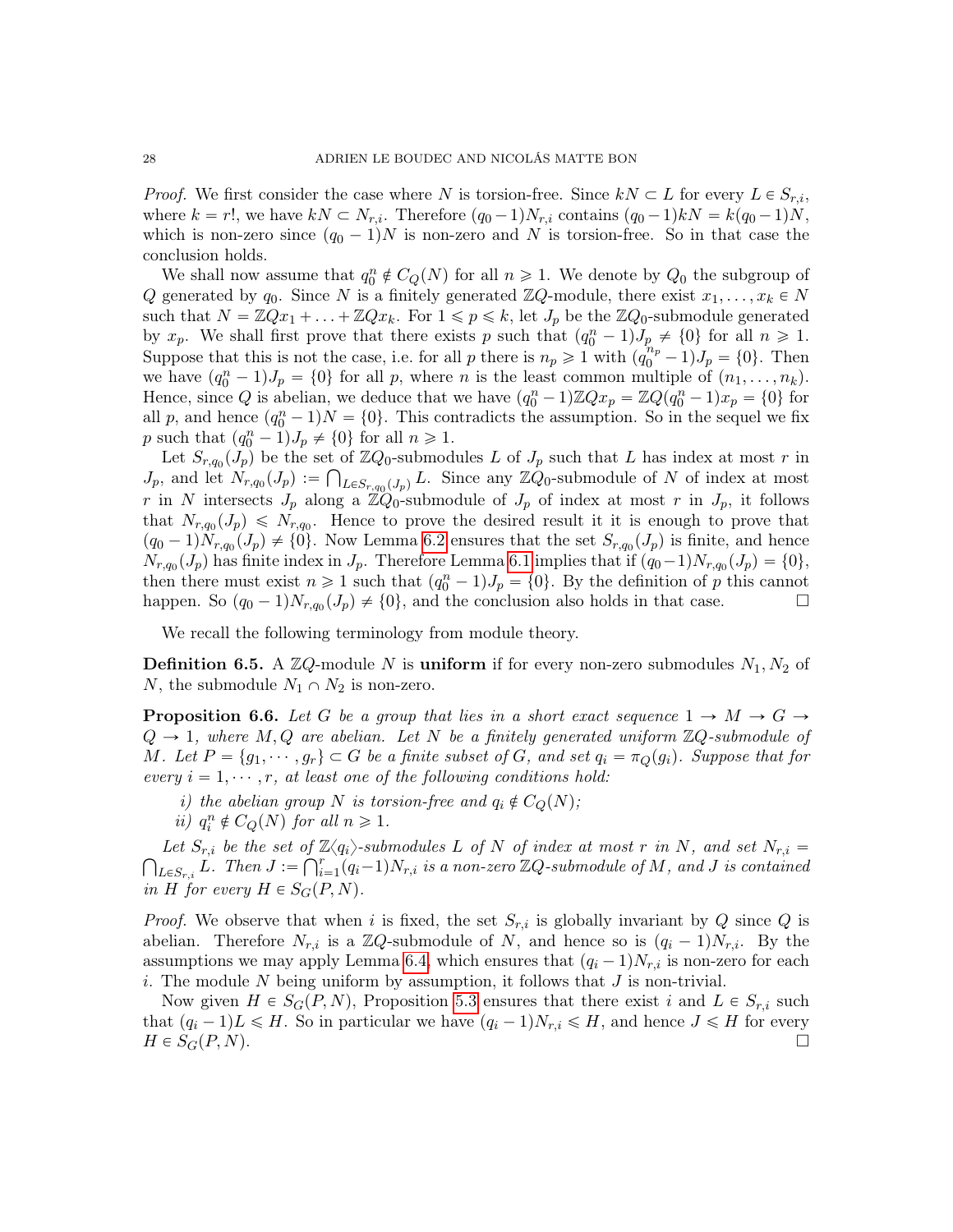Remark 6.7. If M is a non-zero finitely generated  $\mathbb{Z}Q$ -module, M always admits a (nonzero) uniform submodule. This follows from the existence of associated primes (see [§6.4\)](#page-32-0).

**Definition 6.8.** Let  $\pi: G \to Q$  be a group homomorphism. We say that a subset  $\mathcal L$  of G is a lift of a subset  $\mathcal{L}'$  of Q if for every  $q \in \mathcal{L}'$  there is a unique  $g \in \mathcal{L}$  such that  $\pi(g) = q$ .

**Notation 6.9.** If A, B are subsets of a group G, we write  $A \cdot B = \{ab : a \in A, b \in B\}$ .

<span id="page-28-0"></span>**Theorem 6.10.** Let G be a finitely generated metabelian group that is an extension  $1 \rightarrow$  $M \to G \to Q \to 1$ , where M is abelian and Q is free abelian, and suppose that there exists a submodule N of M such that N is uniform and  $C_Q(N) = \{1\}$ . Let L be a lift of Q. Then:

- i)  $\mathcal L$  is a non-foldable subset of  $G$ .
- ii) If moreover N is torsion-free, then for every non-zero element  $m$  of  $N$ , the subset  $\mathcal{L} \cdot \mathcal{Z}$  is a non-foldable subset of G, where  $\mathcal{Z}$  is the cyclic subgroup generated by m.

*Proof.* In case where the group N is torsion-free, we fix a non-zero element m of N, and denote by Z the subgroup generated by m. In that case we write  $\mathcal{J} = \mathcal{L} \cdot \mathcal{Z}$ . In case N admits torsion, we set  $\mathcal{J} = \mathcal{L}$ . We shall prove that  $\mathcal{J}$  is always a non-foldable subset of G.

Fix a finite subset  $\Sigma \subset \mathcal{J}$ , and let  $P = \{g^{-1}h: g, h \in \Sigma, g \neq h\}$ . We will prove that there is a non-zero  $\mathbb{Z}Q$ -submodule L of N such that L is contained in H for every  $H \in S_G(P, G)$ . This is enough to conclude according to Lemma [2.16.](#page-12-3) Note that since  $N$  is a subgroup of G, we have the inclusion  $S_G(P, G) \subset S_G(P, N)$ , so it is enough to find a submodule L contained in H for every  $H \in S_G(P, N)$ .

Suppose first that we make no torsion-free assumption for N, so that  $\mathcal{J} = \mathcal{L}$ . Then all the elements of P have a non-trivial projection to Q since  $\mathcal L$  is a lift of Q. Since in addition N is uniform, we are in position to apply Proposition [6.6](#page-27-0) to the subset P and the  $\mathbb{Z}Q$ submodule N. Note that G being finitely generated, M is a finitely generated  $\mathbb{Z}Q$ -module [\[LR04,](#page-46-15) 11.1.1]. Since  $\mathbb{Z}Q$  is a Noetherian ring [\[Hal54,](#page-46-13) Th. 1], it follows that N is a finitely generated  $\mathbb{Z}Q$ -submodule of M. Condition [ii\)](#page-27-1) of the proposition is satisfied here because by assumption  $C_Q(N) = \{1\}$  and Q is free abelian. The conclusion of Proposition [6.6](#page-27-0) therefore provides a non-zero  $\mathbb{Z}Q$ -submodule L of N that is contained in H for every  $H \in S<sub>G</sub>(P, N)$ , as desired.

We now deal with the case where N is torsion-free. So here  $\mathcal{J} = \mathcal{L} \cdot \mathcal{Z}$ . Let P' denote the elements of P that have non-trivial projection to  $Q$ , and  $P''$  the complement of  $P'$  in P. The elements of  $P''$  are precisely the elements of P that belong to Z. Since  $P''$  is finite, we may find an integer s such that, if we set  $m' = m^s$ , then every subgroup of G that intersects P'' contains m'. Since  $H \cap P \neq \emptyset$  for all  $H \in S_G(P, N)$ , in particular for all such H we have the following alternative:  $m' \in H$ , or  $H \cap P' \neq \emptyset$ . Let Y be the set of  $H \in S_G(P, N)$  such that  $m' \notin H$ . Since the group N is abelian and  $m' \in N$ , the subset Y in *N*-invariant. Therefore we deduce that we have  $H \in S_G(P', N)$  for every  $H \in Y$ . As in the previous paragraph we can apply Proposition [6.6,](#page-27-0) and find a non-zero  $\mathbb{Z}Q$ -submodule  $N_1$  of N which is contained in all  $H \in Y$ . Let now Z be the set of subgroups  $H \in S<sub>G</sub>(P, N)$  such that  $N_1 \nless H$ . By definition we have  $Y \cap Z = \emptyset$ . Then for every  $H \in Z$ , we have  $m' \in H$ according to the above alternative. Since  $N_1$  is a  $\mathbb{Z}Q$ -submodule, hence a normal subgroup of G, the set Z is G-invariant and  $m' \in H$  for all  $H \in Z$ , and thus the  $\mathbb{Z}Q$ -submodule  $N_2$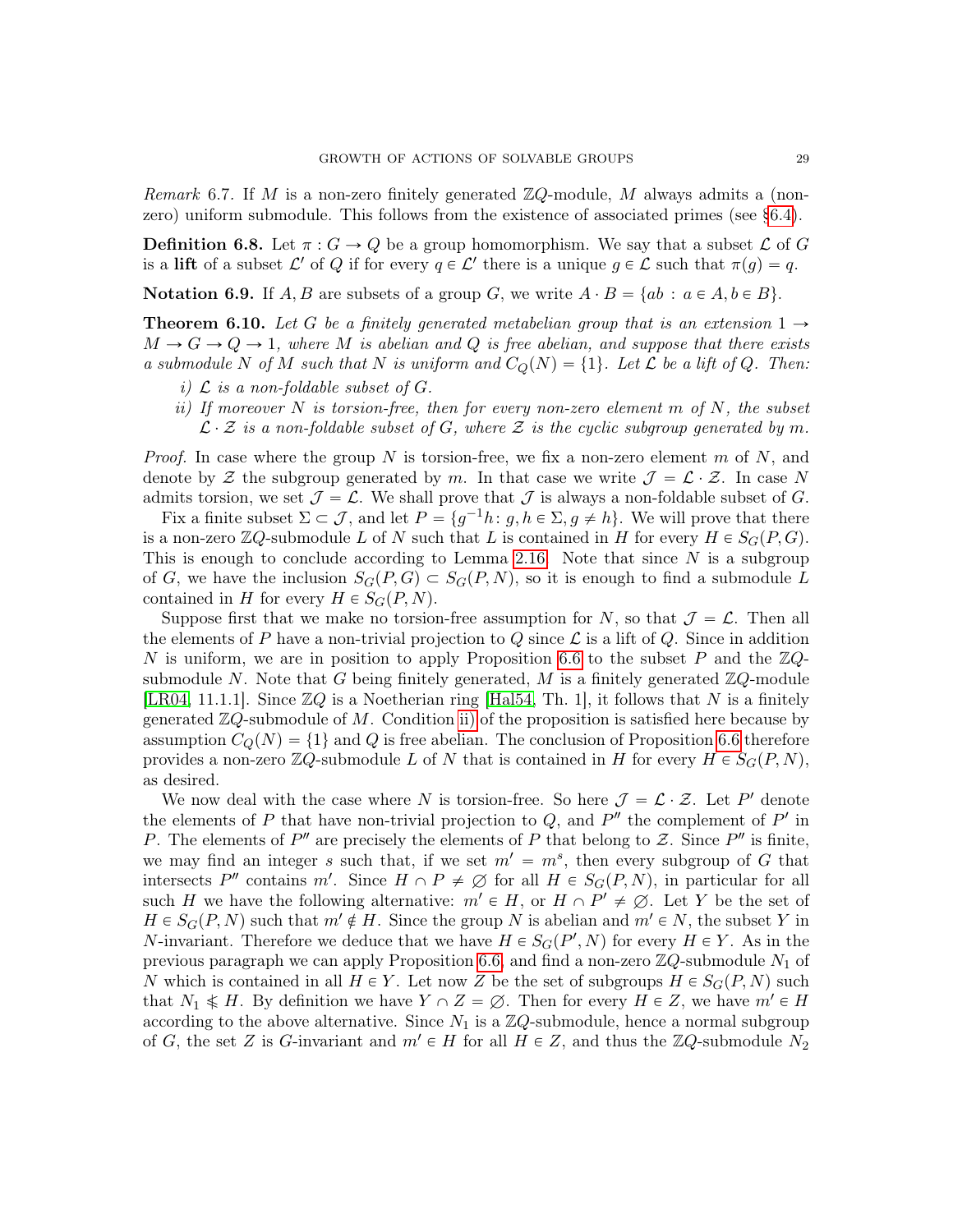generated by m' satisfies  $N_2 \le H$  for every  $H \in Z$ . So every subgroup in  $S_G(P, N)$  contains  $N_1$  or  $N_2$ , and thus in all cases contains  $N_1 \cap N_2$ . Since  $N_2$  is non-zero because  $m' \neq 0$ , we have that  $N_1 \cap N_2$  is non-zero since N is uniform. Therefore all subgroups in  $S_G(P, N)$ intersect non-trivially, as desired.

<span id="page-29-4"></span>**Corollary 6.11.** Let G be a finitely generated metabelian group that is an extension  $1 \rightarrow$  $M \to G \to Q \to 1$ , where M is abelian and Q is free abelian of rank  $d \geq 1$ . Suppose that there exists a submodule N of M such that N is uniform and  $C_Q(N) = \{1\}$ . Then whenever  $\gamma_1, \ldots, \gamma_d \in G$  are lifts of generators of  $Q, (\gamma_1, \ldots, \gamma_d)$  is non-foldable. If moreover N is torsion-free, then  $(m, \gamma_1, \ldots, \gamma_d)$  is non-foldable for every non-zero element m of N.

*Proof.* This is a direct consequence of Lemma [2.20](#page-13-1) and Theorem [6.10.](#page-28-0)

In the case of split extensions Theorem [6.10](#page-28-0) also implies the following:

**Corollary 6.12.** Let  $G = M \rtimes Q$  be a finitely generated group, where M is abelian and Q is free abelian of rank  $d \geq 1$ . Suppose that there exists a  $\mathbb{Z}Q$ -submodule N of M such that N is uniform and  $C_Q(N) = 1$ . Then for every faithful G-set X we have asdim $(G, X) \ge d$ .

*Proof.* Theorem [6.10](#page-28-0) implies that  $Q$  is a non-foldable subset of  $G$ . Thus the conclusion follows from Proposition [2.27,](#page-14-1) since  $\text{asdim}(Q) = d$ .

<span id="page-29-0"></span>6.2. First applications. We now proceed to apply Theorem [6.10](#page-28-0) to some explicit families of finitely generated metabelian groups. We will appeal to the following trivial lemma.

<span id="page-29-1"></span>**Lemma 6.13.** Let Q be a finitely generated abelian group, and let  $\mathfrak{p}$  be a prime ideal of  $\mathbb{Z}Q$ . Consider the  $\mathbb{Z}Q$ -module  $N = \mathbb{Z}Q/\mathfrak{p}$ . Then the following hold:

- i)  $C_O(N) = Q \cap (1 + \mathfrak{p}).$
- ii) N is uniform.
- iii) the abelian group N is torsion-free if and only if  $\mathfrak{p} \cap \mathbb{Z} = \{0\}.$

*Proof.* The annihilator of N is  $\mathfrak{p}$ , so the first statement is clear. The submodules of N are the ideals of the ring  $\mathbb{Z}Q/\mathfrak{p}$ . If I, J are non-zero ideals, then  $IJ \leq I \cap J$  and IJ is non-zero since  $\mathbb{Z}Q/\mathfrak{p}$  is a domain. So N is uniform. The last statement is also clear.

6.2.1. Wreath products.

<span id="page-29-3"></span>**Theorem 6.14.** Consider the wreath product  $G = A \wr \mathbb{Z}^d$ , where A is a non-trivial finitely generated abelian group. Then  $\mathbb{Z}^d$  is a non-foldable subset of G, and if  $t \in A$  is an element of infinite order then  $\mathbb{Z}^d \cdot \langle t \rangle$  is a non-foldable subset of G. In particular:

- <span id="page-29-2"></span>i) If A is finite, then G has a Schreier growth gap  $n^d$ .
- ii) If A is infinite, then G has a Schreier growth gap  $n^{d+1}$ .
- iii) every faithful G-set X satisfies as $dim(G, X) \ge d$ .

Moreover these bounds are sharp.

*Proof.* Set  $M = \bigoplus_{\mathbb{Z}^d} A$  and  $Q = \mathbb{Z}^d$ . Assume first that A is finite, and choose an element  $s \in A$  of prime order p. The ZQ-submodule N generated by S is  $N = \bigoplus_{\mathbb{Z}^d} C_p \simeq \mathbb{Z}Q/(p)$ . The module N is indeed uniform by Lemma [6.13,](#page-29-1) and clearly  $C_Q(N) = \{1\}$ . Thus we may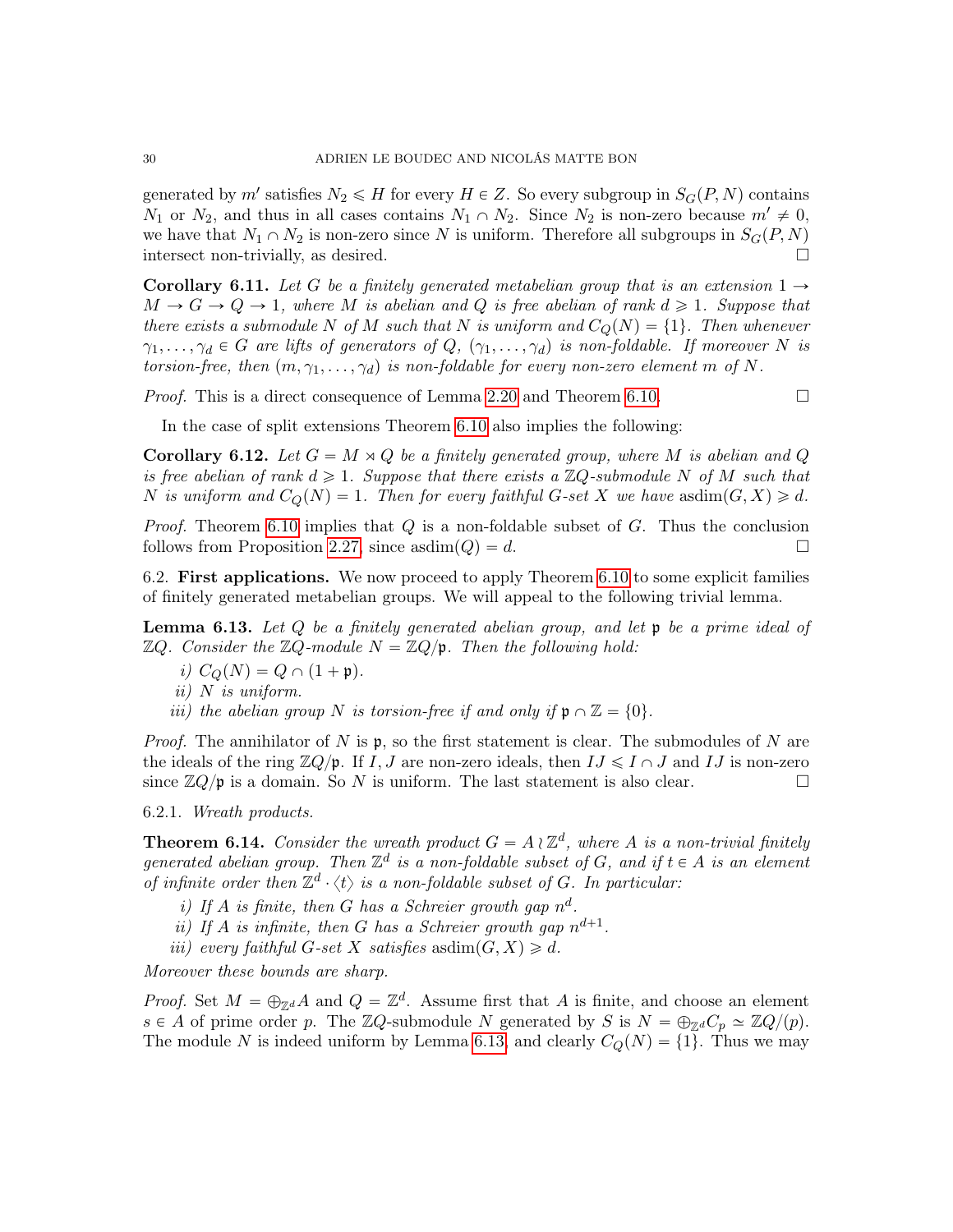apply Theorem [6.10](#page-28-0) conclusion of the theorem says that  $\mathcal{L} = \mathbb{Z}^d$  is a non-foldable subset of G. The bound  $vol_{G,X}(n) \geq n^d$  follows from Lemma [2.17](#page-12-0) since  $f_{(G,\mathcal{L})}(n) \simeq n^d$ . This proves part [\(i\)\)](#page-29-2).

Now assume that A is infinite and choose an element  $s \in A$  of infinite order. Then the module generated by s is  $N = \bigoplus_{Q} \mathbb{Z}$ , a free  $\mathbb{Z}Q$ -module of rank 1. It also follows from Theorem [6.10](#page-28-0) that the subset  $\mathcal{L} = \mathbb{Z}^d \cdot \langle s \rangle$  is non-foldable (in particular, so is the subset  $\mathbb{Z}^d$ ), and the claim on the growth follows again from Lemma [2.17](#page-12-0) since  $f_{(G,\mathcal{L})}(n) \simeq n^{d+1}$ . The claim on asymptotic dimension follows similarly from Proposition [2.27,](#page-14-1) since asdim $(\mathbb{Z}^d) = d$ .

Finally we justify that these bounds are sharp. If the group  $A$  is finite, then the standard wreath product action of G on  $X = \mathbb{Z}^d \times A$  satisfies vol $_{G,X}(n) \simeq n^d$  ([§2.5.1\)](#page-9-2). If A is infinite, then we may choose a faithful A-set Y with  $\text{vol}_{A,Y}(n) \simeq n$  (see Proposition [2.9\)](#page-9-0). Then the action of G on  $X = B \times Y$ , given by  $((a_b), b_1) \cdot (b_2, y) = (b_1 + b_2, a_{b_1b_2}y)$  is faithful, and  $\mathrm{vol}_{G,X}(n) \simeq n^{d+1}$ . Moreover in both cases the asymptotic dimension of the resulting action is asdim $(G, X) = d$ .

Remark 6.15. Theorem [6.14](#page-29-3) implies an analogous result when A is an arbitrary finitely generated group, because any non-trivial wreath product  $G = A \wr \mathbb{Z}^d$  contains a subgroup isomorphic to either  $C_p \wr \mathbb{Z}^d$  or  $\mathbb{Z} \wr \mathbb{Z}^d$ . However in this case the lower bounds obtained on the growth might not be sharp.

6.2.2. Baumslag finitely presented groups. Here we consider the extended family of Baumslag groups  $\Lambda_{p,d}$  from [§2.5.2,](#page-9-1) where p is a prime and  $d \geq 1$ . Recall that  $\Lambda_{p,d} = R_{p,d} \rtimes Q$ , where  $Q = \mathbb{Z}^{2d}$  and  $R_{p,d} := \mathbb{F}_p[T_1, \ldots, T_d, T_1^{-1}, \ldots, T_d^{-1}, (1 + T_1)^1, \ldots (1 + T_d)^{-1}]$ . If we denote  $t_1, \ldots, t_d, s_1, \ldots, s_d$  a basis of  $\mathbb{Z}^{2d}$ , then  $t_i$  and  $s_i$  act on  $R_{p,d}$  respectively by multiplication by  $T_i$  and  $T_i + 1$ .

The ring  $R_{p,d}$  is quotient of the ring  $\mathbb{Z}Q \simeq \mathbb{Z}[T_1^{\pm 1}, \cdots, T_{2d}^{\pm 1}]$  by the ideal generated by p and by the polynomials  $T_i - 1 - T_{d+i}$  for  $i = 1, ..., d$ , which is a prime ideal. Hence  $R_{p,d}$ is a uniform  $\mathbb{Z}Q$ -module. Since moreover  $C_Q(R_{p,d}) = \{1\}$ , all the assumption of Theorem [6.10](#page-28-0) are satisfied. We obtain:

**Theorem 6.16.** For every prime p and every  $d \ge 1$ ,  $\mathbb{Z}^{2d}$  is a non-foldable subset of  $G =$  $\Lambda_{p,d}$ . In particular G has a Schreier growth gap  $n^{2d}$ .

We note that this lower bound is sharp because  $\Lambda_{p,d}$  admits a faithful transitive G-set X with  $\mathrm{vol}_{G,X}(n) \simeq n^{2d}$  (Proposition [2.11\)](#page-11-0).

6.2.3. Free metabelian groups. Let  $d \geq 2$ , and let  $\mathbb{F}M_d$  be the fee metabelian group of rank d, i.e. the quotient of the free group  $F_d$  by its second derived subgroup. If  $x_1, \ldots, x_d$  are free generators of  $F_d$ , then for simplicity we still denote  $x_1, \ldots, x_d$  their images in  $\mathbb{F}M_d$ . The group  $Q = \mathbb{F} \mathbb{M}_d / \mathbb{F} \mathbb{M}'_d$  is free abelian of rank d.

<span id="page-30-0"></span>**Theorem 6.17.** Let  $G = \mathbb{F}M_d$ . For every non-trivial  $m \in G'$ , the  $(d+1)$ -tuple  $(m, x_1, \ldots, x_d)$ is non-foldable. In particular G has a Schreier growth gap  $n^{d+1}$ . Moreover this bound is sharp.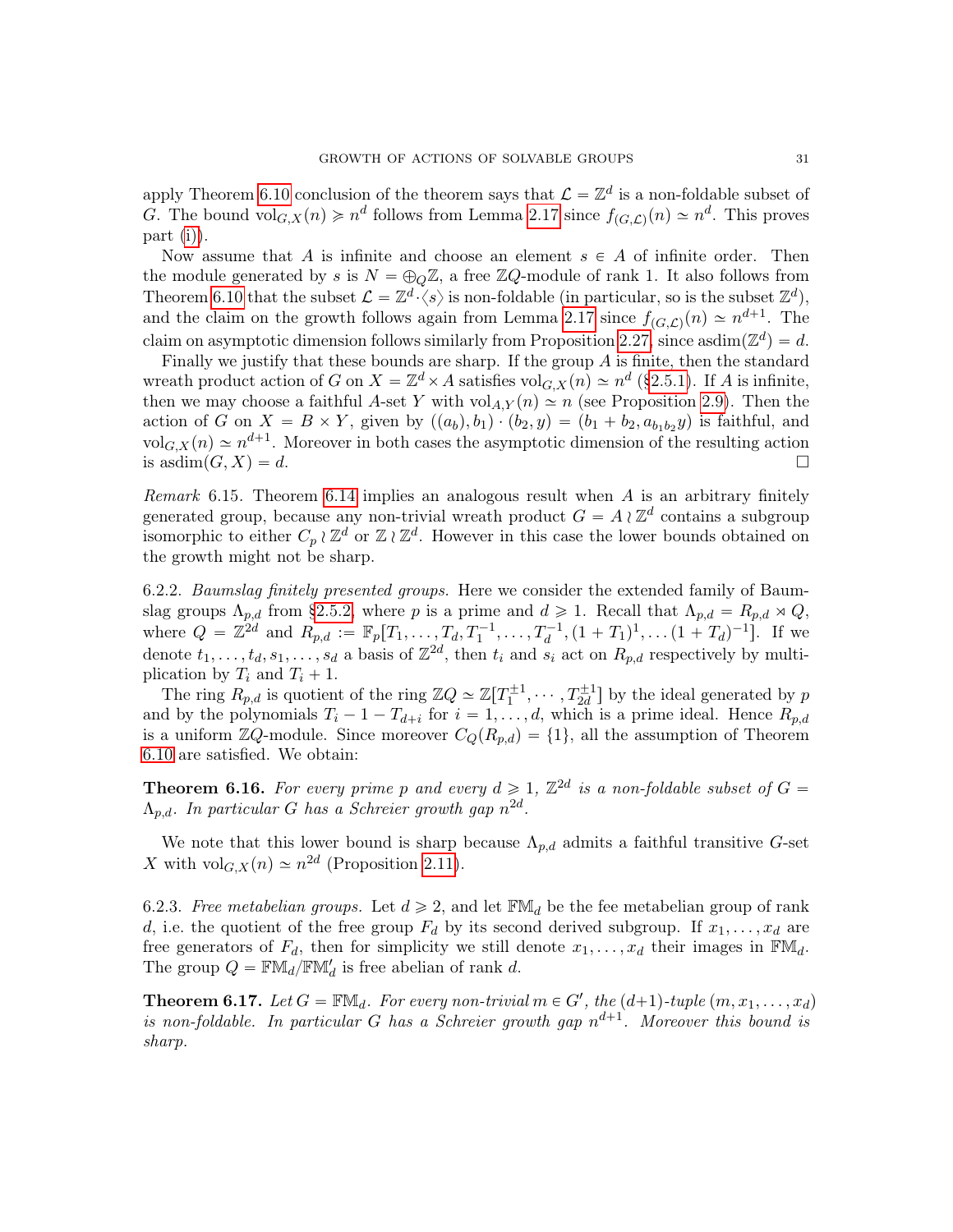*Proof.* Recall that the Magnus embedding is an injective homomorphism from  $\mathbb{F}M_d$  to the wreath product  $\mathbb{Z}^d \wr Q$  [\[Mag39\]](#page-46-21). From this it is easy to see that every non-trivial  $m \in \mathbb{F}M'_d$ has trivial annihilator in  $\mathbb{Z}Q$ , so that the  $\mathbb{Z}Q$ -module N generated by m is free of rank one. In particular  $C_Q(N) = \{1\}$  and N is uniform. Therefore Corollary [6.11](#page-29-4) applies and yields the conclusion. The only thing that remains to be justified is the last claim. Since  $\mathbb{Z}^d \wr \mathbb{Z}^d$  is isomorphic to a (finite index) subgroup of  $\mathbb{Z}/\mathbb{Z}^d$ , the Magnus embedding implies in particular that  $G = \mathbb{F} \mathbb{M}_d$  embeds in  $\mathbb{Z} \wr \mathbb{Z}^d$ . Since the standard wreath product action of  $\mathbb{Z} \wr \mathbb{Z}^d$  has growth  $n^{d+1}$ , by restricting to G we obtain a faithful G-set X with  $\text{vol}_{G,X}(n) \simeq n^{d+1}$ . So the lower bound  $n^{d+1}$  from the statement is sharp.  $\square$ 

<span id="page-31-0"></span>6.3. Growth of actions and Krull dimension. We recall the following definitions.

**Definition 6.18.** Let A be a commutative ring with unit. The Krull dimension of  $A$ , written  $\dim(A)$ , is the supremum of the lengths of all chains of prime ideals of A, where the length of the chain  $\mathfrak{p}_0 \subsetneq \cdots \subsetneq \mathfrak{p}_n$  is n. The Krull dimension of a non-zero module M over A is defined as  $\dim(M) = \dim(A/\text{ann}(M)).$ 

We will need the following proposition proven by Jacoboni [\[Jac19,](#page-46-14) Prop. 4.2].

<span id="page-31-1"></span>**Proposition 6.19.** Let  $Q$  be a finitely generated free abelian group, and  $M$  a finitely generated  $\mathbb{Z}Q$ -module of Krull dimension k. Then one can find a subgroup  $Q_0 \leq Q$  and  $m \in M$ such that at least one of the following holds:

- i)  $Q_0$  has rank  $k 1$  and the  $\mathbb{Z}Q_0$ -module generated by m is a free module;
- ii)  $Q_0$  has rank k and the  $\mathbb{Z}Q_0$ -module generated by m is isomorphic to  $\mathbb{F}_pQ_0$  for some prime number p.

For a proof of the following, see [\[Jac19,](#page-46-14) §2.2.3].

**Proposition-Definition 6.20.** Let  $G$  be a finitely generated metabelian group, and suppose G is not virtually abelian. If  $1 \to M \to G \to Q \to 1$  is a short exact sequence of groups with  $M, Q$  abelian, then the Krull dimension of M as a  $\mathbb{Z}Q$ -module is a positive integer that does not depend on the choice of  $M, Q$ . This integer is the **Krull dimension** of  $G$ .

**Theorem 6.21.** Let  $G$  be a finitely generated metabelian group, and suppose that  $G$  is not virtually abelian. If G has Krull dimension  $k$ , then there exists a non-foldable  $k$ -tuple  $(g_1, \ldots, g_k)$  in G. In particular G has a Schreier growth gap  $n^k$ .

*Proof.* Note that if  $k = 1$  then there is nothing to prove because every element of G of infinite order satisfies the conclusion. So we assume  $k \geq 2$ . Write  $M = G'$  and  $Q = G/G'$ , and apply Proposition [6.19.](#page-31-1) Let  $Q_0$  and m as in the conclusion of the proposition, and let N be the  $\mathbb{Z}Q_0$ -submodule generated by m. We choose lifts  $\gamma_1, \ldots, \gamma_d \in G$  of generators of  $Q_0$ , where  $d \geq 1$  is the rank of  $Q_0$ , and we denote by  $G_0$  the subgroup of G generated by m and  $\gamma_1, \ldots, \gamma_d$ . Then we have a short exact sequence  $1 \to N \to G_0 \to Q_0 \to 1$ . Since the module N is uniform and satisfies  $C_{Q_0}(N) = \{1\}$  since N is either a free module or isomorphic to  $\mathbb{F}_pQ_0$  for some prime number p, we can apply Corollary [6.11.](#page-29-4) In case  $N \simeq \mathbb{F}_p Q_0$  we have  $d = k$  and by the corollary  $(\gamma_1, \ldots, \gamma_k)$  is non-foldable; and in case N is free we have  $d = k - 1$  and again by the corollary  $(m, \gamma_1, \ldots, \gamma_{k-1})$  is non-foldable. So in both cases we have found a non-foldable k-tuple, and hence the proof is complete.  $\Box$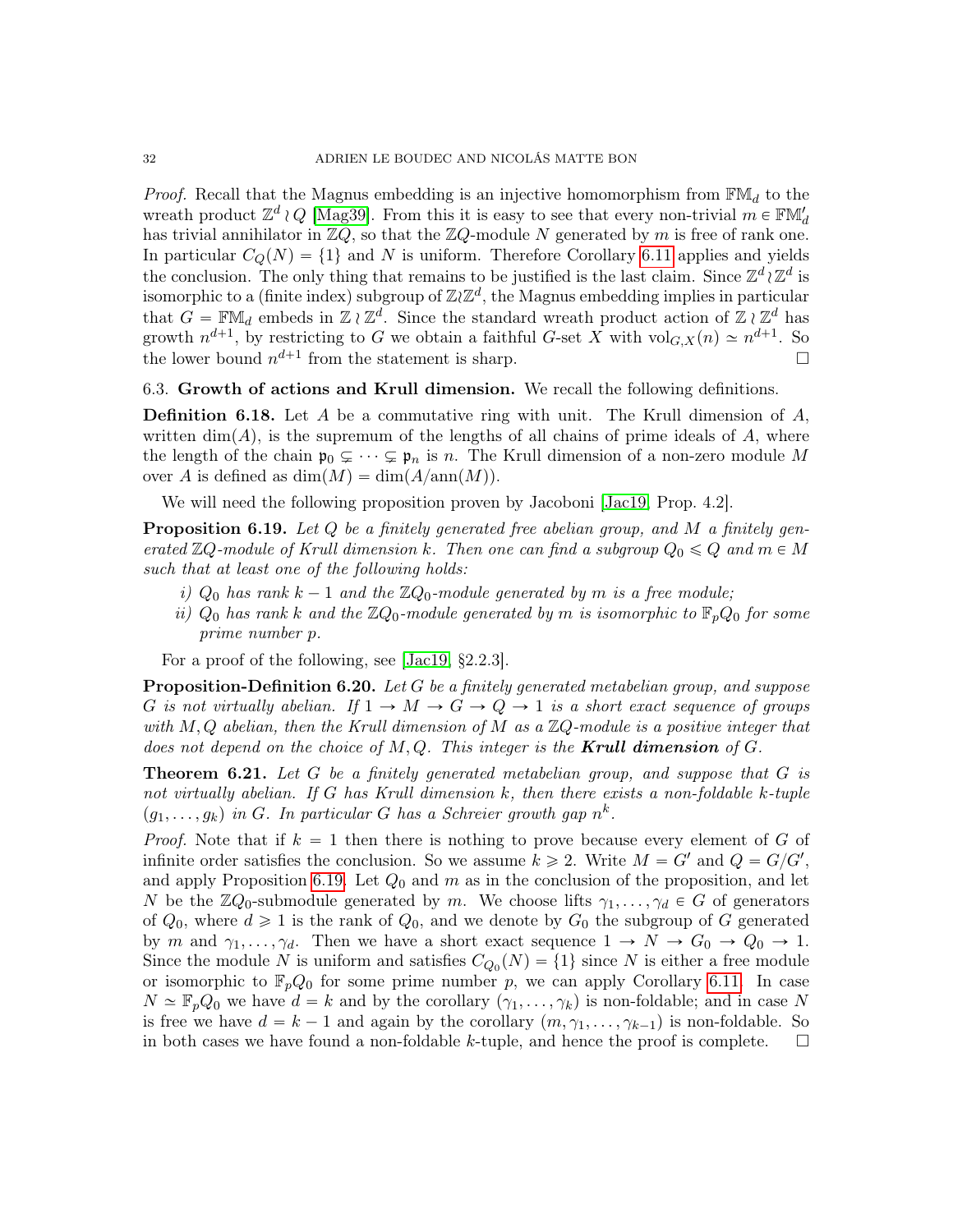<span id="page-32-0"></span>6.4. Torsion-free metabelian groups. In the sequel  $A$  is a commutative ring with unit. The radical of an ideal I of A is denoted rad(I). Let M be a module over A. Given  $x \in M$ , the annihilator of x is denote ann $(x)$ . The annihilator of M is denoted ann $(M)$ . A prime ideal p of A is associated with M if there exists  $x \in M$  such that  $p = ann(x)$ . We denote by ass $(M)$  the set of associated prime ideals of M. We will use the following basic facts, a proof of which can be found for instance in [\[Bou61\]](#page-45-13):

- (1) If A is Noetherian and M is non-zero, then  $\operatorname{ass}(M)$  is not empty.
- <span id="page-32-2"></span>(2) If N is a submodule of a module  $M$ , every associated prime of N is associated with M, and every associated prime of M is associated with N or  $M/N$ .
- <span id="page-32-3"></span>M, and every associated prime of M is associated with N or  $M/N$ .<br>(3) If A is Noetherian and M is a Noetherian A-module, then  $rad(ann(M)) = \bigcap_{\mathfrak{p} \in \text{ass}(M)} \mathfrak{p}$ .
- <span id="page-32-1"></span>(4) If A is Noetherian and M is a Noetherian A-module, then there exists a series of submodules  $0 = M_0 \subsetneq M_1 \subsetneq \ldots \subsetneq M_n = M$  such that each  $M_{i+1}/M_i$  is isomorphic to  $A/\mathfrak{p}_{i+1}$  for some prime ideal  $\mathfrak{p}_{i+1}$ , and  $\operatorname{ass}(M) \subseteq {\mathfrak{p}_1, \ldots, \mathfrak{p}_n}.$

<span id="page-32-4"></span>**Lemma 6.22.** Let Q be a finitely generated abelian group. Let P be a property of  $\mathbb{Z}Q$ modules such that the zero module has  $P$ , and  $P$  is stable under taking finite direct product of modules, submodules, quotient modules, and extensions.

Let M be a finitely generated  $\mathbb{Z}Q$ -module that does not have P. Then M admits a submodule N that is isomorphic to  $\mathbb{Z}Q/\mathfrak{p}$  for some prime ideal  $\mathfrak{p}$  of  $\mathbb{Z}Q$  such that N does not have P either.

*Proof.* Consider a series  $0 = M_0 \subsetneq M_1 \subsetneq \ldots \subsetneq M_n = M$  as in [\(4\)](#page-32-1) above. So  $M_{i+1}/M_i$  is isomorphic to  $\mathbb{Z}Q/\mathfrak{p}_{i+1}$ , and ass $(M) \subseteq {\mathfrak{p}_1, \ldots, \mathfrak{p}_n}$ . Let i be the least integer such that  $M_i$ does not have P. By the assumption on M such an integer exists, and we have  $1 \leq i \leq n$ .

Since  $M_i$  admits  $\mathbb{Z}Q/\mathfrak{p}_i$  as a quotient module, we have  $ann(M_i) \subset \mathfrak{p}_i$ . hence  $rad(ann(M_i))$ is contained in  $\mathfrak{p}_i$ . We claim that  $\mathfrak{p}_i \in \text{ass}(M_i)$ . Suppose for a contradiction that this is not the case. Then  $M_{i-1}$  and  $M_i$  have the same associated primes (because every prime associated with  $M_i$  but not with  $M_{i-1}$  would be associated with  $M_i/M_{i-1}$  by [\(2\)](#page-32-2), and  $M_i/M_{i-1}$  has  $\mathfrak{p}_i$  as only associated prime since  $M_i/M_{i-1}$  is isomorphic to  $\mathbb{Z}Q/\mathfrak{p}_i$ . So by<br>property (3) we deduce that  $\text{rad}(p_1/M_{i-1}) \subset \mathfrak{p}_i$ , and in particular  $I := Q^{i-1} \mathfrak{p}_i \subset \mathfrak{p}_i$ . Now property [\(3\)](#page-32-3) we deduce that  $rad(ann(M_{i-1})) \subset \mathfrak{p}_i$ , and in particular  $I := \bigcap_{j=1}^{i-1} \mathfrak{p}_i \subset \mathfrak{p}_i$ . Now property (3) we detailed that radiating  $(M_{i-1}) \subseteq \mathfrak{p}_i$ , and in particular  $T := \prod_{j=1}^i \mathfrak{p}_i \subseteq \mathfrak{p}_i$ . Now the module  $\mathbb{Z}Q/I$  embeds in  $\prod_{j=1}^{i-1} \mathbb{Z}Q/\mathfrak{p}_j$ . By the definition of the integer i, each mo  $\mathbb{Z}Q/\mathfrak{p}_i$  has P, and since P is stable under taking products and submodules,  $\mathbb{Z}Q/I$  also has P. Therefore, being a quotient of  $\mathbb{Z}Q/I$ , the module  $\mathbb{Z}Q/\mathfrak{p}_i$  also has P, and finally so does  $M_i$  as an extension of two modules  $M_{i-1}$  and  $\mathbb{Z}Q/\mathfrak{p}_i$  that have P. This is a contradiction. So we indeed have  $\mathfrak{p}_i \in \text{ass}(M_i)$ , and the statement holds with  $N = \mathbb{Z}Qx$ , where  $x \in M_i$  is such that  $\text{ann}(x) = \mathfrak{p}_i$ . .

<span id="page-32-5"></span>**Lemma 6.23.** Let G be a finitely generated metabelian group, and assume that  $G$  is not polycyclic. Choose abelian groups  $M, Q$  such that G is an extension  $1 \to M \to G \to Q \to 1$ . Then there exists a submodule  $N$  of  $M$  whose underlying abelian group is infinitely generated, and such that N is isomorphic to  $\mathbb{Z}Q$ / $\mathfrak{p}$  for some prime ideal  $\mathfrak{p}$  of  $\mathbb{Z}Q$ .

*Proof.* M is a finitely generated  $\mathbb{Z}Q$ -module, and the assumption that G is not polycyclic is equivalent to saying that  $M$  is infinitely generated as an abelian group. The statement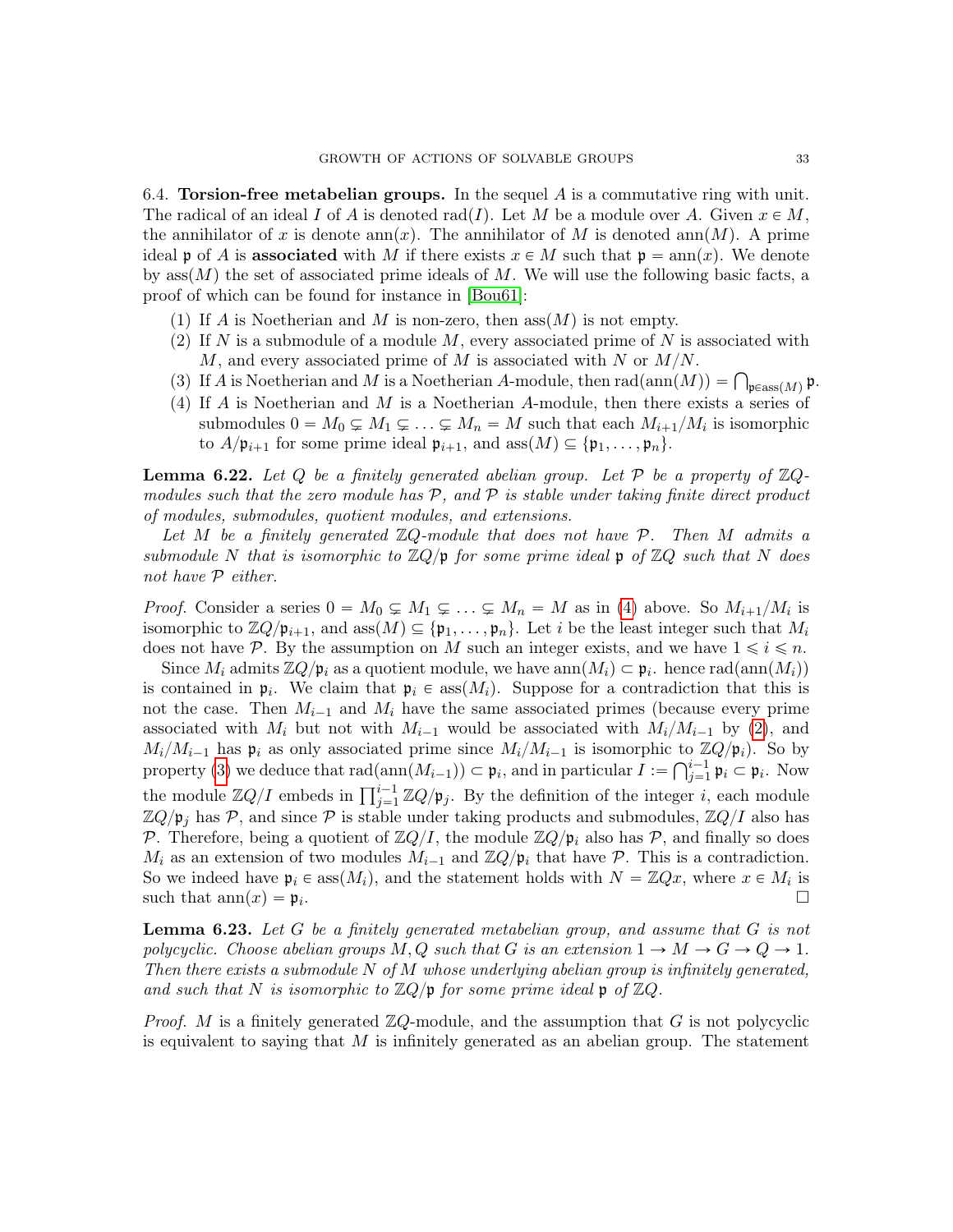follows by applying Lemma [6.22](#page-32-4) with the property  $P$  equals "M is finitely generated as an abelian group".  $\Box$ 

<span id="page-33-0"></span>**Theorem 6.24.** Let G be a finitely generated torsion-free metabelian group, and suppose that G is not virtually abelian. Then there exists a pair  $(g_1, g_2)$  that is non-foldable.

*Proof.* In case where G is polycyclic, Proposition [3.13](#page-18-3) provides a subgroup H of G isomorphic either to  $H_3(\mathbb{Z})$  or  $\mathbb{Z}^k \rtimes \mathbb{Z}$  with  $k \geq 2$ , such that H is a non-foldable subset of G. It immediately follows that if  $g_1, g_2$  are two non-trivial elements of H such that the subgroups generated by  $g_1$  and  $g_2$  intersect trivially, then the pair  $(g_1, g_2)$  is non-foldable.

Now suppose that G is not polycyclic. Choose abelian groups  $M, Q$  such that G lies in an extension  $1 \rightarrow M \rightarrow G \rightarrow Q \rightarrow 1$ , and choose N as in Lemma [6.23.](#page-32-5) So N is isomorphic to  $\mathbb{Z}Q/\mathfrak{p}$  for some prime ideal  $\mathfrak{p}$  of  $\mathbb{Z}Q$ , and N is infinitely generated as an abelian group. This last property ensures that the rank d of  $Q/C_Q(N)$  is at least one. Let  $Q_1$  be a free abelian subgroup of rank d of Q such that  $Q_1$  intersects  $C_Q(N)$  trivially. If  $m \in N$  is a generator of N as a  $\mathbb{Z}Q$ -module, that  $Q_1$  intersects  $C_Q(N)$  trivially is equivalent to saying that no non-trivial element of  $Q_1$  centralizes m. Let  $g_1, \ldots, g_d \in G$  be lifts of generators of  $Q_1$ , and let  $G_1$  be the subgroup of G generated by m and  $g_1, \ldots, g_d$ . The group  $G_1$ lies in a short exact sequence  $1 \to L \to G_1 \to Q_1 \to 1$ , and we denote by  $N_1 \subseteq L$  the  $\mathbb{Z}Q_1$ -module generated by m. The annihilator  $\mathfrak{p}_1$  of m in  $\mathbb{Z}Q_1$  equals  $\mathfrak{p} \cap \mathbb{Z}Q_1$ , and hence is a prime ideal of  $\mathbb{Z}Q_1$ . Moreover  $Q_1$  acts faithfully on  $N_1$  because no non-trivial element of  $Q_1$  centralizes m. So the  $\mathbb{Z}Q_1$ -module  $N_1$  satisfies  $C_{Q_1}(N_1) = \{1\}$  and  $N_1$  is uniform by Lemma [6.13.](#page-29-1) Therefore we may apply Corollary [6.11](#page-29-4) to the group  $G_1$ . Since N is torsionfree, the conclusion says that  $(m, g_1, \ldots, g_d)$  is non-foldable in  $G_1$ . A fortiori  $(m, g_1, \ldots, g_d)$ is also non-foldable in G. In particular the pair  $(m, g_i)$  is non-foldable for all i, and we have proved the statement.  $\Box$ 

6.5. Finitely presented metabelian groups. In this section we show how our results from [§6.1,](#page-26-4) combined with results of Bieri and Strebel, provide the existence of expansive pairs in finitely presented metabelian groups.

Let  $Q$  be a finitely generated abelian group, and M a finitely generated  $\mathbb{Z}Q$ -module. Following Bieri–Strebel [\[BS78,](#page-45-14) [BS80\]](#page-45-15), for  $v \in \text{Hom}(Q, \mathbb{R})$  we denote by  $Q_v$  the set of  $q \in Q$ such that  $v(q) \geq 0$ , and by  $\Sigma_M$  the set of v such that M is a finitely generated  $\mathbb{Z}Q_v$ -module. The module M is called **tame** if  $\text{Hom}(Q, \mathbb{R}) = \Sigma_M \cup -\Sigma_M$ . The main result of [\[BS80\]](#page-45-15) states that if G is a metabelian group and  $1 \rightarrow M \rightarrow G \rightarrow Q \rightarrow 1$  is a short exact sequence where  $M, Q$  are abelian, then G is finitely presented if and only if M is a tame  $\mathbb{Z}Q$ -module.

<span id="page-33-1"></span>We record the following properties, proven in [\[BS80,](#page-45-15) Proposition 2.5].

- (1) A submodule of a tame  $\mathbb{Z}Q$ -module is tame.
- <span id="page-33-2"></span>(2) If G is a tame  $\mathbb{Z}Q$ -module and  $R \leq Q$  is a finite index subgroup of Q, then M is a tame  $\mathbb{Z}R$ -module.

<span id="page-33-3"></span>**Theorem 6.25.** Let  $G$  be a finitely presented metabelian group that is not virtually abelian. Then there exists a pair  $(g_1, g_2)$  that is non-foldable.

Proof. The polycyclic case has already been treated in Theorem [6.24,](#page-33-0) so in the sequel we assume that G is not polycyclic. Choose abelian groups  $M, Q$  such that G is an extension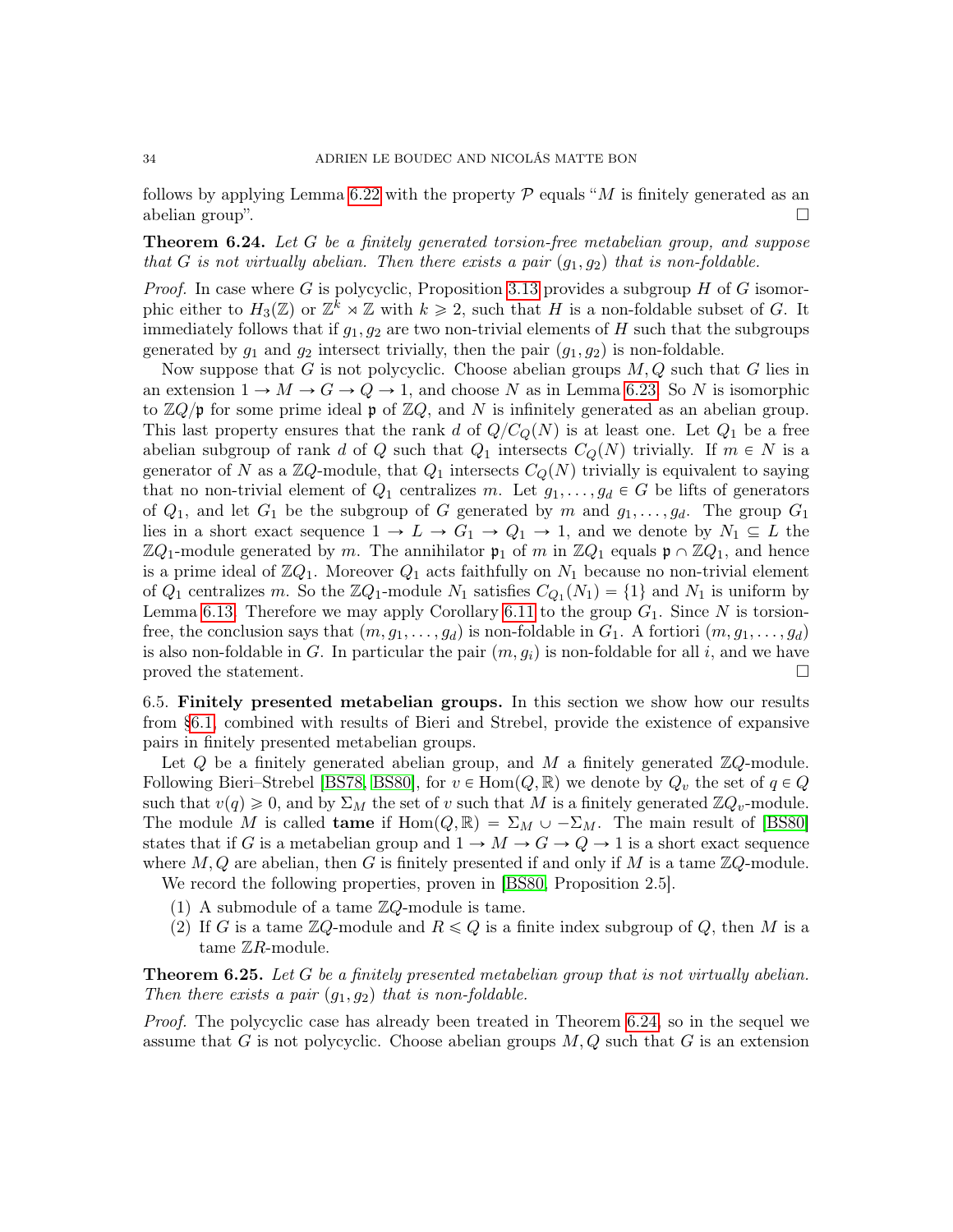$1 \rightarrow M \rightarrow G \rightarrow Q \rightarrow 1$ , and choose N as in Proposition [6.23.](#page-32-5) Since the group G is finitely presented, M is a tame  $\mathbb{Z}Q$ -module according to [\[BS80\]](#page-45-15). Therefore N is also tame by[\(1\)](#page-33-1) above. In the sequel we write  $\overline{Q} = Q/C_Q(N)$ , which is an infinite abelian group. Note N is naturally a tame  $\mathbb{Z}\overline{Q}$ -module.

We first consider the case when  $Q$  is virtually cyclic. We choose an infinite cyclic subgroup  $Q_1 \leq Q$  of finite index such that no non-trivial element of  $Q_1$  centralizes N. By [\(2\)](#page-33-2) above, N is a finitely generated tame  $\mathbb{Z}Q_1$ -module. Again by the main result of [\[BS80\]](#page-45-15) the subgroup  $G_1 := N \rtimes Q_1$  is finitely presented. According to Theorem A in [\[BS78\]](#page-45-14) this implies that  $G_1$  splits as an HNN-extension over some finitely generated subgroup of N. Since  $G_1$ has no free subgroups, this HNN-extension is necessarily ascending. In this situation by Proposition 3.3 in [\[BS78\]](#page-45-14) the torsion subgroup of N is finite, and hence trivial here because N is isomorphic to  $\mathbb{Z}Q/\mathfrak{p}$  for some prime ideal p. Therefore in this situation the group  $G_1$ is torsion-free. Since  $G_1$  is not virtually abelian,  $G_1$  falls under the scope of Theorem [6.24,](#page-33-0) and the existence of a non-foldable pair in is thus guaranteed.

Now we consider the case where the torsion-free rank d of  $\overline{Q}$  is at least 2. As in the proof of Theorem [6.24,](#page-33-0) we choose a torsion-free subgroup  $Q_1$  inside Q of rank d such that no non-trivial element of  $Q_1$  centralizes N. We choose lifts  $g_1, \ldots, g_d \in G$  of generators of  $Q_1$  to G; and consider the subgroup  $G_1$  of G generated by m and  $g_1, \ldots, g_d$ , where m is a generator of  $N$  as a  $\mathbb{Z}Q$ -module. Repeating the argument from the end of the proof of Theorem [6.24,](#page-33-0) we apply Corollary [6.11](#page-29-4) to  $G_1$ , and deduce that  $(g_1, \ldots, g_d)$  is non-foldable. This completes the proof.  $\Box$ 

<span id="page-34-0"></span>Corollary 6.26. Let G be a finitely presented metabelian group that is not virtually abelian. Then G has a Schreier growth gap  $n^2$ . If moreover G is torsion-free, then G has a Schreier growth gap  $n^3$ .

Proof. The first statement directly follows from Theorem [6.25.](#page-33-3) In order to prove the second statement, we assume that  $G$  is torsion-free and follow the proof of Theorem [6.25.](#page-33-3) In the polycyclic case, any faithful G-set verifies  $\text{vol}_{G,X}(n) \geq n^4$  according to Proposition [3.6](#page-16-3) and Corollary [3.7.](#page-16-0) Suppose now G is not polycyclic. We retain the notation  $N, Q, m, \ldots$  as above. In case Q is virtually cyclic, as in the previous proof we find a cyclic subgroup  $Q_1$  of Q such that  $G_1 = N \times Q_1$  is a finitely presented subgroup of G which splits as an HNN-extension over a torsion-free finitely generated subgroup of  $N$ . It follows that  $N$  is an ascending union of finitely generated torsion-free abelian groups whose rank is bounded, and that  $G_1$  is a group of finite rank. Hence in that case the conclusion is provided by Theorem [4.14.](#page-24-0) In case  $\overline{Q}$  has torsion-free rank  $d \geq 2$ , we choose  $g_1, \ldots, g_d \in G$  whose projections generate a free abelian subgroup  $Q_1$  of  $Q$  in which N has trivial centralizer, and we obtain from Corollary [6.11](#page-29-4) that  $(m, g_1, \ldots, g_d)$  is non-foldable.

Remark 6.27. When  $G$  is finitely presented and torsion-free (and not virtually abelian), although faithful G-actions have growth  $\geq n^3$  by Corollary [6.26,](#page-34-0) G does not always admit a non-foldable triple  $(g_1, g_2, g_3)$ . For example for the Baumslag-Solitar groups BS $(1, n) \simeq$  $\mathbb{Z}[1/n] \rtimes \mathbb{Z}, n \geq 2$ , it is not hard to see that for every triple  $(g_1, g_2, g_3)$ , the map  $\mathbb{Z}^3 \to$  $BS(1, n)$ ,  $(n_1, n_2, n_3) \mapsto g_3^{n_3} g_2^{n_2} g_1^{n_1}$ , is non-injective. In particular no triple can be nonfoldable (Lemma [2.20\)](#page-13-1).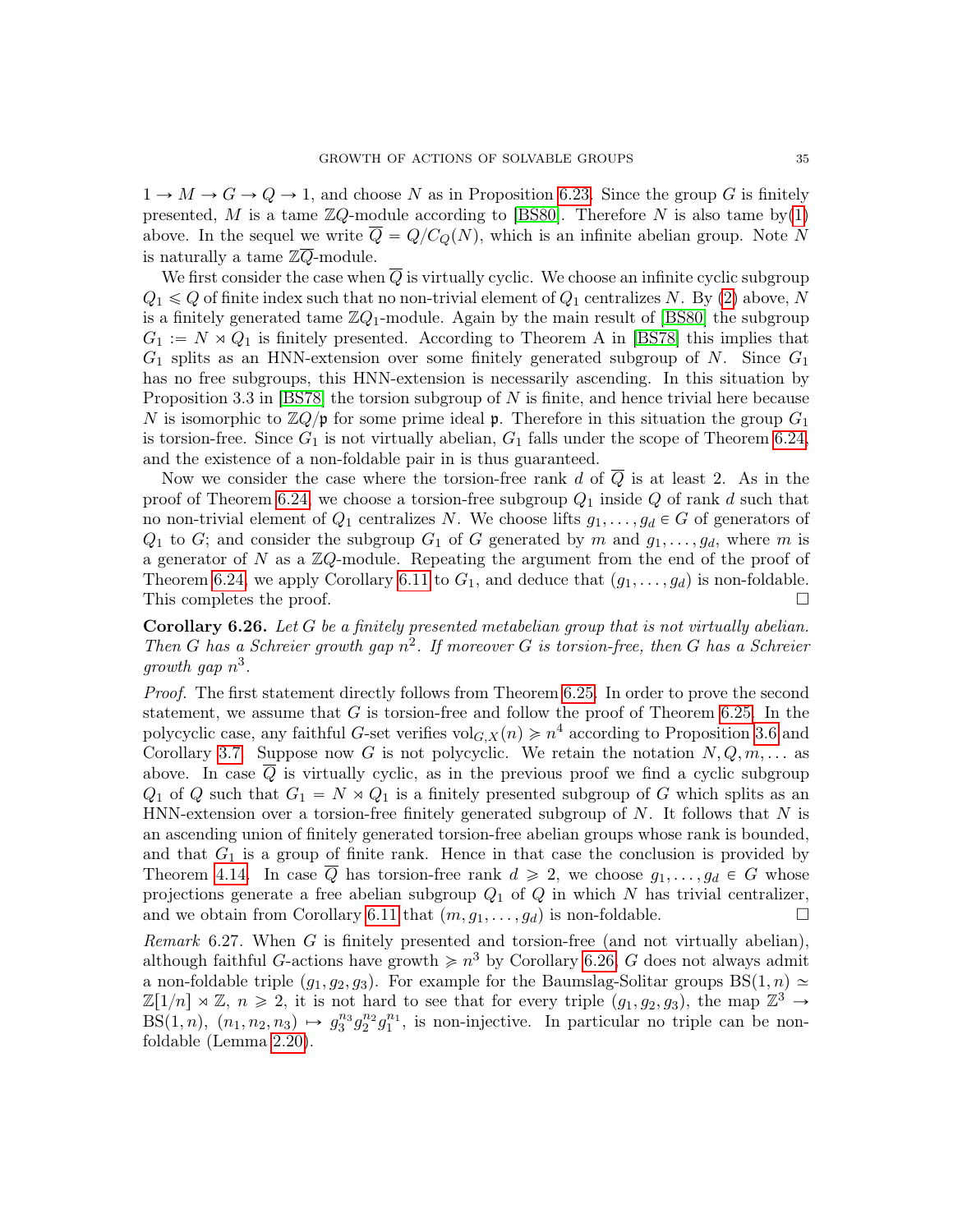### 36 ADRIEN LE BOUDEC AND NICOLÁS MATTE BON

#### 7. Torsion-free solvable groups

Based on the results from the previous sections, we make the following conjecture:

<span id="page-35-0"></span>**Conjecture 1.** Let  $G$  be a finitely generated solvable group which is virtually torsion-free, and not virtually abelian. Then G has a Schreier growth gap  $n^2$ .

The purpose of this section is to establish the following results:

- Conjecture [1](#page-35-0) is true if G admits a nilpotent normal subgroup N such that  $G/N$  is virtually abelian. This includes in particular solvable linear groups.
- $\bullet$  Conjecture [1](#page-35-0) is true under a strengthening of the torsion-free assumption on  $G$ , see Theorem [7.9.](#page-37-1)
- ' Conjecture [1](#page-35-0) is true if we restrict to actions with finitely many orbits, see Theorem [7.14.](#page-38-0)

7.1. Nilpotent-by-abelian groups. First recall that we have proven in Theorem [6.24](#page-33-0) that the above conjecture is true when  $G$  is a metabelian group. This has the following straightforward consequence:

<span id="page-35-1"></span>**Corollary 7.1.** Let G be a torsion-free solvable group, and assume that G admits a finitely generated metabelian subgroup which is not virtually abelian. Then G contains an expansive pair. In particular Conjecture [1](#page-35-0) is true for G.

We recall the following:

<span id="page-35-2"></span>**Lemma 7.2.** Let N be a torsion-free nilpotent group. If N is virtually abelian, then N is abelian.

*Proof.* Let  $g, h \in N$ . Since N is virtually abelian, there are  $m, n \geq 1$  such that  $g^m$  and  $h^n$  commute. Then  $g^m h g^{-m}$  and h have the same n-th power, and hence  $g^m h g^{-m} = h$ since N is torsion-free [\[LR04,](#page-46-15) 2.1.2]. So  $h^{-1}gh$  and g have the same m-th power, and again  $h^{-1}$  $gh = g.$ 

Recall that a group is nilpotent-by-abelian if  $G$  admits a nilpotent normal subgroup  $N$ such that  $G/N$  is abelian. Corollary [7.1](#page-35-1) readily implies the following.

<span id="page-35-3"></span>**Theorem 7.3.** Let G be a finitely generated torsion-free group that is nilpotent-by-abelian, and not virtually abelian. Then G contains a non-foldable pair. In particular Conjecture [1](#page-35-0) is true for G.

*Proof.* By Corollary [7.1](#page-35-1) it is enough to show that G contains a finitely generated subgroup H which is metabelian and not virtually abelian. Let  $N$  be a nilpotent normal subgroup of G such that  $G/N$  is abelian. If N is not abelian, then N is not virtually abelian by Lemma [7.2,](#page-35-2) and we can choose H to be a copy of the Heisenberg group in N (Lemma [3.4\)](#page-16-1). If N is abelian, then G is metabelian, and we take  $H = G$ .

Since solvable linear groups are virtually nilpotent-by-abelian by a theorem of Malcev [\[LR04,](#page-46-15) 3.1.8], Theorem [7.3](#page-35-3) implies: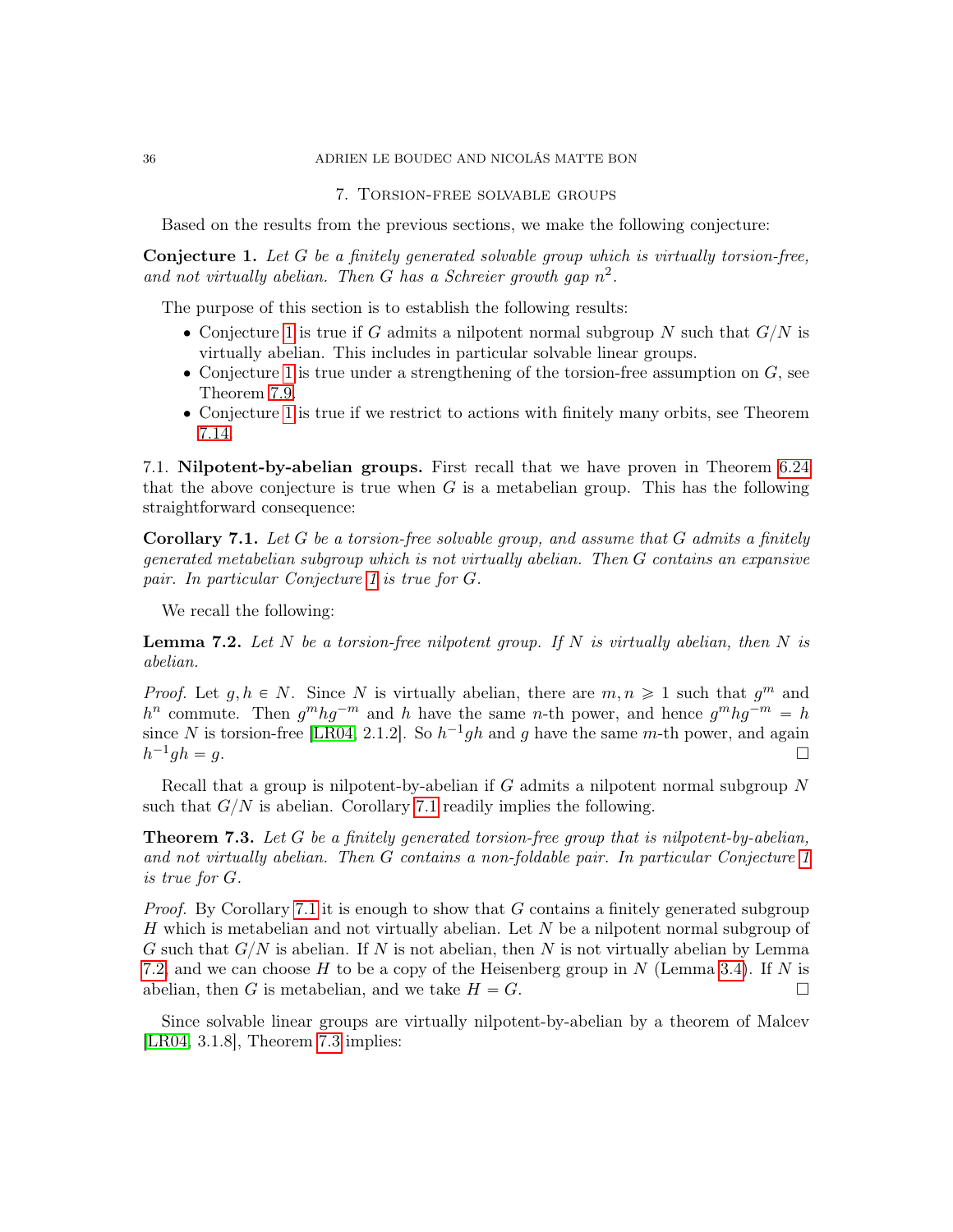Corollary 7.4. Let G be a finitely generated solvable linear group which is virtually torsionfree. If G is not virtually abelian, then G contains a non-foldable pair. In particular Conjecture [1](#page-35-0) is true for G.

Remark 7.5. The above results are entirely based on the case of metabelian groups, proven in the previous section. However in general the reduction to metabelian subgroups is not enough to prove Conjecture [1.](#page-35-0) As we show in a separate work in preparation, there exist finitely generated torsion-free solvable groups that are not virtually abelian and with the property that all finitely generated metabelian subgroups are virtually abelian.

<span id="page-36-0"></span>7.2. Lifting non-foldable subsets. The goal of this paragraph is to prove Proposition [7.8.](#page-37-2) This result enables, under suitable conditions, to lift a non-foldable subset from a quotient to a non-foldable subset of the ambient group. For solvable groups, this mechanism can be applied inductively, and will be used in [§7.3.](#page-37-0)

We fix the following notation: G is a group that is an extension  $1 \to A \to G \to Q \to 1$ , where A is abelian and torsion-free. For  $r \geq 1$ , we denote by  $A_r$  the intersection of all subgroups of A of index at most r. The subgroup  $A_r$  contains (r!)-powers of all elements of A, and hence is non-trivial. Note also that  $A_r$  is a characteristic subgroups of A. In particular  $A_r$  is *Q*-invariant.

<span id="page-36-1"></span>Lemma 7.6. Retain the above notation.

i) If  $H$  is a subgroup of  $G$ , then

$$
Q_{H,r} = \{q \in Q : (q-1)A_r \leq H\}
$$

is a subgroup of Q.

ii) The map  $\text{Sub}(G) \to \text{Sub}(Q)$ ,  $H \mapsto Q_{H,r}$ , is equivariant, where G acts on  $\text{Sub}(Q)$ by conjugation via the projection  $G \to Q$ .

*Proof.* The fact that  $Q_{H,r}$  is a subgroup follows from the fact that  $A_r$  is Q-invariant and the equality

$$
(q_1q_2^{-1} - 1)a = (q_1 - 1)q_2^{-1}a - (q_2 - 1)q_2^{-1}a,
$$

which holds for all  $q_1, q_2 \in Q$  and  $a \in A$ .

To see that  $H \mapsto Q_{H,r}$  is equivariant, fix  $g \in G$  and take  $q \in Q_{qHq^{-1},r}$ . Using module notation, that  $(q-1)A_r$  lies in  $gHg^{-1}$  can be rewritten as  $\pi(g)^{-1}(q-1)A_r \leq H$ . Now we have

$$
\pi(g)^{-1}(q-1)A_r = (\pi(g)^{-1}q\pi(g) - 1)A_r
$$

since  $A_r$  is Q-invariant, so we deduce  $\pi(g)^{-1}q\pi(g) \in Q_{H,r}$ , or equivalently  $q \in \pi(g)Q_{H,r}\pi(g)^{-1}$ . This shows  $Q_{gHg^{-1},r} \leq \pi(g)Q_{H,r}\pi(g)^{-1}$ , and the same argument also shows that equality  $holds.$ 

<span id="page-36-2"></span>Proposition 7.7. Retain the notation from Lemma [7.6.](#page-36-1) Suppose that the group G is an extension  $1 \rightarrow A \rightarrow G \rightarrow Q \rightarrow 1$ , where A is abelian, torsion-free, and such that  $A = C_G(A)$ . Suppose P is a finite subset of  $Q \setminus \{1\}$ , and  $P_G$  is a finite subset of G of cardinality r such that  $\pi(P_G) = P$ , where  $\pi$  is the projection  $G \to Q$ . Then:

i) 
$$
Q_{H,r} \in S_Q(P,Q)
$$
 for all  $H \in S_G(P_G,G)$ .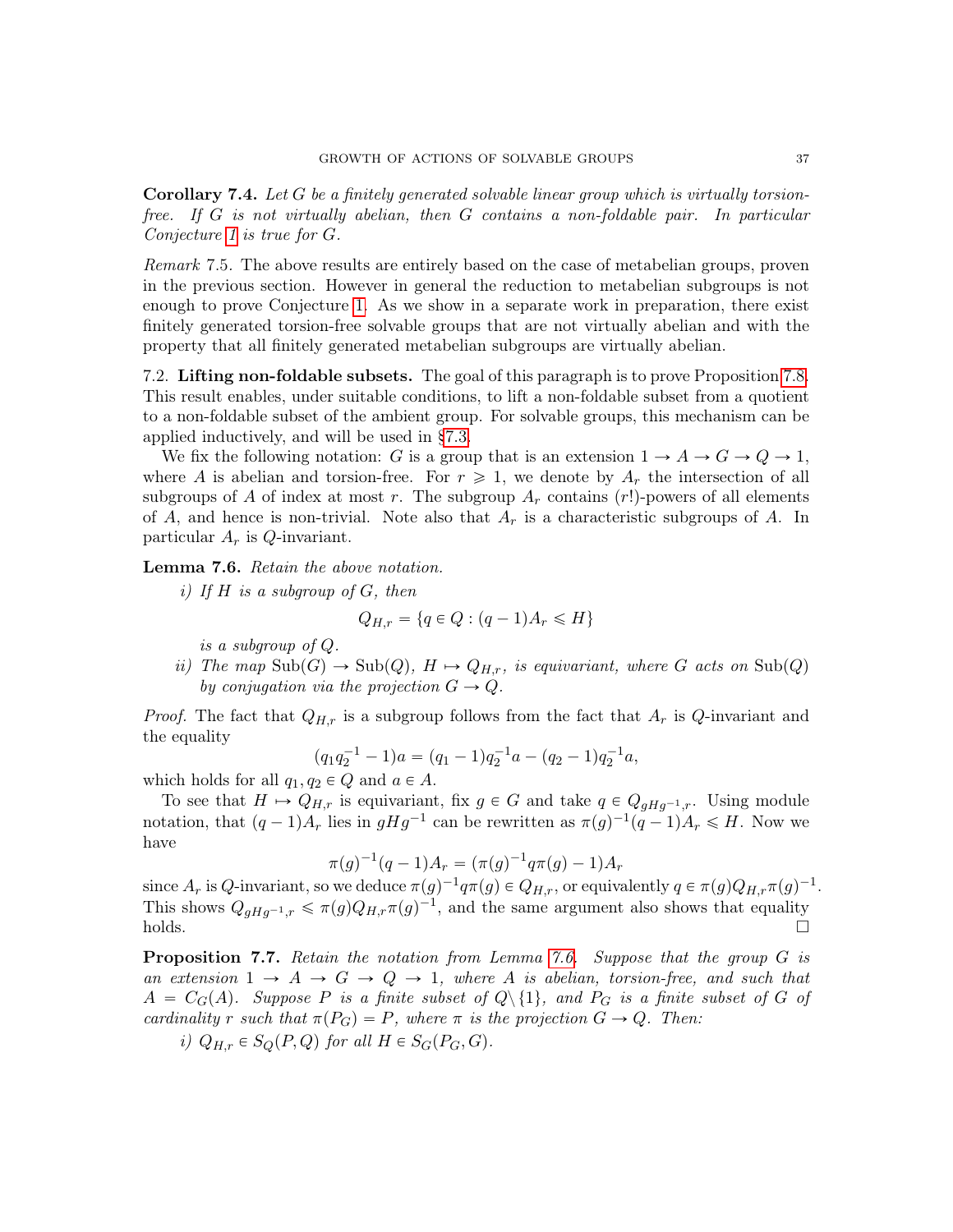ii) If

then

$$
\bigcap_{L \in S_Q(P,Q)} L \neq \{1\},
$$
  

$$
\bigcap_{H \in S_G(P_G,G)} H \neq \{1\}.
$$

*Proof.* By Proposition [5.3,](#page-25-3) for every H in  $S_G(P_G, G)$  there exists  $g \in P_G$  such that  $(\pi(g) 1)A_r \leq H$ . This means that  $\pi(g) \in Q_{H,r}$ . So we have  $Q_{H,r} \cap P \neq \emptyset$  for all  $H \in S_G(P_G, G)$ . Since  $H \mapsto Q_{H,r}$  is equivariant, this implies that  $Q_{H,r} \in S_Q(P,Q)$  for all  $H \in S_G(P_G, G)$ . This proves the first statement. For the second, the assumption implies that there exists a non-trivial element q such that  $q \in Q_{H,r}$  for all  $H \in S_G(P_G, G)$ . This means that  $(q-1)A_r \leq H$  for all  $H \in S_G(P_G, G)$ . Since q is non-trivial,  $(q-1)A$  is non-zero according to the assumption that  $A = C_G(A)$ . Since A has no torsion by assumption,  $(q - 1)A_r$  is to the assumption that  $A = C_G(A)$ . Since A has no torsion by assumption,  $(q-1)A_r$  is also non-trivial. Since  $(q-1)A_r$  is contained in  $\bigcap_{S_G(P_G,G)} H$ , we obtain the conclusion.  $\Box$ 

<span id="page-37-2"></span>**Proposition 7.8.** Suppose that the group G is an extension  $1 \rightarrow A \rightarrow G \rightarrow Q \rightarrow 1$ , where A is abelian, torsion-free, and such that  $A = C<sub>G</sub>(A)$ . Suppose that  $\mathcal{L} \subset Q$  is a non-foldable subset of Q. Let  $\mathcal{L}_G \subset G$  be a lift of  $\mathcal{L}$ . Then  $\mathcal{L}_G$  is a non-foldable subset of G.

*Proof.* This follows by combining Proposition [7.7](#page-36-2) with Lemma [2.16.](#page-12-3)

<span id="page-37-0"></span>7.3. Torsion-free Fitting series. Observe that if the successive quotients  $N_{i+1}/N_i$  in a series  $\{1\} = N_0 \leq N_1 \leq \cdots \leq N_k = G$  are all torsion-free, then the group G is evidently torsion-free. In general the converse does not hold, in the sense that some torsion-free solvable groups do not admit a series with torsion-free abelian factors. The goal of this paragraph is to prove Conjecture [1](#page-35-0) under the assumption that the factors in the Fitting series of G are torsion-free. Recall that the Fitting series of a solvable group  $G$  is defined inductively by  $F_0(G) = \{1\}$  and  $F_{i+1}(G)/F_i(G) = \text{Fit}(G/F_i(G))$ . So  $F_1(G) = \text{Fit}(G)$ , and the series eventually reaches G since G is solvable. The Fitting length of G is the least  $\ell$ such that  $F_{\ell}(G) = G$ .

<span id="page-37-1"></span>**Theorem 7.9.** Let G be a finitely generated solvable group, and assume that all successive quotients  $F_{i+1}(G)/F_i(G)$  in the Fitting series of G are torsion-free. If G is not virtually abelian, then G contains a non-foldable pair. In particular Conjecture [1](#page-35-0) is true for G.

To prove Theorem [7.9](#page-37-1) we need some further preliminaries. We will use the following result of Lennox (see [\[LR04,](#page-46-15) 2.3.14]).

<span id="page-37-3"></span>**Proposition 7.10.** Let G be a finitely generated solvable group, and H a subgroup of G such that for every  $g \in G$  there is  $n \geq 1$  such that  $g^n \in H$ . Then H has finite index in G.

Recall that by Corollary [7.1,](#page-35-1) in order to prove Conjecture [1,](#page-35-0) there is no loss of generality in restricting to solvable groups whose finitely generated metabelian subgroups are all virtually abelian. It is convenient to introduce the following ad-hoc terminology.

**Definition 7.11.** We say that a solvable group  $G$  is restricted if every finitely generated metabelian subgroup of  $G$  is virtually abelian.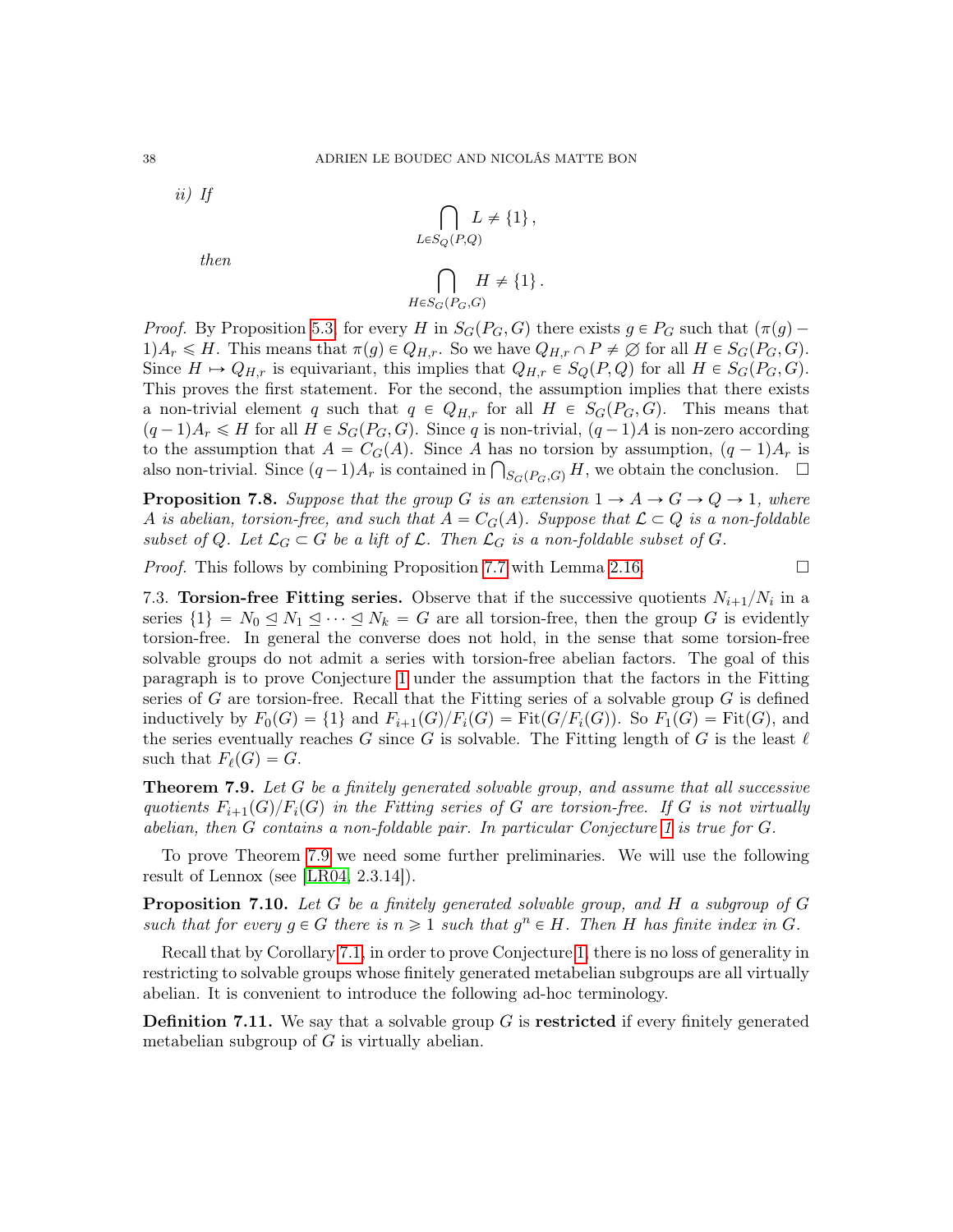<span id="page-38-1"></span>**Proposition 7.12.** Let G be a finitely generated restricted solvable group. Suppose  $Fit(G)$ is torsion-free. Then the following hold:

- i) Fit(G) is abelian and contained in the FC-center of  $G$ .
- ii) If  $\text{Fit}(G)$  is finitely generated, then G is virtually abelian.

*Proof.* By Lemma [3.4,](#page-16-1) every nilpotent subgroup of  $Fit(G)$  is virtually abelian, and hence abelian by Lemma [7.2.](#page-35-2) Now if  $N_1, N_2$  are two abelian normal subgroups of G, then  $N_1N_2$ is nilpotent by Fitting's theorem, and hence abelian. So all abelian normal subgroups of G commute, and hence  $Fit(G)$  is abelian.

Now let  $a \in \text{Fit}(G)$ , and let H be the centralizer of a in G. If there is  $q \in G$  such that  $g^n \notin H$  for all  $n \geq 1$ , then a and g generate a non-virtually abelian subgroup of G, that is metabelian because  $\text{Fit}(G)$  is abelian. This is impossible by our assumption. So for all  $g \in G$  there is  $n \geq 1$  such that  $g^n \in H$ , and hence by Proposition [7.10](#page-37-3) the subgroup H has finite index in G. So a has a finite conjugacy class, and  $Fit(G)$  is indeed contained in the FC-center of G.

Finally if  $Fit(G)$  is finitely generated, then it follows from the previous paragraph that  $C_G(\text{Fit}(G))$  is a finite index subgroup of G. But for G is solvable,  $C_G(\text{Fit}(G))$  is always contained in Fit $(G)$  [\[LR04,](#page-46-15) 1.2.10]. So Fit $(G)$  has finite index in G, and G is virtually  $\Box$ abelian.  $\Box$ 

<span id="page-38-2"></span>**Proposition 7.13.** Let G be a finitely generated solvable group such that  $\text{Fit}(G)$  is torsionfree. If  $G/\text{Fit}(G)$  admits a non-foldable pair, then so does G.

*Proof.* Note that the assumption that  $G/Fit(G)$  admits a non-foldable pair implies that G is not virtually abelian. If  $G$  is not restricted, then we can invoke Theorem [6.24.](#page-33-0) If  $G$  is restricted, then  $A = \text{Fit}(G)$  is abelian by Proposition [7.12,](#page-38-1) and we have  $A = C_G(A)$  [\[LR04,](#page-46-15) 1.2.10]. Hence we may apply Proposition [7.8,](#page-37-2) which implies that any pair  $(g_1, g_2)$  that is a lift of a non-foldable pair  $(q_1, q_2)$  of Q, is a non-foldable pair of G.

*Proof of Theorem [7.9.](#page-37-1)* Recall that when  $G$  is not restricted, the conclusion follows from Theorem [6.24.](#page-33-0) We argue by induction on the Fitting length  $\ell$ . Since G is finitely generated, the case  $\ell = 1$  corresponds to the case where G is nilpotent. Since G is not virtually abelian, Proposition [7.12](#page-38-1) says that in that case G cannot be restricted, and hence the statement is true. Suppose now that G has length  $\ell + 1, \ell \geq 1$ . According to Proposition [7.12,](#page-38-1) we may assume that  $Fit(G)$  is abelian. If  $Q = G/Fit(G)$  is virtually abelian, then G is virtually metabelian, and again the conclusion holds. Now if  $Q$  is not virtually abelian, then  $Q$ satisfies all the assumptions of the theorem. Hence in that case we can apply the induction hypothesis to  $Q$ , and the conclusion then follows from Proposition [7.13.](#page-38-2)

7.4. Quasi-transitive actions. Here we prove Conjecture [1](#page-35-0) in the special case of transitive actions. Actually the same argument extends without much effort to quasi-transitive actions. In the sequel we call a  $G$ -set X quasi-transitive if the action of  $G$  on X has finitely many orbits.

<span id="page-38-0"></span>**Theorem 7.14.** Let G be a finitely generated torsion-free solvable groups, not virtually abelian. Let X be a faithful quasi-transitive G-set. Then  $vol_{G,X}(n) \geq n^2$ .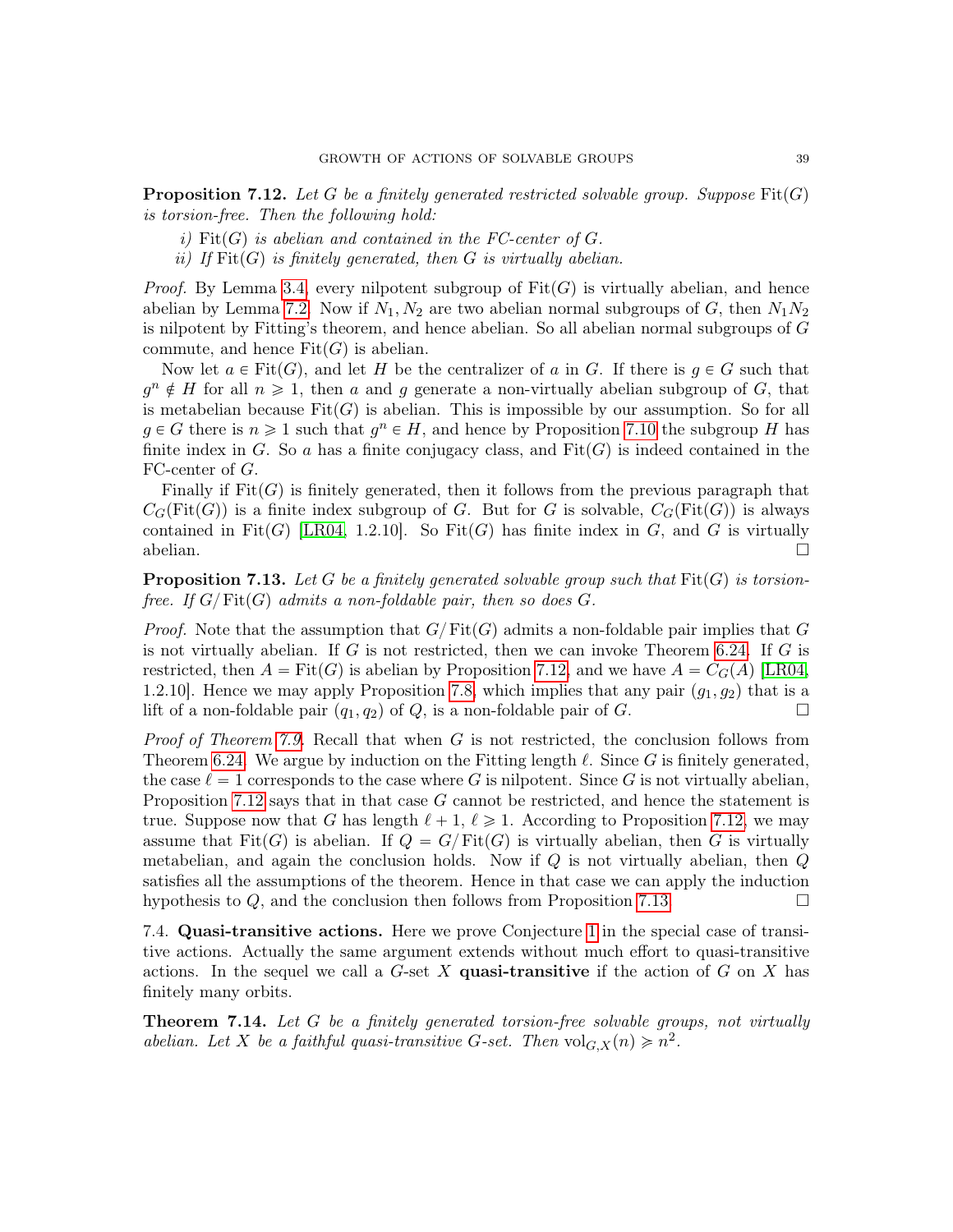The proof requires some additional ingredients.

**Definition 7.15.** A subgroup H of a group G is **absorbing** if for every  $g \in G$ , there is  $n \geq 1$  such that  $g^n \in H$ .

In the sequel, given  $f, g \colon \mathbb{N} \to \mathbb{N}$  we write  $f(n) \neq g(n)$  for the negation of  $f(n) \geq g(n)$ . Thus  $f(n) \not\geq g(n)$  if and only if  $\liminf_{n \to \infty} \frac{f(n)}{g(n)} = 0$ .

<span id="page-39-0"></span>**Proposition 7.16.** Let G be a finitely generated group, and N a normal subgroup of G such that  $Q = G/N$  is solvable, and denote  $p<sub>O</sub>$  the projection of G to Q. Let X a G-set such that  $\mathrm{vol}_{G,X}(n) \neq n^2$ . Then for every  $x \in X$ , at least one of the following hold:

- i)  $N \cap G_x$  is absorbing in N.
- ii)  $p_Q(G_x)$  has finite index in Q;

*Proof.* Fix  $x \in X$ , and suppose that  $N \cap G_x$  is not absorbing in N. By definition this means that there exists  $g_1 \in N$  such that  $g_1^n \notin G_x$  for every non-zero integer n. We want to show that  $p_{\mathcal{O}}(G_x)$  has finite index in Q. According to Proposition [7.10,](#page-37-3) it suffices to prove that  $p_Q(G_x)$  is absorbing in Q since Q is a finitely generated solvable group. So we shall prove that for every  $q \in Q$ , there are  $n \geq 1$  and  $g \in G_x$  such that  $p_Q(g) = q^n$ . Clearly it suffices to treat the case where q has infinite order. Let  $g_2 \in G$  such that  $p_Q(g_2) = q$ . The subset  $\mathcal{L} \ = \ \Big\{ g_2^i g_1^j$  $j : i, j \in \mathbb{Z}$  satisfies  $f_{(G,\mathcal{L})}(n) \geq n^2$  since  $g_1 \in N$  and  $p_Q(g_2) = q$  has infinite order in Q. Since X satisfies  $\text{vol}_{G,X}(n) \neq n^2$  by assumption, by Lemma [2.17](#page-12-0) it cannot be the case that L is non-folded in X. Hence there exist  $(i, j) \neq (k, \ell)$  such that  $G_x$  contains  $g = (g_2^i g_1^j)$  $j_1^{j}$  $-1g_2^kg_1^{\ell} = g_1^{-j}g_2^{-i}g_2^kg_1^{\ell}$ . If  $i = k$ , then necessarily  $j \neq \ell$ , and hence  $G_x$  contains a non-trivial power of  $g_1$ , which is impossible. So  $n = i - k$  is non-zero. Since  $g \in G_x$  and  $p_Q(g) = p_Q(g_2^n)$ , we have obtained the desired conclusion.

<span id="page-39-1"></span>**Lemma 7.17.** Let G be a group, and N be a normal subgroup of G contained in the  $FC$ center of G. Let  $H, K \in Sub(G)$  such that there is a sequence of conjugates of K that converges to H in Sub(G). If  $N \le H$ , then  $N \le K$ .

*Proof.* Let  $g \in N$ , and let  $g^G$  be the conjugacy class of g. Since N is normal and  $N \le H$ ,  $g^G$ is contained in H. Since  $g^G$  is finite, it follows that the set of subgroups of G containing  $g^G$ forms an open neighbourhood of H in  $\text{Sub}(G)$ . Hence it follows from the assumption that there is a conjugate of K that contains  $g^G$ , which is equivalent to saying that K contains  $g^G$ . Since g was arbitrary, we have  $N \leq K$ .

<span id="page-39-2"></span>**Proposition 7.18.** Suppose  $G$  is a finitely generated solvable group, and  $A$  is an abelian normal subgroup of G contained in the FC-center of G. Let  $Q = G/A$ . Let X be a transitive G-set such that  $\mathrm{vol}_{G,X}(n) \nless n^2$ . Then at least one of the following holds:

- i) there exists a normal subgroup N of G such that  $N \leq A$ ,  $A/N$  is a torsion group, and N acts trivially on  $X$ ;
- ii) there exists a finite index subgroup L of Q such that for all  $q \in L$ , there is  $r \geq 1$ such that  $r(q-1)A \leq G_x$  for all  $x \in X$ .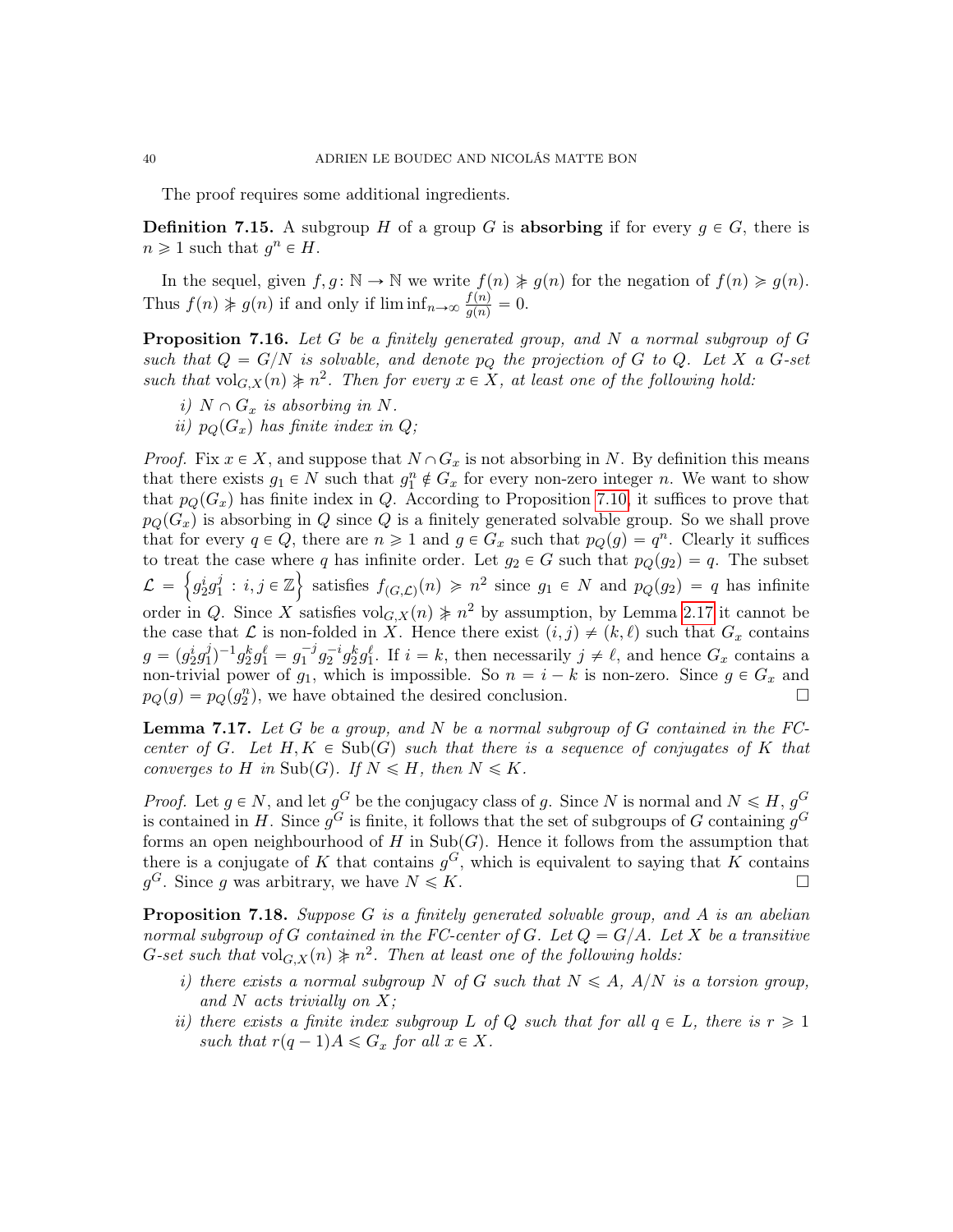*Proof.* Note that since A is abelian, a subgroup B of A is absorbing if and only if  $A/B$  is a torsion group. Let

$$
\mathcal{S}(X) = \overline{\{G_x \,:\, x \in X\}} \subseteq \mathrm{Sub}(G).
$$

By Lemma [2.12,](#page-11-1) we have that  $\text{vol}_{G,G/H}(n) \neq n^2$  for every  $H \in \mathcal{S}(X)$ . Hence we are in position to apply Proposition [7.16](#page-39-0) to the action of G on  $G/H$ , with  $N = A$ . Suppose that there exists  $H \in \mathcal{S}(X)$  such that the first alternative of Proposition [7.16](#page-39-0) holds, that is  $A \cap H$  is absorbing in A. Then for every finitely generated subgroup M of A that is normal in  $G$ , there exists a finite index subgroup  $M'$  of  $M$  that is normal in  $G$  and such that  $M' \leq H$ . Now since A is contained in the FC-center of G, the finitely generated subgroups M of A that are normal in G exhaust A. Hence it follows that there is a normal subgroup N of G such that N is absorbing in A and  $N \leq H$ . Fix  $x \in X$ . Since the G-action on X is transitive,  $\mathcal{S}(X)$  is equal to the closure of the G-orbit of  $G_x$  in Sub(G). Since N is contained in the FC-center of G,  $H \in \mathcal{S}(X)$  and  $N \leq H$ , Lemma [7.17](#page-39-1) says that N must be contained in  $G_x$ . It follows that N acts trivially on X, and hence the first conclusion holds in this case.

Hence in the sequel we assume that for every  $H \in \mathcal{S}(X)$ , the second alternative of Proposition [7.16](#page-39-0) holds, that is  $p_Q(H)$  has finite index in Q, where  $Q = G/A$ . Observe that for  $H \in \mathcal{S}(X)$ , since  $p_{\mathcal{Q}}(H)$  is finitely generated, there exists an open neighbourhood U of H in  $\mathcal{S}(X)$  such that  $p_Q(K) \geqslant p_Q(H)$  for every  $K \in \mathcal{U}$ . Since  $\mathcal{S}(X)$  is a compact space,  $\mathcal{S}(X)$ can be covered by finitely many of these open sets, and hence that there is a finite index subgroup L of Q such that  $p_Q(H)$  contains L for every  $H \in \mathcal{S}(X)$ . Fix a non-trivial element  $q \in L$ . We have that for every  $H \in \mathcal{S}(X)$  there exists  $h \in H$  such that  $p_O(h) = q$ . Since the condition of containing  $h$  is an open condition, using compactness again we obtain a finite subset  $P = \{h_1, \ldots, h_r\}$  such that  $p_Q(h_i) = q$  for all i and every  $H \in \mathcal{S}(X)$  intersects P. So P is confining for  $(H, G)$  for all  $H \in S(X)$ . So the conclusion follows from Proposition [5.3.](#page-25-3)

*Proof of Theorem*  $7.14$ *.* The case where the group is metabelian has already been treated in Theorem [6.24,](#page-33-0) regardless of the number of orbits. This implies that if  $G$  is not restricted, then the statement holds true. So in the sequel we assume that  $G$  is restricted. By Proposition [7.12](#page-38-1) the subgroup  $A = \text{Fit}(G)$  is abelian, and A is contained in the FC-center of G. Let  $Q = G/A$ .

Suppose for a contradiction that  $\mathrm{vol}_{G,X}(n) \neq n^2$ . Let  $X_1, \ldots, X_m$  be the G-orbits in X. We have  $\mathrm{vol}_{G,X_i}(n) \neq n^2$  for all i (Proposition [2.6\)](#page-8-0), so we can apply Proposition [7.18](#page-39-2) to each  $X_i$ . Let  $X_1, \ldots, X_\ell$  be the components that satisfy the first conclusion of the proposition. So for all  $i \in \{1, \ldots, \ell\}$  there exists a normal subgroup  $N_i$  of G that is an absorbing subgroup of A and such that  $N_i$  acts trivially on  $X_i$ . For  $j \in \{\ell + 1, \ldots, m\}$ , there is a finite index subgroup  $L_i$  of Q such that for every  $q \in L_i$ , there is  $r_j \geq 1$  such that  $r_j(q-1)A$  acts trivially on  $X_j$ . Note that  $M_1 := \bigcap N_i$  is also an absorbing subgroup of A, and M acts trivially on  $\cup_{i\leq \ell} X_i$ . Moreover since G is not virtually abelian, the group Q is infinite, and hence  $L := \bigcap L_j$  is non-trivial. Fix a non-trivial element q of L. Then we can find  $r \geq 1$ such that  $r(q-1)A$  acts trivially on  $\cup_{j>\ell}X_j$ . Since A is equal to its own centralizer in G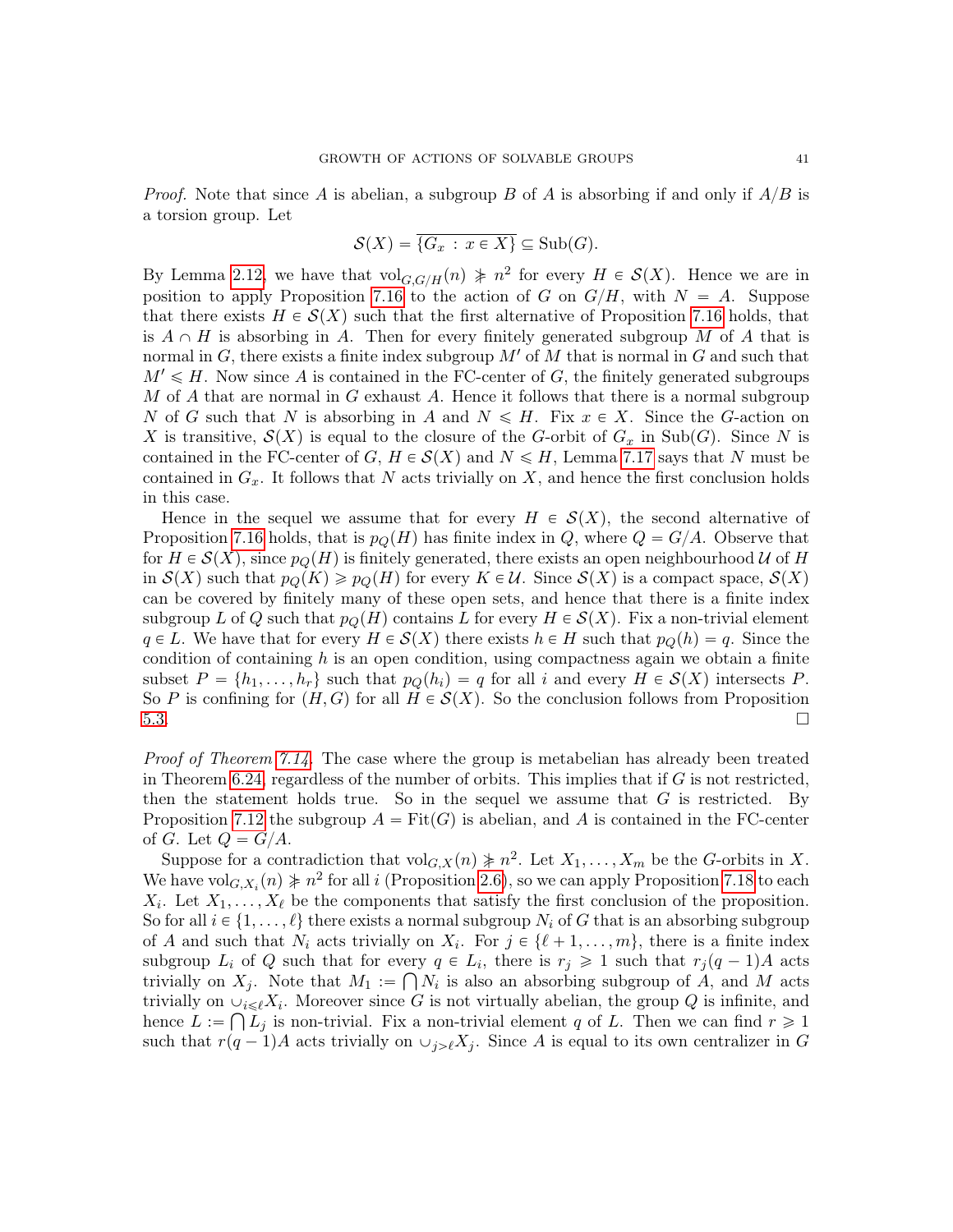[\[LR04,](#page-46-15) 1.2.10] and q is non-trivial, we have that  $(q - 1)A$  is non-trivial. Since A is torsionfree, it follows that  $r(q - 1)A$  is also non-trivial. Hence if  $M_2$  is the normal subgroup of G generated by  $r(q-1)A$ , then  $M_2$  is non-trivial and  $M_2$  acts trivially on  $\cup_{j\geq \ell} X_j$ . The subgroup  $M_1 \cap M_2$  is an absorbing subgroup of  $M_2$ , and hence is non-trivial. Since  $M_1 \cap M_2$ acts trivially on X, we have reached the desired contradiction.  $\Box$ 

7.5. Higman-type extensions. In this paragraph we focus on the following specific class of groups:

**Definition 7.19.** We call a group G a **Higman type extension** if there is a finitely generated free group  $F_d$  and a normal subgroup N of  $F_d$  such that  $G = F_d/N'$ .

So G is an extension of the group  $Q = F_d/N$  by the abelian normal subgroup  $N/N'$ . Our choice of terminology comes from the article [\[Hig55\]](#page-46-22), where Higman showed that the group  $G$  is always torsion-free.

<span id="page-41-1"></span>**Proposition 7.20.** Let  $G = F_d/N'$  be a Higman type extension. Let L be a torsion-free abelian subgroup of group  $Q = F_d/N$ , and let  $\mathcal L$  be a lift of L to G. Then the following hold:

- i)  $\mathcal L$  is a non-foldable subset of  $G$ ;
- ii) vol $_{G,X}(n) \geq f_{Q,L}(n)$  for every faithful G-set X.

*Proof.* Let  $\Sigma$  be a finite subset of  $\mathcal{L}$ , and  $P = \{g^{-1}h: g, h \in P, g \neq h\}$ . Note that ell elements of  $P$  have a non-trivial projection to  $Q$ . We shall prove that there is a non-trivial normal subgroup of G that is contained in H for every  $H \in S_G(P, N/N')$ . By Lemma [2.16,](#page-12-3) this will prove that  $\mathcal L$  is a non-foldable subset of  $G$ .

The subgroup  $M = N/N'$  is a torsion-free abelian normal subgroup of G. Let r be the cardinality of P, and let  $M_r = (r!)M$ . According to Proposition [5.3,](#page-25-3) for every  $H \in S_G(P, M)$ there exists  $b \in P$  such that  $(\pi_Q(b) - 1)M_r \leq H$ . Since  $\pi_Q(b)$  belongs to L and L is abelian, it follows that if we set  $q = \prod_P(\pi_Q(b) - 1)$ , then  $qM_r$  is contained in H for every  $H \in S_G(P, M)$ . Now since L is torsion-free abelian, the group ring ZL has no zero divisors. Since  $\pi_Q(b)$  is non-trivial for every  $b \in P$ , it follows that q is non-zero in  $\mathbb{Z}L \subseteq \mathbb{Z}Q$ . Moreover according to [\[Pas75\]](#page-47-16),  $M = N/N'$  is a faithful ZQ-module. Hence  $qM \neq \{0\}$ , and since M is torsion-free we also have  $qM_r \neq \{0\}$ . Since  $qM_r \leq H$  for every  $H \in S_G(P, M)$ , this terminates the proof of the first statement.

By considering for every element of  $L$  a preimage in  $G$  of minimal word length, we see that one can choose a lift  $\mathcal L$  of L such that  $f_{Q,L}(n) \simeq f_{(G,\mathcal L)}(n)$ . Hence the second statement follows from the first together with Lemma [2.17.](#page-12-0)  $\Box$ 

Remark 7.21. The result from [\[Pas75\]](#page-47-16) used in the above proof shows that if Q is not a torsion group, then G always contains a copy of  $\mathbb{Z} \wr \mathbb{Z}$ . In particular solvable Higman-type extensions satisfy Conjecture [1.](#page-35-0)

The previous result is most useful when the group Q is not too small. We illustrate this for free solvable groups (compare with Theorem [6.17\)](#page-30-0):

<span id="page-41-0"></span>**Theorem 7.22.** Let  $G = \mathbb{FS}_{d,\ell}$  be the free solvable group of rank  $d \geq 2$  and length  $\ell \geq 3$ . Then G has a Schreier growth gap  $\exp(n)$ .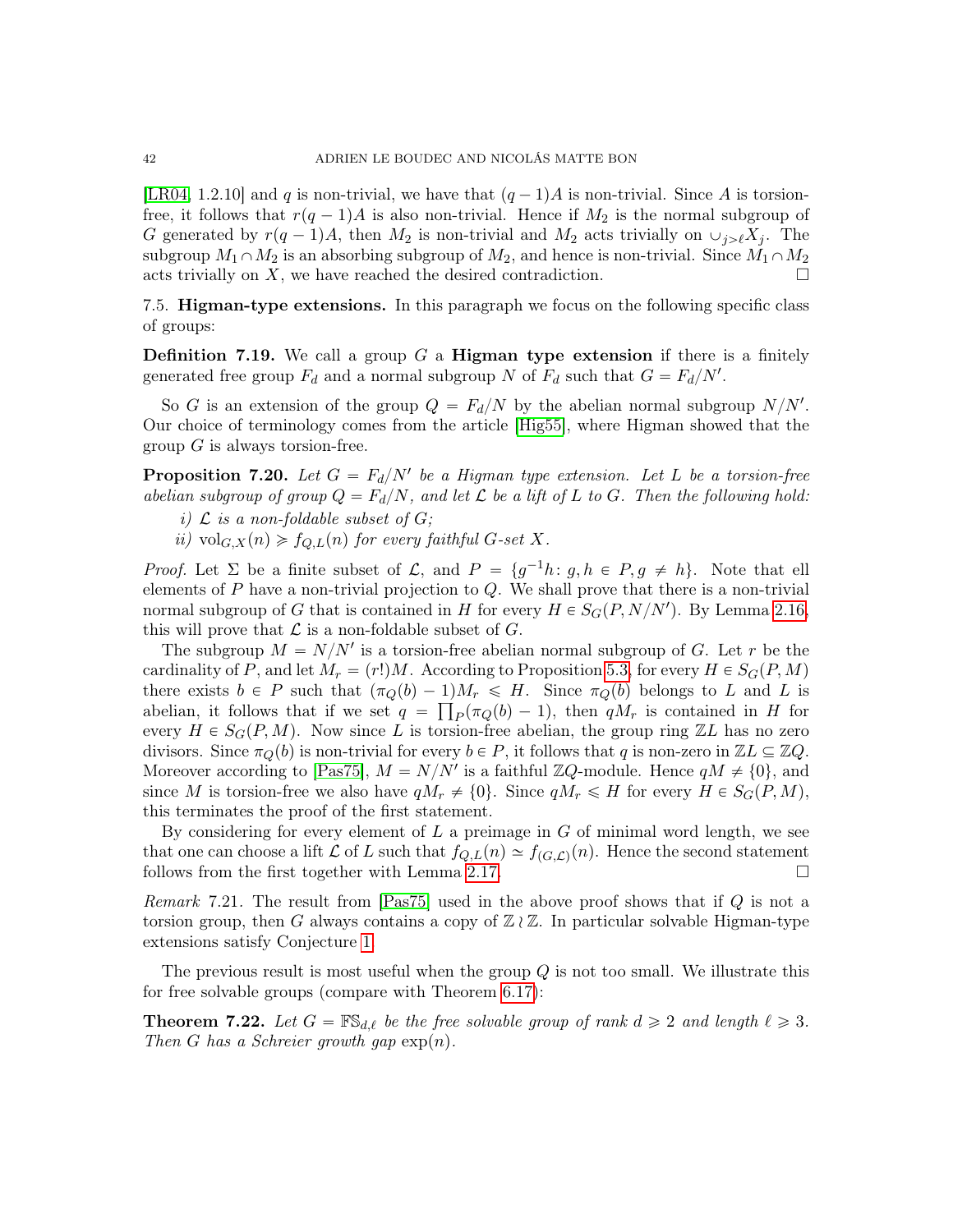In the proof we will use the following easy lemma.

<span id="page-42-0"></span>**Lemma 7.23.** Let  $Q = \mathbb{FS}_{d,\ell}$  be the free solvable group of rank  $d \geq 2$  and length  $\ell \geq 2$ , and let  $L = Q^{(\ell-1)}$ . Then  $f_{(Q,L)}(n) \simeq \exp(n)$ .

*Proof.* Let  $x_1, \ldots, x_d$  be the images in Q of free generators of  $F_d$ , and set  $c = w_{\ell-1} \in L$ , where  $w_i$  is defined inductively by  $w_1 = [x_1, x_2]$  and  $w_{i+1} = [x_1, w_i]$ . For  $i \geq 0$  we also set  $c_i = x_1^i c x_1^{-i}$ . The map from  $\{0,1\}^n$  to L that maps  $(\varepsilon_1,\ldots,\varepsilon_n)$  to  $w(\varepsilon_1,\ldots,\varepsilon_n) = c_1^{\varepsilon_1} \cdots c_n^{\varepsilon_n}$ is injective, and  $w(\varepsilon_1, \ldots, \varepsilon_n)$  has word length at most  $(|c| + 2)n$  with respect to  $x_1, \ldots, x_d$ . Hence the ball of radius  $(|c| + 2)n$  contains at least  $2^n$  elements of L, and it follows that L indeed has relative exponential growth in  $Q$ .

*Proof of Theorem [7.22.](#page-41-0)* We have  $G = F_d/N'$ , where  $N = F_d^{(\ell-1)}$  $\mathcal{A}_d^{(\ell-1)}$ , and  $Q = F_d/N \simeq \mathbb{F} \mathbb{S}_{d,\ell-1}.$ The subgroup  $L = Q^{(\ell-2)}$  is a torsion-free abelian subgroup of Q, and  $f_{Q,L}(n) \simeq \exp(n)$  by Lemma [7.23.](#page-42-0) Therefore the conclusion follows from Proposition [7.20.](#page-41-1)

#### 8. Additional comments and examples

8.1. Pointed growth of transitive actions. When  $X$  is a transitive  $G$ -set, there is another natural notion of growth, called the pointed growth of the action. It is defined by fixing a point  $x \in X$ , and considering  $vol_{G,X,x}(n) = |S^n \cdot x|$ . By transitivity of the action,  $\mathrm{vol}_{G,X,x}(n)$  is easily seen to be independent of the choice of x up to  $\approx$ . Clearly  $vol_{G,X}(n) \geqslant vol_{G,X,x}(n)$ , and in general  $vol_{G,X}(n)$  is strictly larger than  $vol_{G,X,x}(n)$  (see the examples below). Here we would like to emphasize that in our setting the growth function  $\mathrm{vol}_{G,X}(n)$  is more natural and better suited for our purposes than the pointed growth. The first advantage of considering  $\mathrm{vol}_{G,X}(n)$  rather than the pointed growth is that the latter only makes sense for transitive actions. Restricting ourselves to transitive actions is not desirable here, for instance because it is not stable when passing to a subgroup. On the contrary  $\mathrm{vol}_{G,X}(n)$  remains defined when passing to a subgroup and is monotone under this operation (Propositions [2.6](#page-8-0) and [2.7\)](#page-8-1). Another advantage of  $\text{vol}_{G,X}(n)$  is the fact that it behaves nicely with respect to the topology on  $\text{Sub}(G)$ . One illustration of this is that our notion of non-foldable subsets, which by definition provides lower bounds for vol $_{G,X}(n)$  (Lemma [2.17\)](#page-12-0), has a simple reinterpretation in terms of confined subgroups in Sub $(G)$  (Lemma [2.16\)](#page-12-3). Another illustration is given by Lemma [2.12,](#page-11-1) which says that  $\text{vol}_{G,X}(n)$  decreases when taking a limit point in  $\text{Sub}(G)$ . Here we also note that this lemma fails if one replaces  $\mathrm{vol}_{G,X}(n)$  by the pointed growth (see Example [8.2\)](#page-43-0).

The following simple examples also illustrate that the lower bounds obtained for  $\text{vol}_{G,X}(n)$ fail in general for the pointed growth.

*Example* 8.1. Let  $G = \mathbb{Z} \wr \mathbb{Z}$ . Recall that  $\mathrm{vol}_{G,X}(n) \geq n^2$  for every faithful G-set X by Theorem [6.14.](#page-29-3) We claim that this bound fails for the pointed growth. Consider a pair of generators s, t, where t is a generator of the base group  $\mathbb{Z}$ , and s is a generator of lamp group at position 0, and for  $i \in \mathbb{Z}$  set  $s_i = t^i s t^{-i}$ . Fix an increasing sequence of integers  $d_k \geq 1$ , and let H be the subgroup of G contained in  $\bigoplus \mathbb{Z}$  consisting of all configurations  $f \in \bigoplus \mathbb{Z}$  such that  $f(d_k) \in 2^k \mathbb{Z}$ . The action of G on  $X := G/H$  is easily seen to be faithful.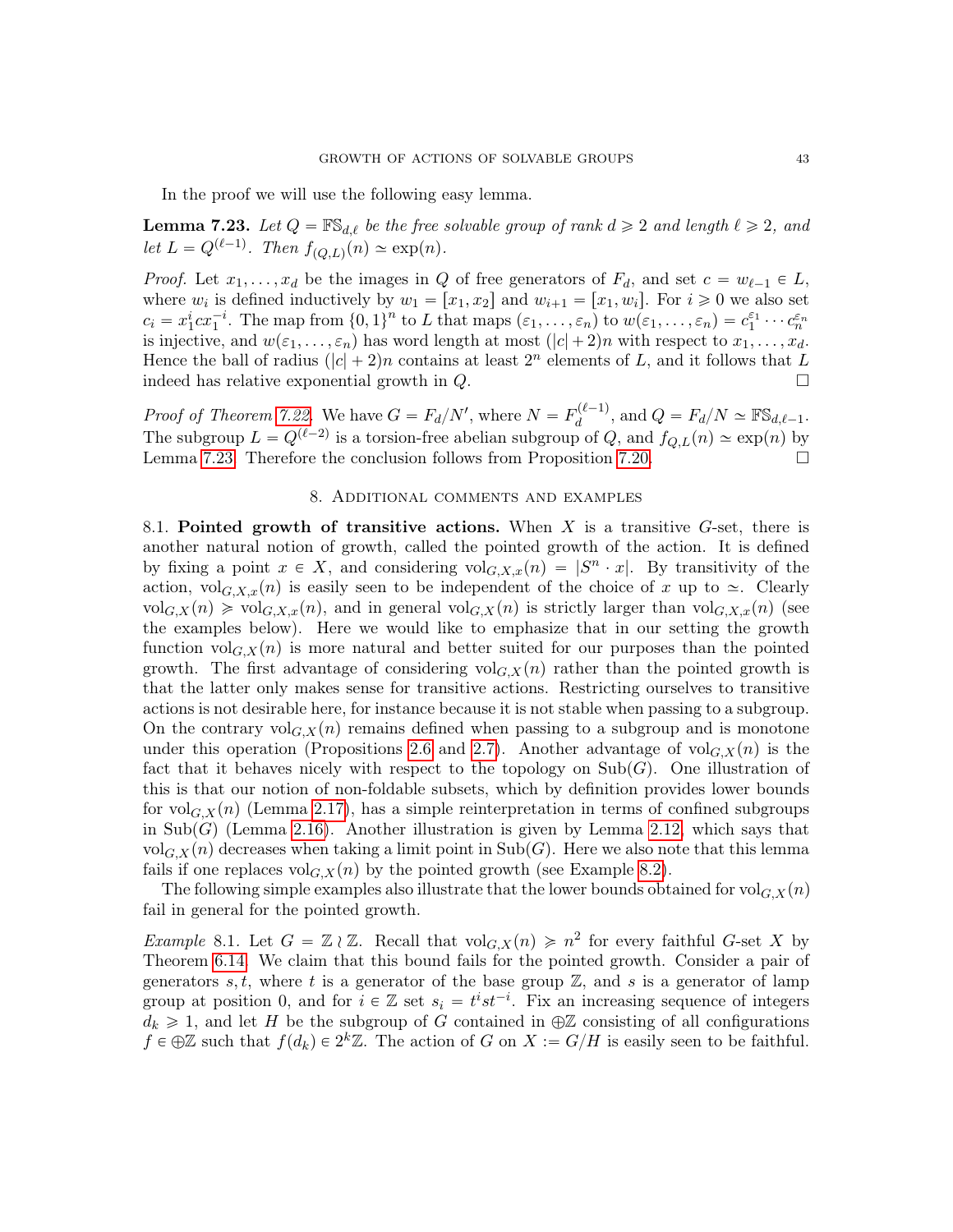In particular vol<sub>G,X</sub>(n)  $\geq n^2$ . By contrast, we claim that if  $(d_k)$  grows sufficiently fast, then the pointed growth of the action of G on X, henceforth denoted  $v(n)$ , can be made strictly subquadratic. To see this, let  $k(n) := \max\{k : d_k \leq n\}$ . Let  $g \in G$  be an element of strictly subquadratic. To see this, let  $k(n) := \max\{k : d_k \leq n\}$ . Let  $g \in G$  be an element of word length  $|g| \leq n$ . Then g can be expressed as  $g = t^{\ell} \prod_{i=-n}^{n} s_i^{m_i}$ , with  $\ell \leq n$  and  $m_i \leq n$ . Note that for each i, we have  $s_i^{m_i}H = H$  if  $i \neq d_k, k \geq 1$ , and for every i of the form  $i = d_k$ for some k we have  $s_{d_i}^{m_{d_k}}$  $\frac{m_{d_k}}{d_k}H = s_{d_k}^{r_k}$  $\frac{r_k}{d_k}H$ , where  $r_i$  is the remainder of the euclidean division of  $m_{d_k}$  by  $2^k$ . Since moreover the  $s_i$  commute, we have  $gH = t^{\ell} s_{d_l}^{r_1}$  $a_1^{r_1} \cdots s_{d_{k(n)}}^{r_{k(n)}}$  $d_{k(n)}^{(k(n))}$ *H*. Counting possibilities for  $\ell$  and  $r_i$  with  $i \leq k(n)$ , we obtain the upper bound

$$
v(n) \leqslant n \prod_{i=1}^{k(n)} 2^i \leqslant n 2^{k(n)^2}.
$$

For a fixed  $\alpha > 1$ , we choose  $d_k = 2^{\alpha k^2}$  for all k. The above computation yields  $v(n) \leq n^{1+\frac{1}{\alpha}}$ , and hence  $v(n) \nless n^2$ .

The following example was suggested by Yves Cornulier.

<span id="page-43-0"></span>*Example* 8.2. Consider the Heisenberg group  $G = H_3(\mathbb{Z}) = \langle a, b, c : [a, b] = c, [a, c] =$  $[b, c] = 1$ . Recall that every  $g \in G$  admits a unique decomposition  $g = c^2 b^y a^x$ , with  $x, y, z \in \mathbb{Z}$ . The word metric is given up to constants by  $|g| \simeq \max(|x|, |y|, \sqrt{|z|})$ , and as a consequence the volume growth of G is  $\text{vol}_G(n) \simeq n^4$  (see e.g. [\[DK18,](#page-46-23) §14.1.1]). Recall from Proposition [3.6](#page-16-3) that the group  $G$  is non-foldable, and in particular every faithful  $G$ -set  $X$ satisfies  $\mathrm{vol}_{G,X}(n) \simeq \mathrm{vol}_G(n) \simeq n^4$ . Now let H be the cyclic subgroup generated by a. For every  $g = c^2 b^y a^x$ , the coset gH coincides with  $c^z b^y H$ . If  $|g| \leqslant n$  we have  $|y| \leqslant Cn, |z| \leqslant Cn^2$ for some  $C > 0$ , so that there are  $\approx n^3$  possibilities for the pair  $(y, z)$ . Hence the pointed growth of the G-action on  $G/H$  is  $\approx n^3$ . Note that since H is not confined, this example also shows that Lemma [2.12](#page-11-1) fails if one replaces  $\mathrm{vol}_{G,X}$  by the pointed growth.

8.2. On the regularity of growth of actions of solvable groups. It is natural to wonder if, as in the case of the growth of the group, the growth of an action of a solvable group is always polynomial or exponential. It turns out that this is far from being the case. By exploiting the constructions of Brieussel [\[Bri15\]](#page-45-16) and Brieussel–Zheng [\[BZ21\]](#page-45-17), one can obtain actions of solvable groups whose growth function can satisfy a wide range of behaviours, including functions that oscillate between linear and exponential growth. More precisely, for every function such  $\lim_{n\to\infty}\frac{1}{n}$  $\frac{1}{n} \log f(n) = 0$ , there exists a solvable group G and a faithful G-set X such that  $\limsup_{K \to \infty} \text{vol}_{G,X}(n)/f(n) = +\infty$  and  $\liminf_{K \to \infty} \text{vol}_{G,X}(n)/n < +\infty$ . The group G is defined as a finitely generated subgroup of an unrestricted product  $\Pi G_n$ , where each  $G_n$  is a wreath product  $G_n = R_n \wr B_n$  of finite solvable groups. Specifically, one can choose  $B_n$  to be a cyclic group  $C_{i_n}$  and  $R_n = C_2 \wr D_{j_n}$ , where  $D_{j_n}$  is a dihedral group and the sequences  $(i_n)$  and  $(j_n)$  are suitably chosen. The G-set X is the disjoint union  $X = \sqcup X_n$ , where G acts on  $X_n$  via its projection to  $G_n$ , and the action of  $G_n$  on  $X_n$  is the standard wreath product action (see [§2.5\)](#page-9-3).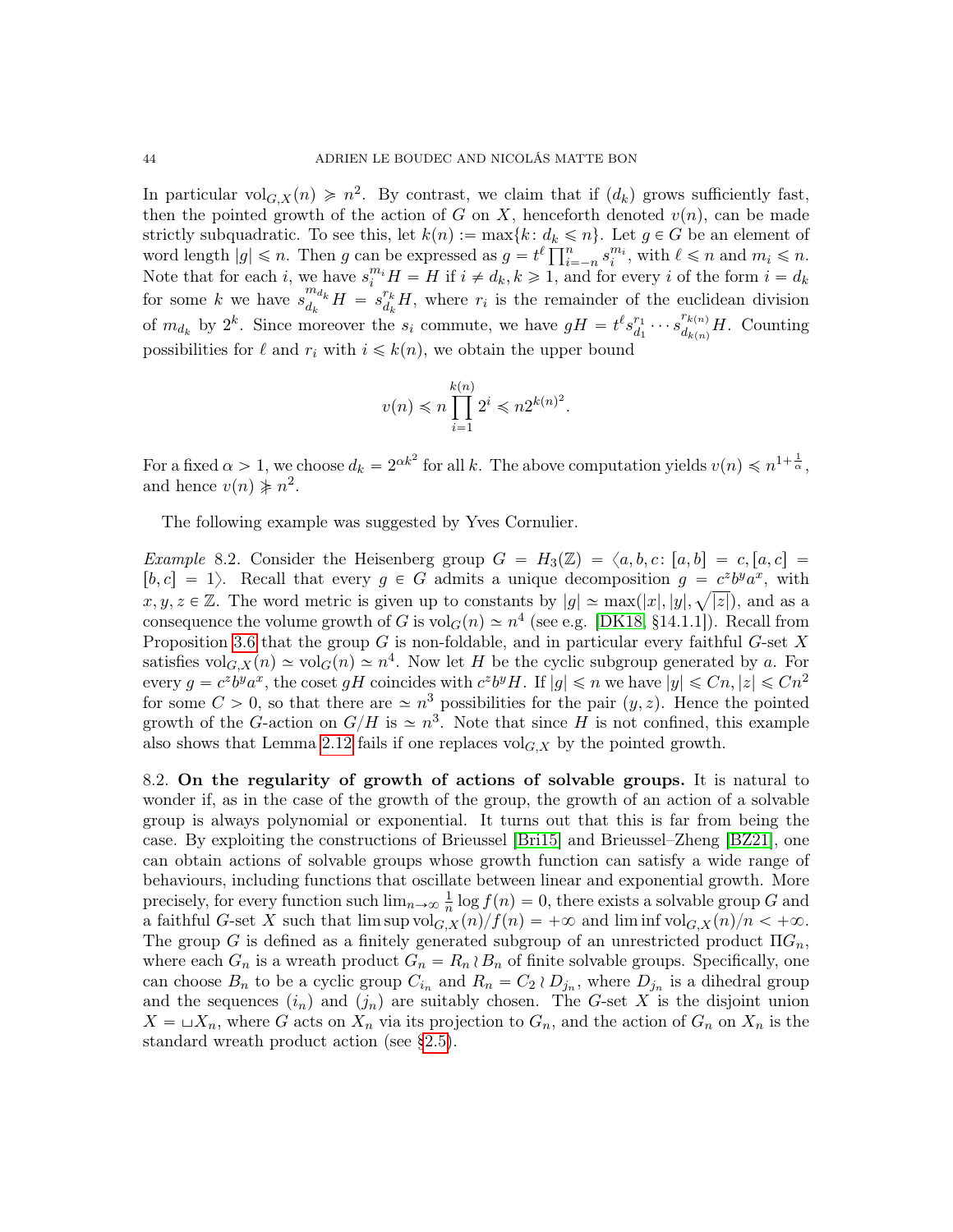Since this lack of regularity is not the primary motivation of the present article, and the verification of this fact involves a somewhat lengthy computation (and to get familiar with the main idea from [\[Bri15,](#page-45-16) [BZ21\]](#page-45-17)), we leave the details to the interested reader.

<span id="page-44-0"></span>8.3. Connection with groups of dynamical origin. As mentioned in the introduction, Schreier growth gaps provide an obstruction to the existence of embeddings between groups, which has applications to the study of topological full groups. Recall that given an action  $G \sim \mathfrak{C}$  by homeomorphisms on the Cantor set, the topological full group of the action is the group  $F(G, \mathfrak{C})$  of all homeomorphisms of  $\mathfrak{C}$  that locally coincide with elements of G. This notion was introduced (for  $G = \mathbb{Z}$ ) by Giordano, Putnam and Skau, and further developed by Matui, and has been studied extensively in recent years [\[JM13,](#page-46-2) [Nek19,](#page-47-4) [Nek18\]](#page-47-5). This construction also encompasses many more specific groups studied in the litterature, such as Thompson's groups  $V$  and some generalisations, and subgroups of the group IET of interval exchanges.

Despite various advances, it remains quite mysterious how the properties of the G-action on  $\mathfrak C$  constraint the group  $F(G, \mathfrak C)$  and its possible subgroups. Non-foldable subsets and graphs of actions naturally fit in this setting due to the following basic and well-known remark.

**Proposition 8.3.** Let G be a finitely generated group and  $G \rightarrow \mathfrak{C}$  be an action on the Cantor set. Then for every finitely generated subgroup  $H \leqslant F(G, \mathfrak{C})$ , the identity map  $\mathfrak{C} \to \mathfrak{C}$  defines a Lipschitz embedding of the graph  $\Gamma(H, \mathfrak{C})$  inside  $\Gamma(G, \mathfrak{C})$ . In particular, we have  $\mathrm{vol}_{H,\mathfrak{C}}(n) \leq \mathrm{vol}_{G,\mathfrak{C}}(n)$  and  $\mathrm{asdim}(H,\mathfrak{C}) \leq \mathrm{asdim}(G,\mathfrak{C}),$ 

Hence our results immediately provide restrictions on the nature of the solvable subgroups of the topological full groups of various actions. Without being exhaustive, we point out some simple illustrations.

Example 8.4. Matui showed that for every minimal action of  $\mathbb Z$  on  $\mathfrak C$  that is not an odometer action, the topological full group  $F(\mathbb{Z}, \mathfrak{C})$  contains a copy of the lamplighter group  $C_2 \wr \mathbb{Z}$ [\[Mat13\]](#page-47-9). By contrast, Theorem [6.14](#page-29-3) shows that neither  $\mathbb{Z} \wr \mathbb{Z}$  nor  $C_p \wr \mathbb{Z}^2$  embed in  $F(\mathbb{Z}, \mathfrak{C})$ . The case of  $C_p \wr \mathbb{Z}^2$  solves Conjecture 2 from [\[Sal21\]](#page-47-12). More generally for every action of  $\mathbb{Z}^d$ on  $\mathfrak{C}$ , the groups  $\mathbb{Z} \wr \mathbb{Z}^d$  and  $C_p \wr \mathbb{Z}^{d+1}$  do not embed in  $F(\mathbb{Z}^d, \mathfrak{C})$ .

*Example* 8.5. Consider the Brin–Thompson group  $nV$  acting on the Cantor set  $\mathfrak{C}$ . It is not difficult to see that the graph of the action of  $nV$  on each of its orbit in  $\mathfrak C$  is quasi-isometric to a product of n trees (see e.g. [\[MB18,](#page-47-7) Lemma 11.10]), and thus has asymptotic dimension n. It follows from Theorem [6.14](#page-29-3) that nV cannot contain a wreath product  $A \wr \mathbb{Z}^{n+1}$ , with  $A \neq \{1\}$ . By contrast it is not difficult to see that  $C_2 \wr \mathbb{Z}^n$  embeds in nV. Hence this gives another proof of the result [\[MB18,](#page-47-7) Corollary 11.20] that  $nV$  embeds in  $mV$  only if  $n \leq m$ .

We also note that in the case  $n = 2$ , Corollary [3.15](#page-18-1) immediately implies that every polycyclic subgroup of 2V is virtually abelian. This problem was raised in [\[Zar\]](#page-47-17).

Example 8.6. Dahmani, Fujiwara and Guirardel studied solvable subgroups of the group IET of interval exchanges in [\[DFG20\]](#page-45-5). It is well known that the natural action of a finitely generated subgroup of IET has polynomial growth. One result of [\[DFG20\]](#page-45-5) is that every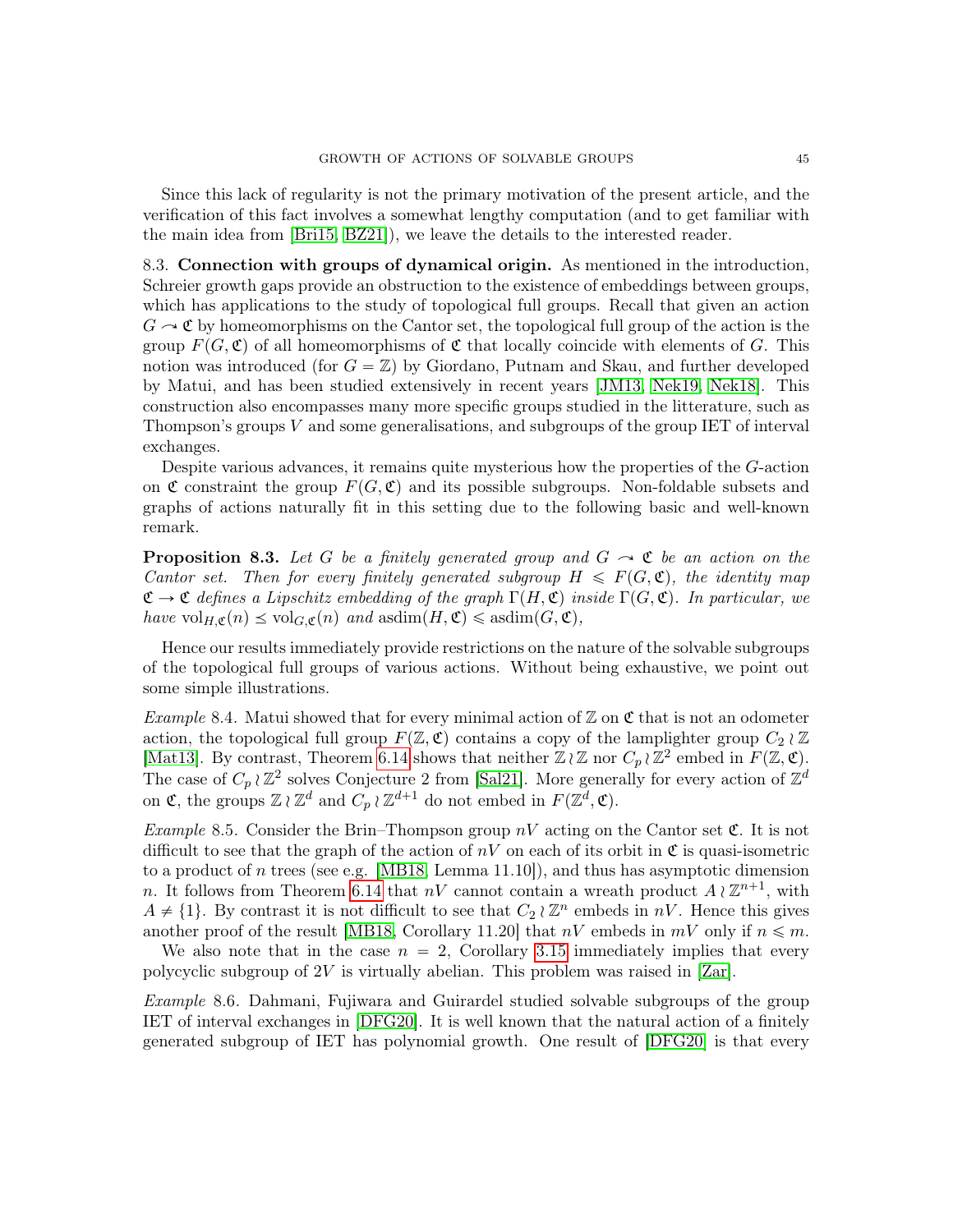#### 46 ADRIEN LE BOUDEC AND NICOLÁS MATTE BON

finitely generated torsion-free solvable subgroup of IET is virtually abelian. They deduce in particular that this holds true for polycyclic subgroups [\[DFG20,](#page-45-5) Cor. 3.2]. The arguments in [§3](#page-14-0) provide a soft proof of this last result, since Corollary [3.7](#page-16-0) implies that every polycyclic subgroup of IET is virtually nilpotent, and hence virtually abelian by [\[Nov09\]](#page-47-18). However we stress that the absence of torsion-free solvable subgroups in IET [\[DFG20\]](#page-45-5) cannot be proven relying only on considerations on growth (as torsion-free solvable groups can admit actions of polynomial growth).

### **REFERENCES**

- <span id="page-45-11"></span>[Bas72] H. Bass, The degree of polynomial growth of finitely generated nilpotent groups, Proc. London Math. Soc. (3) **25** (1972), 603-614.
- <span id="page-45-12"></span>[Bau71] G. Baumslag, Lecture notes on nilpotent groups, Regional Conference Series in Mathematics, No. 2, American Mathematical Society, Providence, R.I., 1971.
- <span id="page-45-7"></span>[Bau72] , A finitely presented metabelian group with a free abelian derived group of infinite rank, Proc. Amer. Math. Soc. 35 (1972), 61–62.
- <span id="page-45-9"></span>[BD08] G. Bell and A. Dranishnikov, Asymptotic dimension, Topology Appl. 155 (2008), no. 12,  $1265\hbox{--}1296.$
- <span id="page-45-0"></span>[BG00] L. Bartholdi and R. I. Grigorchuk, On the spectrum of Hecke type operators related to some fractal groups, Tr. Mat. Inst. Steklova 231 (2000), no. Din. Sist., Avtom. i Beskon. Gruppy, 5–45.
- <span id="page-45-4"></span>[BH21] R. Boutonnet and C. Houdayer, Stationary characters on lattices of semisimple Lie groups, Publ. Math. Inst. Hautes Études Sci. 133 (2021), 1–46.
- <span id="page-45-1"></span>[BNZ22] L. Bartholdi, V. Nekrashevych, and T. Zheng, Growth of groups with linear schreier graphs, arXiv:2205.01792.
- <span id="page-45-13"></span>[Bou61] N. Bourbaki, Éléments de mathématique. Fascicule XXVIII. Algèbre commutative. Chapitre 3: Graduations, filtrations et topologies. Chapitre 4: Idéaux premiers associés et décomposition primaire, Actualités Scientifiques et Industrielles [Current Scientific and Industrial Topics], No. 1293, Hermann, Paris, 1961.
- <span id="page-45-16"></span>[Bri15] J. Brieussel, About the speed of random walks on solvable groups, arXiv:1505.03294.
- <span id="page-45-14"></span>[BS78] R. Bieri and R. Strebel, Almost finitely presented soluble groups, Comment. Math. Helv. 53 (1978), no. 2, 258–278.
- <span id="page-45-15"></span>[BS80] , Valuations and finitely presented metabelian groups, Proc. London Math. Soc. (3) 41 (1980), no. 3, 439–464.
- <span id="page-45-10"></span>[BST12] I. Benjamini, O. Schramm, and A. Timár, On the separation profile of infinite graphs, Groups Geom. Dyn. 6 (2012), no. 4, 639–658.
- <span id="page-45-17"></span>[BZ21] J. Brieussel and T. Zheng, Speed of random walks, isoperimetry and compression of finitely generated groups, Ann. of Math. (2) 193 (2021), no. 1, 1–105.
- <span id="page-45-3"></span>[CLB20] P.-E. Caprace and A. Le Boudec, Commensurated subgroups and micro-supported actions, to appear in JEMS (2020), With an appendix by D. Francoeur.
- <span id="page-45-6"></span>[Cor11] Y. Cornulier, On the Cantor-Bendixson rank of metabelian groups, Annales de l'Institut Fourier 61 (2011), no. 2, 593–618.
- <span id="page-45-2"></span>[Cor15] , Irreducible lattices, invariant means, and commensurating actions, Math. Z. 279 (2015), no. 1-2, 1–26.
- <span id="page-45-8"></span>[CT20] Y. Cornulier and R. Tessera, On the vanishing of reduced 1-cohomology for Banach representations, Annales de l'Institut Fourier 70 (2020), no. 5, 1951–2003.
- <span id="page-45-5"></span>[DFG20] F. Dahmani, K. Fujiwara, and V. Guirardel, Solvable groups of interval exchange transformations, Ann. Fac. Sci. Toulouse Math. (6) 29 (2020), no. 3, 595–618.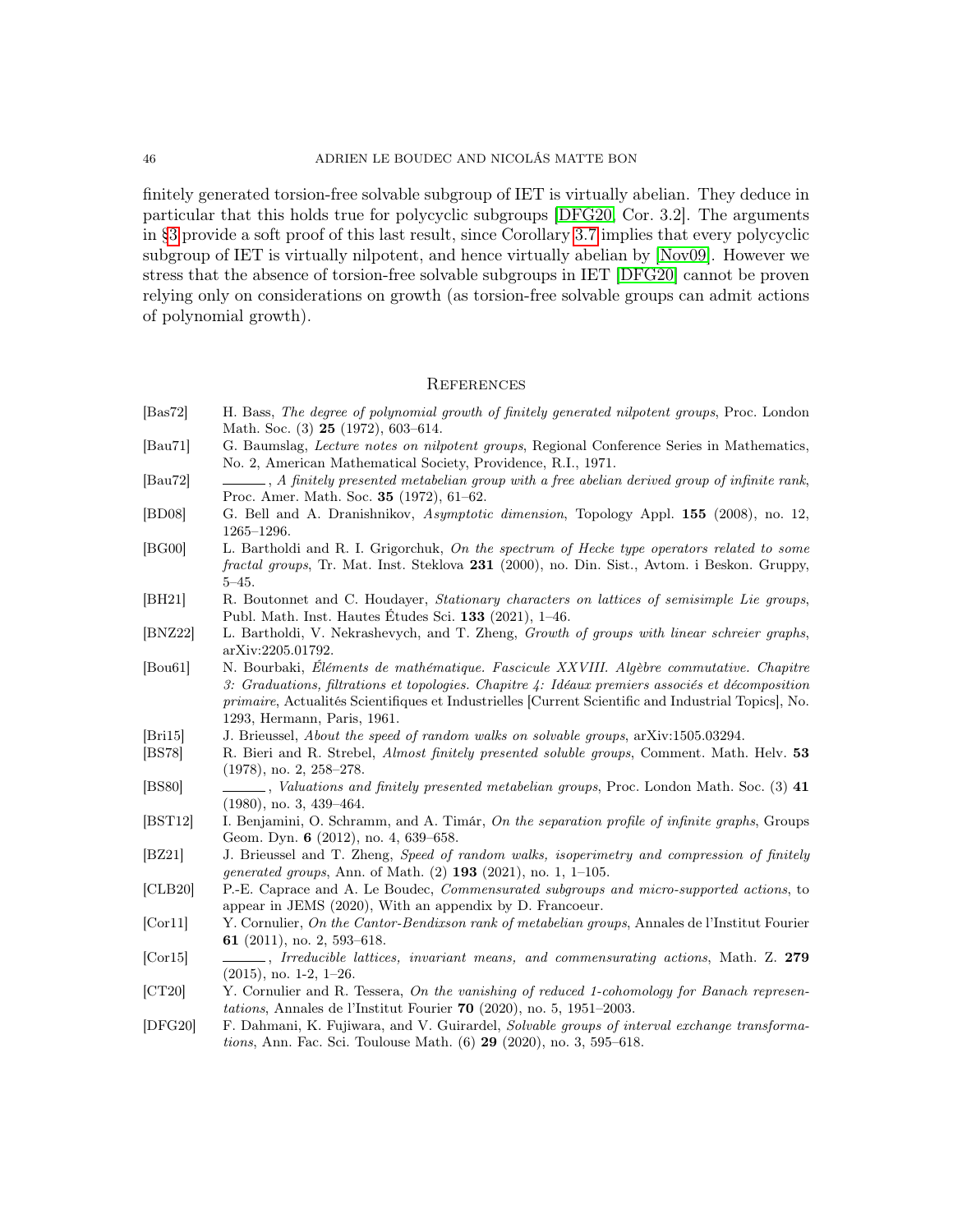- <span id="page-46-23"></span>[DK18] C. Druţu and M. Kapovich, Geometric group theory, American Mathematical Society Colloquium Publications, vol. 63, American Mathematical Society, Providence, RI, 2018, With an appendix by Bogdan Nica.
- <span id="page-46-19"></span>[DS06] A. Dranishnikov and J. Smith, Asymptotic dimension of discrete groups, Fund. Math. 189 (2006), no. 1, 27–34.
- <span id="page-46-9"></span>[Ele18] G. Elek, Uniformly recurrent subgroups and simple C\*-algebras, J. Funct. Anal. 274 (2018), no. 6, 1657–1689.
- <span id="page-46-17"></span>[Ers04] A. Erschler, Liouville property for groups and manifolds, Invent. Math. 155 (2004), no. 1, 55–80.
- <span id="page-46-11"></span>[Fra20] M. Fraczyk, Kesten's theorem for uniformly recurrent subgroups, Ergodic Theory Dynam. Systems 40 (2020), no. 10, 2778–2787.
- <span id="page-46-20"></span>[Gla17] Y. Glasner, Invariant random subgroups of linear groups, Israel J. Math. 219 (2017), no. 1, 215–270, With an appendix by T. Gelander and Y. Glasner.
- <span id="page-46-1"></span>[Gri84] R. I. Grigorchuk, Degrees of growth of finitely generated groups and the theory of invariant means, Izv. Akad. Nauk SSSR Ser. Mat. 48 (1984), no. 5, 939–985.
- <span id="page-46-0"></span>[Gro81] M. Gromov, Groups of polynomial growth and expanding maps, Inst. Hautes Études Sci. Publ. Math. (1981), no. 53, 53–73.
- <span id="page-46-3"></span>[Gro93] , Asymptotic invariants of infinite groups, Geometric group theory, Vol. 2 (Sussex, 1991), London Math. Soc. Lecture Note Ser., vol. 182, Cambridge Univ. Press, Cambridge, 1993, pp. 1–295.
- <span id="page-46-18"></span>[Gui73] Y. Guivarc'h, Croissance polynomiale et périodes des fonctions harmoniques, Bull. Soc. Math. France 101 (1973), 333–379.
- <span id="page-46-6"></span>[GW15] E. Glasner and B. Weiss, Uniformly recurrent subgroups, Recent trends in ergodic theory and dynamical systems, Contemp. Math., vol. 631, Amer. Math. Soc., Providence, RI, 2015, pp. 63–75.
- <span id="page-46-13"></span>[Hal54] P. Hall, Finiteness conditions for soluble groups, Proc. London Math. Soc. (3) 4 (1954), 419– 436.
- <span id="page-46-22"></span>[Hig55] G. Higman, Finite groups having isomorphic images in every finite group of which they are homomorphic images, Quart. J. Math. Oxford Ser.  $(2)$  6 (1955), 250–254.
- <span id="page-46-14"></span>[Jac19] L. Jacoboni, *Metabelian groups with large return probability*, Ann. Inst. Fourier (Grenoble) 69 (2019), no. 5, 2121–2167.
- <span id="page-46-4"></span>[JdlS15] K. Juschenko and M. de la Salle, *Invariant means for the wobbling group*, Bull. Belg. Math. Soc. Simon Stevin 22 (2015), no. 2, 281–290.
- <span id="page-46-2"></span>[JM13] K. Juschenko and N. Monod, Cantor systems, piecewise translations and simple amenable groups, Ann. of Math. (2) 178 (2013), no. 2, 775–787.
- <span id="page-46-7"></span>[Ken20] M. Kennedy, An intrinsic characterization of  $C^*$ -simplicity, Ann. Sci. Éc. Norm. Supér. (4) 53 (2020), no. 5, 1105–1119.
- <span id="page-46-16"></span>[Kro84] P. H. Kropholler, On finitely generated soluble groups with no large wreath product sections, Proc. London Math. Soc. (3) 49 (1984), no. 1, 155–169.
- <span id="page-46-10"></span>[LB21] A. Le Boudec, Amenable uniformly recurrent subgroups and lattice embeddings, Ergodic Theory Dynam. Systems 41 (2021), no. 5, 1464–1501.
- <span id="page-46-8"></span>[LBMB18] A. Le Boudec and N. Matte Bon, Subgroup dynamics and  $C^*$ -simplicity of groups of homeomorphisms, Ann. Sci. Éc. Norm. Supér. (4) **51** (2018), no. 3, 557–602.
- <span id="page-46-5"></span>[LBMB20a]  $\ldots$ , A commutator lemma for confined subgroups and applications to groups acting on rooted trees, arXiv:2006.08677.
- <span id="page-46-12"></span>[LBMB20b] , Confined subgroups and high transitivity, arXiv:2012.03997.
- <span id="page-46-15"></span>[LR04] J. Lennox and D. Robinson, The theory of infinite soluble groups, Oxford Mathematical Monographs, The Clarendon Press, Oxford University Press, Oxford, 2004.
- <span id="page-46-21"></span>[Mag39] W. Magnus, On a theorem of Marshall Hall, Ann. of Math. (2) 40 (1939), 764–768.